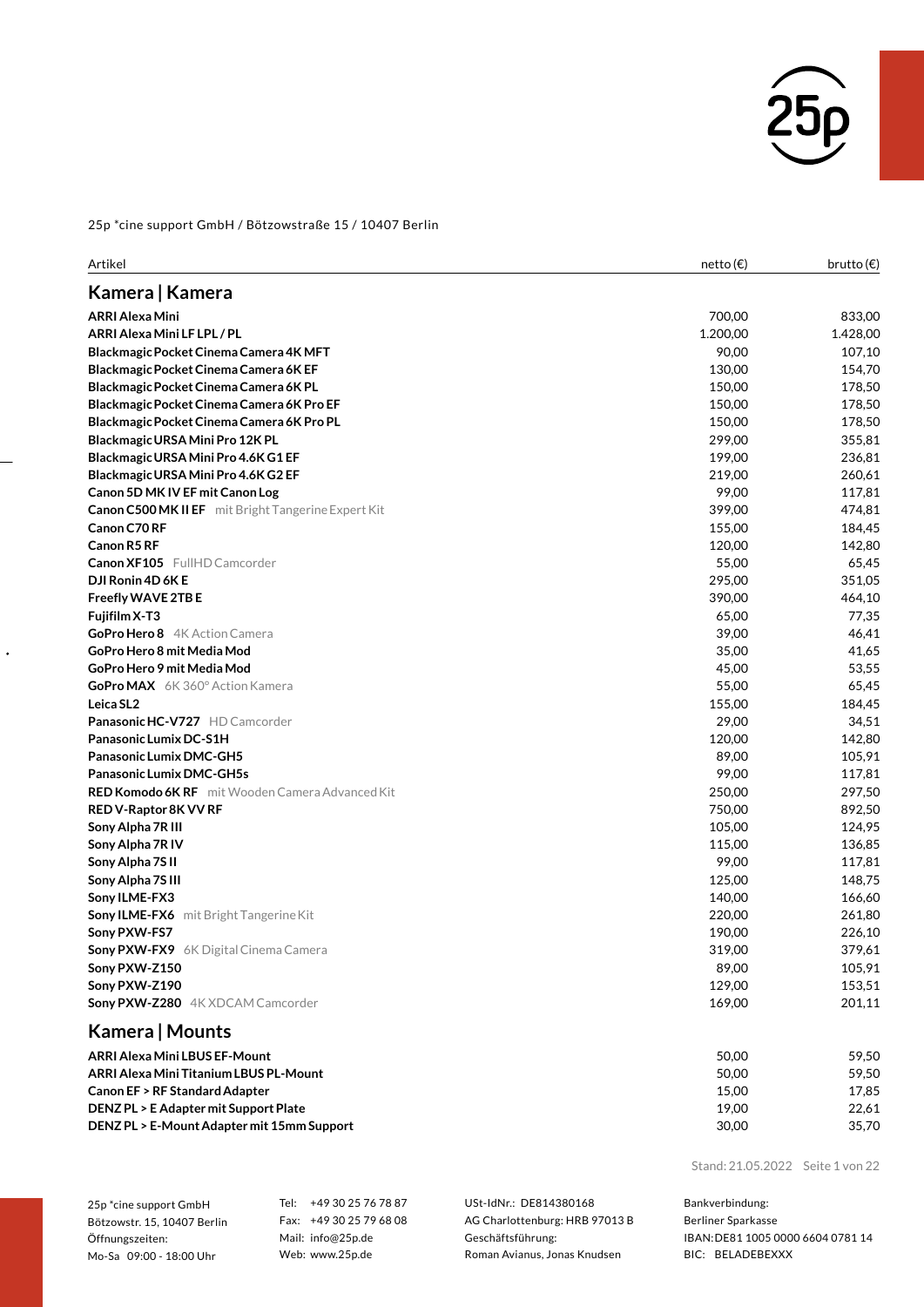

| Kamera   Mounts<br><b>DENZ PL &gt; MFT-Mount Adapter</b><br>15,00<br>DJI Ronin 4D M-Mount<br>15,00<br>Gecko-Cam PL Close Focus Adapter-Set<br>40,00<br>Kenko EF Close Focus Adapter-Set<br>10,00<br>KipperTie Revolva PL > RF FSND Filter Adapter mit Cartridge S<br>65,00<br>77,35<br>Leica M > L-Mount Adapter<br>20,00<br>23,80<br>Metabones EF > EMK IV Adapter<br>20,00<br>23,80<br>Metabones EF > E Speed Booster ULTRA 0.71x<br>25,00<br>29,75<br>Metabones EF > MFT Speed Booster 0.71x<br>29,00<br>34,51<br>Metabones PL > BMPCC4K MFT CINE Speed Booster ULTRA<br>35,00<br>41,65<br>Metabones PL > X-Mount CINE<br>25,00<br>29,75<br>Sigma EF > L-Mount Adapter<br>20,00<br>23,80<br>Vocas PL > E-Mount Adapter mit 15mm Support<br>30,00<br>35,70<br>Wooden Camera PL > KOMODO RF-Mount Adapter<br>30,00<br>35,70<br>Wooden Camera PL > L-Mount Pro Adapter<br>30,00<br>35,70<br>Wooden Camera PL > RF-Mount Pro Adapter<br>30,00<br>35,70<br>Wooden Camera Universal Lens Support Foot<br>3,00<br>3,57<br>Kamera   Objektive<br>200,00<br>Angenieux Type EZ-1 PL FF 45-135mm T3.0 / S35 30-90mm T2<br>238,00<br>Angenieux Type EZ-2 PL FF 22-60mm T3 / S35 F15-40mm T2<br>200,00<br>238,00<br>Atlas Orion PL 2X Anamorphic 32mm T2<br>250,00<br>297,50<br>Atlas Orion PL 2X Anamorphic 50mm T2<br>250,00<br>297,50<br>Atlas Orion PL 2X Anamorphic 80mm T2<br>250,00<br>297,50<br>Canon EF 100mm f/2.8 Macro L IS<br>25,00<br>29,75<br>Canon EF 100mm f/2.8 Macro USM<br>20,00<br>23,80<br>Canon EF 11-24mm f/4.0L<br>50,00<br>59,50<br>Canon EF 14mm f/2.8 L II<br>35,00<br>Canon EF 16-35mm f/2.8 L III<br>35,00<br>41,65<br>Canon EF 16-35mm f/4.0 L IS<br>30,00<br>Canon EF 24-105mm f/4.0 L IS<br>25,00<br>29,75<br>Canon EF 24-105mm f/4.0 L IS II<br>35,00<br>41,65<br>Canon EF 24-70mm f/2.8 L II<br>35,00<br>Canon EF 24mm f/1.4 L II<br>30,00<br>Canon EF 35mm f/1.4 L II<br>30,00<br>Canon EF 50mm f/1.2L<br>25,00<br>29,75<br>Canon EF 70-200mm f/2.8 L II IS<br>30,00<br>Canon EF8-15mm f/4.0L<br>30,00<br>25,00<br>Canon EF 85mm f/1.2 L II<br>Canon EF 85mm f/1.4 L IS<br>30,00<br><b>Canon EF Extender 2XII</b><br>15,00<br>Canon PL Sumire 14mm T3.1<br>120,00<br>Canon PL Sumire 20mm T1.5<br>120,00<br>Canon PL Sumire 24mm T1.5<br>120,00<br>142,80<br>Canon PL Sumire 35mm T1.5<br>120,00<br>142,80<br>Canon PL Sumire 50mm T1.3<br>120,00<br>142,80<br>Canon PL Sumire 85mm T1.3<br>120,00 | Artikel | netto $(\epsilon)$ | brutto $(\epsilon)$ |
|------------------------------------------------------------------------------------------------------------------------------------------------------------------------------------------------------------------------------------------------------------------------------------------------------------------------------------------------------------------------------------------------------------------------------------------------------------------------------------------------------------------------------------------------------------------------------------------------------------------------------------------------------------------------------------------------------------------------------------------------------------------------------------------------------------------------------------------------------------------------------------------------------------------------------------------------------------------------------------------------------------------------------------------------------------------------------------------------------------------------------------------------------------------------------------------------------------------------------------------------------------------------------------------------------------------------------------------------------------------------------------------------------------------------------------------------------------------------------------------------------------------------------------------------------------------------------------------------------------------------------------------------------------------------------------------------------------------------------------------------------------------------------------------------------------------------------------------------------------------------------------------------------------------------------------------------------------------------------------------------------------------------------------------------------------------------------------------------------------------------------------------------------------------------------------------------------------------------------------------------------------------------------------------------------------------------------------------------------------------------------------------------------------------------------|---------|--------------------|---------------------|
|                                                                                                                                                                                                                                                                                                                                                                                                                                                                                                                                                                                                                                                                                                                                                                                                                                                                                                                                                                                                                                                                                                                                                                                                                                                                                                                                                                                                                                                                                                                                                                                                                                                                                                                                                                                                                                                                                                                                                                                                                                                                                                                                                                                                                                                                                                                                                                                                                              |         |                    |                     |
|                                                                                                                                                                                                                                                                                                                                                                                                                                                                                                                                                                                                                                                                                                                                                                                                                                                                                                                                                                                                                                                                                                                                                                                                                                                                                                                                                                                                                                                                                                                                                                                                                                                                                                                                                                                                                                                                                                                                                                                                                                                                                                                                                                                                                                                                                                                                                                                                                              |         |                    | 17,85               |
|                                                                                                                                                                                                                                                                                                                                                                                                                                                                                                                                                                                                                                                                                                                                                                                                                                                                                                                                                                                                                                                                                                                                                                                                                                                                                                                                                                                                                                                                                                                                                                                                                                                                                                                                                                                                                                                                                                                                                                                                                                                                                                                                                                                                                                                                                                                                                                                                                              |         |                    | 17,85               |
|                                                                                                                                                                                                                                                                                                                                                                                                                                                                                                                                                                                                                                                                                                                                                                                                                                                                                                                                                                                                                                                                                                                                                                                                                                                                                                                                                                                                                                                                                                                                                                                                                                                                                                                                                                                                                                                                                                                                                                                                                                                                                                                                                                                                                                                                                                                                                                                                                              |         |                    | 47,60               |
|                                                                                                                                                                                                                                                                                                                                                                                                                                                                                                                                                                                                                                                                                                                                                                                                                                                                                                                                                                                                                                                                                                                                                                                                                                                                                                                                                                                                                                                                                                                                                                                                                                                                                                                                                                                                                                                                                                                                                                                                                                                                                                                                                                                                                                                                                                                                                                                                                              |         |                    | 11,90               |
|                                                                                                                                                                                                                                                                                                                                                                                                                                                                                                                                                                                                                                                                                                                                                                                                                                                                                                                                                                                                                                                                                                                                                                                                                                                                                                                                                                                                                                                                                                                                                                                                                                                                                                                                                                                                                                                                                                                                                                                                                                                                                                                                                                                                                                                                                                                                                                                                                              |         |                    |                     |
|                                                                                                                                                                                                                                                                                                                                                                                                                                                                                                                                                                                                                                                                                                                                                                                                                                                                                                                                                                                                                                                                                                                                                                                                                                                                                                                                                                                                                                                                                                                                                                                                                                                                                                                                                                                                                                                                                                                                                                                                                                                                                                                                                                                                                                                                                                                                                                                                                              |         |                    |                     |
|                                                                                                                                                                                                                                                                                                                                                                                                                                                                                                                                                                                                                                                                                                                                                                                                                                                                                                                                                                                                                                                                                                                                                                                                                                                                                                                                                                                                                                                                                                                                                                                                                                                                                                                                                                                                                                                                                                                                                                                                                                                                                                                                                                                                                                                                                                                                                                                                                              |         |                    |                     |
|                                                                                                                                                                                                                                                                                                                                                                                                                                                                                                                                                                                                                                                                                                                                                                                                                                                                                                                                                                                                                                                                                                                                                                                                                                                                                                                                                                                                                                                                                                                                                                                                                                                                                                                                                                                                                                                                                                                                                                                                                                                                                                                                                                                                                                                                                                                                                                                                                              |         |                    |                     |
|                                                                                                                                                                                                                                                                                                                                                                                                                                                                                                                                                                                                                                                                                                                                                                                                                                                                                                                                                                                                                                                                                                                                                                                                                                                                                                                                                                                                                                                                                                                                                                                                                                                                                                                                                                                                                                                                                                                                                                                                                                                                                                                                                                                                                                                                                                                                                                                                                              |         |                    |                     |
|                                                                                                                                                                                                                                                                                                                                                                                                                                                                                                                                                                                                                                                                                                                                                                                                                                                                                                                                                                                                                                                                                                                                                                                                                                                                                                                                                                                                                                                                                                                                                                                                                                                                                                                                                                                                                                                                                                                                                                                                                                                                                                                                                                                                                                                                                                                                                                                                                              |         |                    |                     |
|                                                                                                                                                                                                                                                                                                                                                                                                                                                                                                                                                                                                                                                                                                                                                                                                                                                                                                                                                                                                                                                                                                                                                                                                                                                                                                                                                                                                                                                                                                                                                                                                                                                                                                                                                                                                                                                                                                                                                                                                                                                                                                                                                                                                                                                                                                                                                                                                                              |         |                    |                     |
|                                                                                                                                                                                                                                                                                                                                                                                                                                                                                                                                                                                                                                                                                                                                                                                                                                                                                                                                                                                                                                                                                                                                                                                                                                                                                                                                                                                                                                                                                                                                                                                                                                                                                                                                                                                                                                                                                                                                                                                                                                                                                                                                                                                                                                                                                                                                                                                                                              |         |                    |                     |
|                                                                                                                                                                                                                                                                                                                                                                                                                                                                                                                                                                                                                                                                                                                                                                                                                                                                                                                                                                                                                                                                                                                                                                                                                                                                                                                                                                                                                                                                                                                                                                                                                                                                                                                                                                                                                                                                                                                                                                                                                                                                                                                                                                                                                                                                                                                                                                                                                              |         |                    |                     |
|                                                                                                                                                                                                                                                                                                                                                                                                                                                                                                                                                                                                                                                                                                                                                                                                                                                                                                                                                                                                                                                                                                                                                                                                                                                                                                                                                                                                                                                                                                                                                                                                                                                                                                                                                                                                                                                                                                                                                                                                                                                                                                                                                                                                                                                                                                                                                                                                                              |         |                    |                     |
|                                                                                                                                                                                                                                                                                                                                                                                                                                                                                                                                                                                                                                                                                                                                                                                                                                                                                                                                                                                                                                                                                                                                                                                                                                                                                                                                                                                                                                                                                                                                                                                                                                                                                                                                                                                                                                                                                                                                                                                                                                                                                                                                                                                                                                                                                                                                                                                                                              |         |                    |                     |
|                                                                                                                                                                                                                                                                                                                                                                                                                                                                                                                                                                                                                                                                                                                                                                                                                                                                                                                                                                                                                                                                                                                                                                                                                                                                                                                                                                                                                                                                                                                                                                                                                                                                                                                                                                                                                                                                                                                                                                                                                                                                                                                                                                                                                                                                                                                                                                                                                              |         |                    |                     |
|                                                                                                                                                                                                                                                                                                                                                                                                                                                                                                                                                                                                                                                                                                                                                                                                                                                                                                                                                                                                                                                                                                                                                                                                                                                                                                                                                                                                                                                                                                                                                                                                                                                                                                                                                                                                                                                                                                                                                                                                                                                                                                                                                                                                                                                                                                                                                                                                                              |         |                    |                     |
|                                                                                                                                                                                                                                                                                                                                                                                                                                                                                                                                                                                                                                                                                                                                                                                                                                                                                                                                                                                                                                                                                                                                                                                                                                                                                                                                                                                                                                                                                                                                                                                                                                                                                                                                                                                                                                                                                                                                                                                                                                                                                                                                                                                                                                                                                                                                                                                                                              |         |                    |                     |
|                                                                                                                                                                                                                                                                                                                                                                                                                                                                                                                                                                                                                                                                                                                                                                                                                                                                                                                                                                                                                                                                                                                                                                                                                                                                                                                                                                                                                                                                                                                                                                                                                                                                                                                                                                                                                                                                                                                                                                                                                                                                                                                                                                                                                                                                                                                                                                                                                              |         |                    |                     |
|                                                                                                                                                                                                                                                                                                                                                                                                                                                                                                                                                                                                                                                                                                                                                                                                                                                                                                                                                                                                                                                                                                                                                                                                                                                                                                                                                                                                                                                                                                                                                                                                                                                                                                                                                                                                                                                                                                                                                                                                                                                                                                                                                                                                                                                                                                                                                                                                                              |         |                    |                     |
|                                                                                                                                                                                                                                                                                                                                                                                                                                                                                                                                                                                                                                                                                                                                                                                                                                                                                                                                                                                                                                                                                                                                                                                                                                                                                                                                                                                                                                                                                                                                                                                                                                                                                                                                                                                                                                                                                                                                                                                                                                                                                                                                                                                                                                                                                                                                                                                                                              |         |                    |                     |
|                                                                                                                                                                                                                                                                                                                                                                                                                                                                                                                                                                                                                                                                                                                                                                                                                                                                                                                                                                                                                                                                                                                                                                                                                                                                                                                                                                                                                                                                                                                                                                                                                                                                                                                                                                                                                                                                                                                                                                                                                                                                                                                                                                                                                                                                                                                                                                                                                              |         |                    |                     |
|                                                                                                                                                                                                                                                                                                                                                                                                                                                                                                                                                                                                                                                                                                                                                                                                                                                                                                                                                                                                                                                                                                                                                                                                                                                                                                                                                                                                                                                                                                                                                                                                                                                                                                                                                                                                                                                                                                                                                                                                                                                                                                                                                                                                                                                                                                                                                                                                                              |         |                    |                     |
|                                                                                                                                                                                                                                                                                                                                                                                                                                                                                                                                                                                                                                                                                                                                                                                                                                                                                                                                                                                                                                                                                                                                                                                                                                                                                                                                                                                                                                                                                                                                                                                                                                                                                                                                                                                                                                                                                                                                                                                                                                                                                                                                                                                                                                                                                                                                                                                                                              |         |                    |                     |
|                                                                                                                                                                                                                                                                                                                                                                                                                                                                                                                                                                                                                                                                                                                                                                                                                                                                                                                                                                                                                                                                                                                                                                                                                                                                                                                                                                                                                                                                                                                                                                                                                                                                                                                                                                                                                                                                                                                                                                                                                                                                                                                                                                                                                                                                                                                                                                                                                              |         |                    |                     |
|                                                                                                                                                                                                                                                                                                                                                                                                                                                                                                                                                                                                                                                                                                                                                                                                                                                                                                                                                                                                                                                                                                                                                                                                                                                                                                                                                                                                                                                                                                                                                                                                                                                                                                                                                                                                                                                                                                                                                                                                                                                                                                                                                                                                                                                                                                                                                                                                                              |         |                    |                     |
|                                                                                                                                                                                                                                                                                                                                                                                                                                                                                                                                                                                                                                                                                                                                                                                                                                                                                                                                                                                                                                                                                                                                                                                                                                                                                                                                                                                                                                                                                                                                                                                                                                                                                                                                                                                                                                                                                                                                                                                                                                                                                                                                                                                                                                                                                                                                                                                                                              |         |                    |                     |
|                                                                                                                                                                                                                                                                                                                                                                                                                                                                                                                                                                                                                                                                                                                                                                                                                                                                                                                                                                                                                                                                                                                                                                                                                                                                                                                                                                                                                                                                                                                                                                                                                                                                                                                                                                                                                                                                                                                                                                                                                                                                                                                                                                                                                                                                                                                                                                                                                              |         |                    | 41,65               |
|                                                                                                                                                                                                                                                                                                                                                                                                                                                                                                                                                                                                                                                                                                                                                                                                                                                                                                                                                                                                                                                                                                                                                                                                                                                                                                                                                                                                                                                                                                                                                                                                                                                                                                                                                                                                                                                                                                                                                                                                                                                                                                                                                                                                                                                                                                                                                                                                                              |         |                    |                     |
|                                                                                                                                                                                                                                                                                                                                                                                                                                                                                                                                                                                                                                                                                                                                                                                                                                                                                                                                                                                                                                                                                                                                                                                                                                                                                                                                                                                                                                                                                                                                                                                                                                                                                                                                                                                                                                                                                                                                                                                                                                                                                                                                                                                                                                                                                                                                                                                                                              |         |                    | 35,70               |
|                                                                                                                                                                                                                                                                                                                                                                                                                                                                                                                                                                                                                                                                                                                                                                                                                                                                                                                                                                                                                                                                                                                                                                                                                                                                                                                                                                                                                                                                                                                                                                                                                                                                                                                                                                                                                                                                                                                                                                                                                                                                                                                                                                                                                                                                                                                                                                                                                              |         |                    |                     |
|                                                                                                                                                                                                                                                                                                                                                                                                                                                                                                                                                                                                                                                                                                                                                                                                                                                                                                                                                                                                                                                                                                                                                                                                                                                                                                                                                                                                                                                                                                                                                                                                                                                                                                                                                                                                                                                                                                                                                                                                                                                                                                                                                                                                                                                                                                                                                                                                                              |         |                    |                     |
|                                                                                                                                                                                                                                                                                                                                                                                                                                                                                                                                                                                                                                                                                                                                                                                                                                                                                                                                                                                                                                                                                                                                                                                                                                                                                                                                                                                                                                                                                                                                                                                                                                                                                                                                                                                                                                                                                                                                                                                                                                                                                                                                                                                                                                                                                                                                                                                                                              |         |                    | 41,65               |
|                                                                                                                                                                                                                                                                                                                                                                                                                                                                                                                                                                                                                                                                                                                                                                                                                                                                                                                                                                                                                                                                                                                                                                                                                                                                                                                                                                                                                                                                                                                                                                                                                                                                                                                                                                                                                                                                                                                                                                                                                                                                                                                                                                                                                                                                                                                                                                                                                              |         |                    | 35,70               |
|                                                                                                                                                                                                                                                                                                                                                                                                                                                                                                                                                                                                                                                                                                                                                                                                                                                                                                                                                                                                                                                                                                                                                                                                                                                                                                                                                                                                                                                                                                                                                                                                                                                                                                                                                                                                                                                                                                                                                                                                                                                                                                                                                                                                                                                                                                                                                                                                                              |         |                    | 35,70               |
|                                                                                                                                                                                                                                                                                                                                                                                                                                                                                                                                                                                                                                                                                                                                                                                                                                                                                                                                                                                                                                                                                                                                                                                                                                                                                                                                                                                                                                                                                                                                                                                                                                                                                                                                                                                                                                                                                                                                                                                                                                                                                                                                                                                                                                                                                                                                                                                                                              |         |                    |                     |
|                                                                                                                                                                                                                                                                                                                                                                                                                                                                                                                                                                                                                                                                                                                                                                                                                                                                                                                                                                                                                                                                                                                                                                                                                                                                                                                                                                                                                                                                                                                                                                                                                                                                                                                                                                                                                                                                                                                                                                                                                                                                                                                                                                                                                                                                                                                                                                                                                              |         |                    | 35,70               |
|                                                                                                                                                                                                                                                                                                                                                                                                                                                                                                                                                                                                                                                                                                                                                                                                                                                                                                                                                                                                                                                                                                                                                                                                                                                                                                                                                                                                                                                                                                                                                                                                                                                                                                                                                                                                                                                                                                                                                                                                                                                                                                                                                                                                                                                                                                                                                                                                                              |         |                    | 35,70               |
|                                                                                                                                                                                                                                                                                                                                                                                                                                                                                                                                                                                                                                                                                                                                                                                                                                                                                                                                                                                                                                                                                                                                                                                                                                                                                                                                                                                                                                                                                                                                                                                                                                                                                                                                                                                                                                                                                                                                                                                                                                                                                                                                                                                                                                                                                                                                                                                                                              |         |                    | 29,75               |
|                                                                                                                                                                                                                                                                                                                                                                                                                                                                                                                                                                                                                                                                                                                                                                                                                                                                                                                                                                                                                                                                                                                                                                                                                                                                                                                                                                                                                                                                                                                                                                                                                                                                                                                                                                                                                                                                                                                                                                                                                                                                                                                                                                                                                                                                                                                                                                                                                              |         |                    | 35,70               |
|                                                                                                                                                                                                                                                                                                                                                                                                                                                                                                                                                                                                                                                                                                                                                                                                                                                                                                                                                                                                                                                                                                                                                                                                                                                                                                                                                                                                                                                                                                                                                                                                                                                                                                                                                                                                                                                                                                                                                                                                                                                                                                                                                                                                                                                                                                                                                                                                                              |         |                    | 17,85               |
|                                                                                                                                                                                                                                                                                                                                                                                                                                                                                                                                                                                                                                                                                                                                                                                                                                                                                                                                                                                                                                                                                                                                                                                                                                                                                                                                                                                                                                                                                                                                                                                                                                                                                                                                                                                                                                                                                                                                                                                                                                                                                                                                                                                                                                                                                                                                                                                                                              |         |                    | 142,80              |
|                                                                                                                                                                                                                                                                                                                                                                                                                                                                                                                                                                                                                                                                                                                                                                                                                                                                                                                                                                                                                                                                                                                                                                                                                                                                                                                                                                                                                                                                                                                                                                                                                                                                                                                                                                                                                                                                                                                                                                                                                                                                                                                                                                                                                                                                                                                                                                                                                              |         |                    | 142,80              |
|                                                                                                                                                                                                                                                                                                                                                                                                                                                                                                                                                                                                                                                                                                                                                                                                                                                                                                                                                                                                                                                                                                                                                                                                                                                                                                                                                                                                                                                                                                                                                                                                                                                                                                                                                                                                                                                                                                                                                                                                                                                                                                                                                                                                                                                                                                                                                                                                                              |         |                    |                     |
|                                                                                                                                                                                                                                                                                                                                                                                                                                                                                                                                                                                                                                                                                                                                                                                                                                                                                                                                                                                                                                                                                                                                                                                                                                                                                                                                                                                                                                                                                                                                                                                                                                                                                                                                                                                                                                                                                                                                                                                                                                                                                                                                                                                                                                                                                                                                                                                                                              |         |                    |                     |
|                                                                                                                                                                                                                                                                                                                                                                                                                                                                                                                                                                                                                                                                                                                                                                                                                                                                                                                                                                                                                                                                                                                                                                                                                                                                                                                                                                                                                                                                                                                                                                                                                                                                                                                                                                                                                                                                                                                                                                                                                                                                                                                                                                                                                                                                                                                                                                                                                              |         |                    |                     |
|                                                                                                                                                                                                                                                                                                                                                                                                                                                                                                                                                                                                                                                                                                                                                                                                                                                                                                                                                                                                                                                                                                                                                                                                                                                                                                                                                                                                                                                                                                                                                                                                                                                                                                                                                                                                                                                                                                                                                                                                                                                                                                                                                                                                                                                                                                                                                                                                                              |         |                    | 142,80              |

25p \*cine support GmbH Bötzowstr. 15, 10407 Berlin Öffnungszeiten: Mo-Sa 09:00 - 18:00 Uhr

 $\ddot{\phantom{0}}$ 

Tel: +49 30 25 76 78 87 Fax: +49 30 25 79 68 08 Mail: info@25p.de Web: www.25p.de

USt-IdNr.: DE814380168 AG Charlottenburg: HRB 97013 B Geschäftsführung: Roman Avianus, Jonas Knudsen

Stand: 21.05.2022 Seite 2 von 22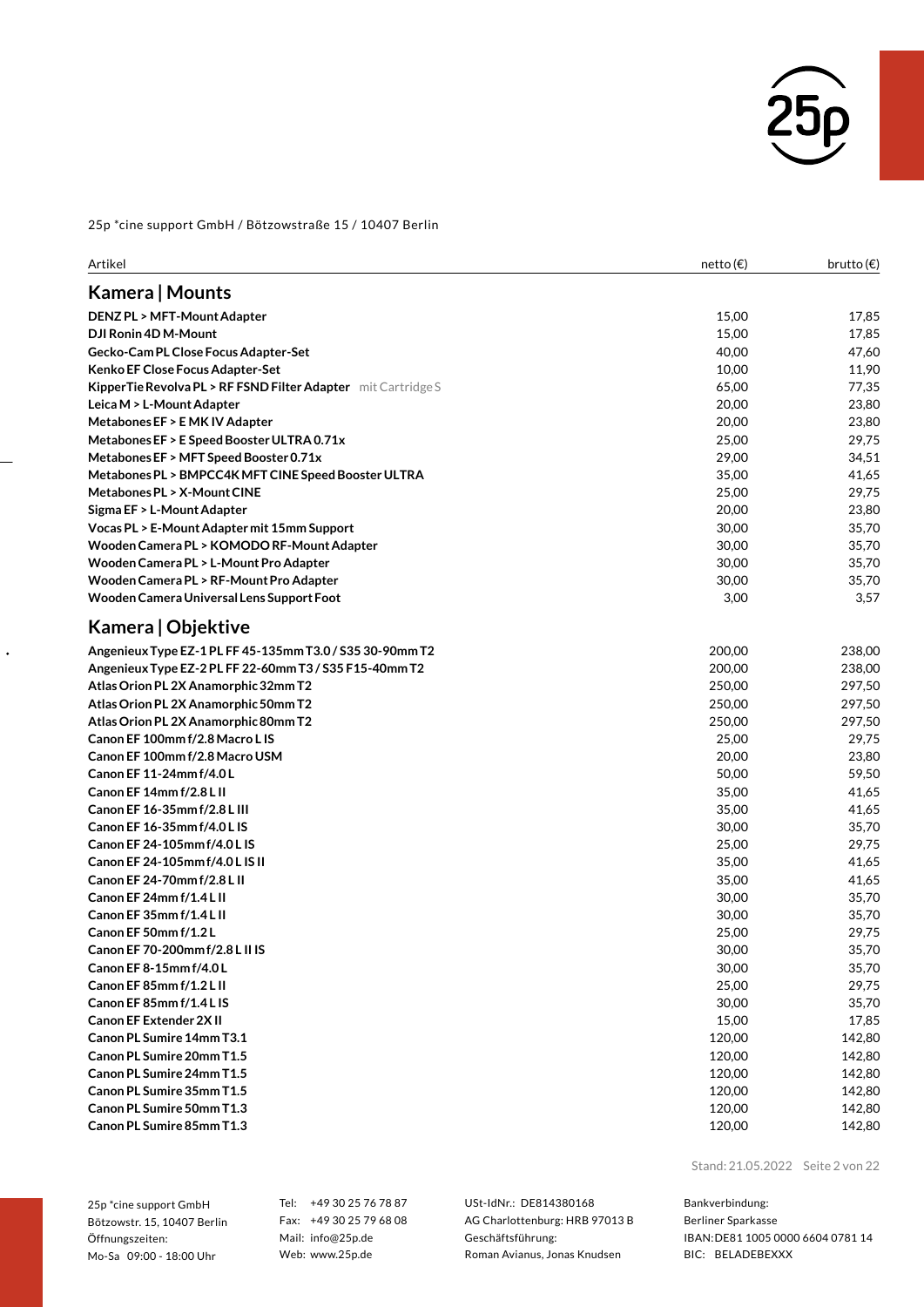

| Artikel                                                | netto (€) | brutto $(\epsilon)$ |
|--------------------------------------------------------|-----------|---------------------|
| Kamera   Objektive                                     |           |                     |
| Canon RF 15-35mm f/2.8 L IS USM                        | 45,00     | 53,55               |
| Canon RF 24-70mm f/2.8 L IS USM                        | 45,00     | 53,55               |
| Canon RF 50mm f/1.2 L USM                              | 50,00     | 59,50               |
| Canon RF 70-200mm f/2.8L IS USM                        | 45,00     | 53,55               |
| Canon RF 85mm f/1.2LUSM                                | 50,00     | 59,50               |
| Canon Weitwinkel-Vorsatz WD 58                         | 9,00      | 10,71               |
| Fujinon XF 16-55mm f/2.8 R LM WR                       | 35,00     | 41,65               |
| Fujinon XF 16mm f/1.4R WR                              | 30,00     | 35,70               |
| Fujinon XF 23mm f/1.4R                                 | 30,00     | 35,70               |
| Fujinon XF 35mm f/1.4R                                 | 30,00     | 35,70               |
| Fujinon XF 56mm f/1.2R                                 | 30,00     | 35,70               |
| Leica R EF 19mm f/2.8 Elmarit Cine Mod                 | 70,00     | 83,30               |
| Leica R EF 28mm f/2.8 Elmarit Cine Mod                 | 60,00     | 71,40               |
| Leica R EF 35mm f/2.0 Summicron Cine Mod               | 60,00     | 71,40               |
| Leica R EF 50mm f/2.0 Summicron Cine Mod               | 60,00     | 71,40               |
| Leica R EF 60mm f/2.8 Macro Elmarit Cine Mod           | 60,00     | 71,40               |
| Leica R EF 90mm f/2.0 Summicron Cine Mod               | 60,00     | 71,40               |
| Leitz M 0.8 21mm f/1.4 Summilux                        | 120,00    | 142,80              |
| Leitz M 0.8 24mm f/1.4 Summilux                        | 120,00    | 142,80              |
| Leitz M 0.8 35mm f/1.4 Summilux                        | 120,00    | 142,80              |
| Leitz M 0.8 50mm f/1.4 Summilux                        | 120,00    | 142,80              |
| Leitz M 0.8 75mm f/2.0 Apo-Summicron                   | 120,00    | 142,80              |
| Leitz M 0.8 90mm f/2.0 Apo-Summicron                   | 120,00    | 142,80              |
| Lensbaby EF 35mm Composer Pro                          | 19,00     | 22,61               |
| Panasonic L 24-105mm f/4.0 S IS                        | 39,00     | 46,41               |
| Panasonic Leica MFT DG Vario-Elmarit 12-60mm f/2.8-4.0 | 30,00     | 35,70               |
| Panasonic MFT G 14-140mm f/3.5-5.6                     | 25,00     | 29,75               |
| Panasonic MFT GX 12-35mm f/2.8                         | 25,00     | 29,75               |
| Panasonic MFT GX 12-35mm f/2.8 II                      | 30,00     | 35,70               |
| Panasonic MFT GX 35-100mm f/2.8                        | 25,00     | 29,75               |
| Panasonic MFT GX 35-100mm f/2.8 II                     | 30,00     | 35,70               |
| Sigma E 20mm f/1.4 Art                                 | 30,00     | 35,70               |
| Sigma EF 150-600mm f/5,0-6,3DG OS HSM Sports           | 45,00     | 53,55               |
| Sigma EF 18-35mm f/1.8 DC HSM Art                      | 30,00     | 35,70               |
| Sigma EF 20mm f/1.4 Art                                | 30,00     | 35,70               |
| Sigma EF 24-35mm f/2.0 DC HSM Art                      | 30,00     | 35,70               |
| Sigma EF 24-70mm f/2.8 DG DN Art                       | 35,00     | 41,65               |
| Sigma EF 24-70mm f/2.8 DG OS Art                       | 40,00     | 47,60               |
| Sigma EF 24mm f/1.4 Art                                | 30,00     | 35,70               |
| Sigma EF 35mm f/1.4 Art                                | 30,00     | 35,70               |
| Sigma EF 50-100mm f/1.8 DC HSM Art                     | 30,00     | 35,70               |
| Sigma EF 50mm f/1.4 Art                                | 30,00     | 35,70               |
| Sigma EF 85mm f/1.4 Art                                | 35,00     | 41,65               |
| Sigma EF High Speed 135mm T2.0                         | 80,00     | 95,20               |
| Sigma EF High Speed 14mm T2.0                          | 80,00     | 95,20               |
| Sigma EF High Speed 18-35mm T2.0 Cine                  | 99,00     | 117,81              |
| Sigma EF High Speed 20mm T1.5                          | 80,00     | 95,20               |

25p \*cine support GmbH Bötzowstr. 15, 10407 Berlin Öffnungszeiten: Mo-Sa 09:00 - 18:00 Uhr

 $\ddot{\phantom{0}}$ 

Tel: +49 30 25 76 78 87 Fax: +49 30 25 79 68 08 Mail: info@25p.de Web: www.25p.de

USt-IdNr.: DE814380168 AG Charlottenburg: HRB 97013 B Geschäftsführung: Roman Avianus, Jonas Knudsen

Stand: 21.05.2022 Seite 3 von 22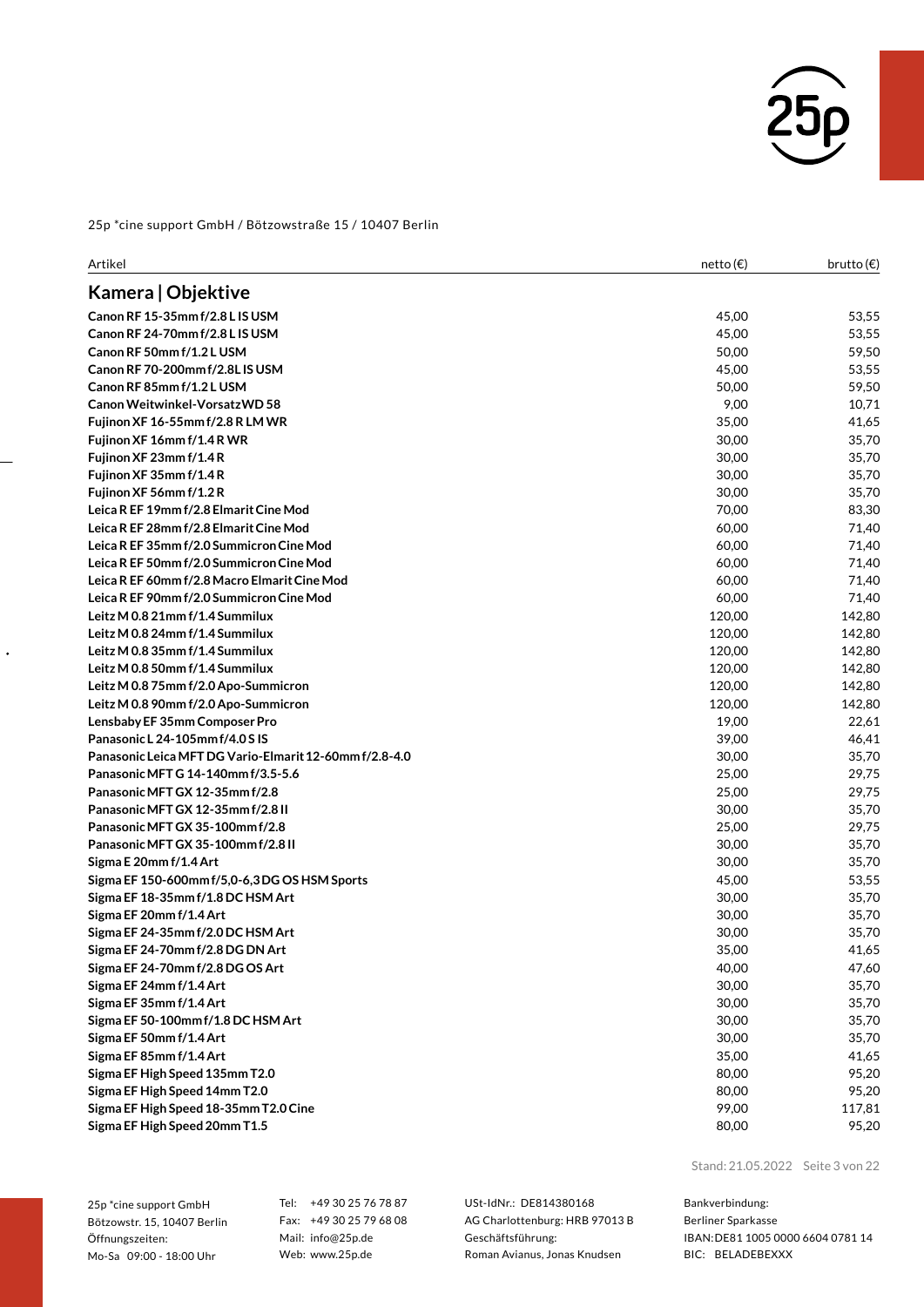

| Artikel                                               | netto (€) | brutto(€) |
|-------------------------------------------------------|-----------|-----------|
| Kamera   Objektive                                    |           |           |
| Sigma EF High Speed 24mm T1.5                         | 80,00     | 95,20     |
| Sigma EF High Speed 35mm T1.5                         | 80,00     | 95,20     |
| Sigma EF High Speed 50-100mm T2.0 Cine                | 99,00     | 117,81    |
| Sigma EF High Speed 50mm T1.5                         | 80,00     | 95,20     |
| Sigma EF High Speed 85mm T1.5                         | 80,00     | 95,20     |
| Sigma L 24-70mm f/2.8 DG DN Art                       | 40,00     | 47,60     |
| Sigma PL Classic 105mm T2.5                           | 90,00     | 107,10    |
| Sigma PL Classic 135mm T3.2                           | 90,00     | 107,10    |
| Sigma PL Classic 14mm T3.2                            | 90,00     | 107,10    |
| Sigma PL Classic 20mm T2.5                            | 90,00     | 107,10    |
| Sigma PL Classic 24mm T2.5                            | 90,00     | 107,10    |
| Sigma PL Classic 28mm T2.5                            | 90,00     | 107,10    |
| Sigma PL Classic 35mm T2.5                            | 90,00     | 107,10    |
| Sigma PL Classic 40mm T2.5                            | 90,00     | 107,10    |
| Sigma PL Classic 50mm T2.5                            | 90,00     | 107,10    |
| Sigma PL Classic 85mm T2.5                            | 90,00     | 107,10    |
| Sony E 12-24mm f/2.8 FE GM                            | 50,00     | 59,50     |
| Sony E 12-24mm f/4.0 FE G                             | 39,00     | 46,41     |
| Sony E 16-35mm f/2.8 FE GM                            | 39,00     | 46,41     |
| Sony E 24-105mm f/4.0 G OSS                           | 39,00     | 46,41     |
| Sony E 24-70mm f/2.8 GM                               | 40,00     | 47,60     |
| Sony E 24mm f/1.4 FE GM                               | 35,00     | 41,65     |
| Sony E 28-135mm f/4.0 PZ OSS                          | 39,00     | 46,41     |
| Sony E 35mm f/1.4 FE GM                               | 35,00     | 41,65     |
| Sony E 35mm f/1.4 FE Zeiss Distagon                   | 35,00     | 41,65     |
| Sony E 50mm f/1.2 FE GM                               | 35,00     | 41,65     |
| Sony E 50mm f/1.4 FE Zeiss Planar T*                  | 35,00     | 41,65     |
| Sony E 70-200mm f/2.8 GM OSS                          | 39,00     | 46,41     |
| Sony E 70-200mm f/2.8 GM OSS II                       | 45,00     | 53,55     |
| Sony E 85mm f/1.4 GM                                  | 35,00     | 41,65     |
| Sony E 90mm f/2.8 FE Macro G OSS                      | 35,00     | 41,65     |
| Sony E SEL20TC 2.0X Tele Converter FE                 | 20,00     | 23,80     |
| Venus Optics Laowa C-Dreamer MFT 7.5mm f/2.0          | 25,00     | 29,75     |
| Venus Optics Laowa OOOM PL/EF 25-100mm T2.9 Cine Zoom | 135,00    | 160,65    |
| Venus Optics Laowa Probe EF 24mm f/14 Cine            | 50,00     | 59,50     |
| Venus Optics Laowa Zero-DPL 12mm T2.9 Cine            | 70,00     | 83,30     |
| Voigtländer Nokton MFT 10.5mm f/0.95                  | 35,00     | 41,65     |
| Voigtländer Nokton MFT 17.5mm f/0.95                  | 35,00     | 41,65     |
| Voigtländer Nokton MFT 25mm f/0.95 II                 | 35,00     | 41,65     |
| Voigtländer Nokton MFT 42.5mm f/0.95                  | 35,00     | 41,65     |
| Zeiss Batis E 135mm f/2.8 IS                          | 35,00     | 41,65     |
| Zeiss Batis E 18mm f/2.8                              | 30,00     | 35,70     |
| Zeiss Batis E 25mm f/2.0                              | 30,00     | 35,70     |
| Zeiss Batis E 40mm f/2.0 CF                           | 30,00     | 35,70     |
| Zeiss Batis E 85mm f/1.8 IS                           | 30,00     | 35,70     |
| Zeiss CP.2 EF 15mm T2.9                               | 70,00     | 83,30     |
| Zeiss CP.2 EF 21mm T2.9                               | 60,00     | 71,40     |

25p \*cine support GmbH Bötzowstr. 15, 10407 Berlin Öffnungszeiten: Mo-Sa 09:00 - 18:00 Uhr

 $\ddot{\phantom{0}}$ 

Tel: +49 30 25 76 78 87 Fax: +49 30 25 79 68 08 Mail: info@25p.de Web: www.25p.de

USt-IdNr.: DE814380168 AG Charlottenburg: HRB 97013 B Geschäftsführung: Roman Avianus, Jonas Knudsen

Stand: 21.05.2022 Seite 4 von 22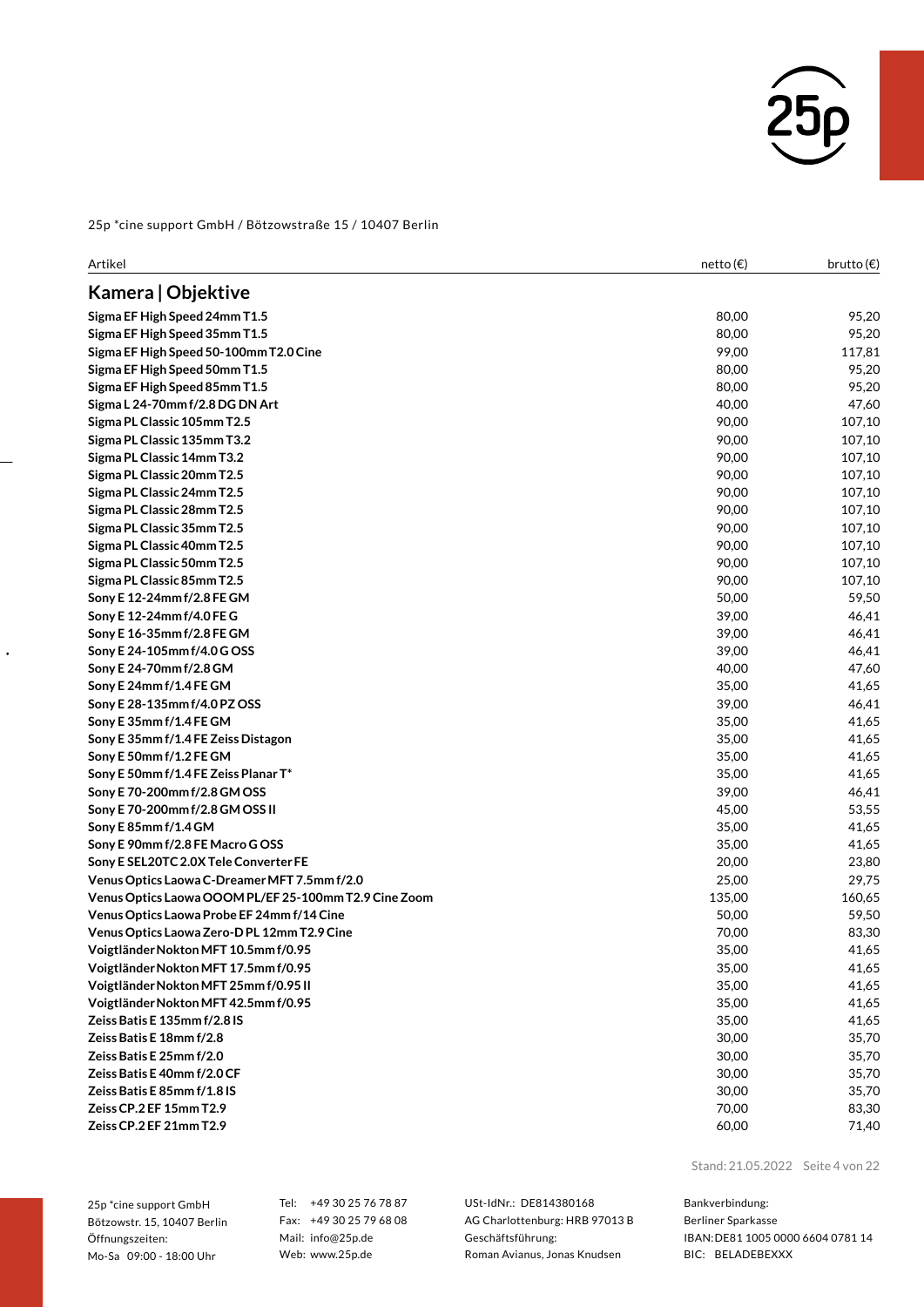

| Artikel                                      | netto (€) | brutto $(\epsilon)$ |
|----------------------------------------------|-----------|---------------------|
| Kamera   Objektive                           |           |                     |
| Zeiss CP.2 EF 35mm T2.1                      | 60,00     | 71,40               |
| Zeiss CP.2 EF 50mm T2.1                      | 60,00     | 71,40               |
| Zeiss CP.2 EF 85mm T2.1                      | 60,00     | 71,40               |
| Zeiss CP.2 PL 15mm T2.9                      | 70,00     | 83,30               |
| Zeiss CP.2 PL 25mm T2.1                      | 60,00     | 71,40               |
| Zeiss CP.2 PL 35mm T1.5 Super Speed          | 70,00     | 83,30               |
| Zeiss CP.2 PL 50mm T1.5 Super Speed          | 70,00     | 83,30               |
| Zeiss CP.2 PL 85mm T1.5 Super Speed          | 70,00     | 83,30               |
| Zeiss Classic EF ZE 25mm f/2.0               | 30,00     | 35,70               |
| Zeiss Classic EF ZE 28mm f/2.0               | 30,00     | 35,70               |
| Zeiss Classic EF ZE 35mm f/1.4               | 30,00     | 35,70               |
| Zeiss Classic EF ZE 50mm f/1.4               | 30,00     | 35,70               |
| Zeiss Classic EF ZE 85mm f/1.4               | 30,00     | 35,70               |
| Kamera   Power                               |           |                     |
| ARRI Alexa Mini D-Tap Kabel                  | 10,00     | 11,90               |
| ARRI Alexa Mini Power Extension Kabel        | 10,00     | 11,90               |
| Bebob Cube 1200 48V Akku                     | 160,00    | 190,40              |
| Bebob Micro V-Mount Plate mit Belt Clip      | 5,00      | 5,95                |
| Bebob V-Mount 2-fach Ladegerät               | 10,00     | 11,90               |
| Bebob V-Mount 4-fach Ladegerät               | 30,00     | 35,70               |
| Bebob V-Mount ARRI Alexa Mini Hot Swap Plate | 50,00     | 59,50               |
| Bebob V-Mount Hot Swap Plate                 | 60,00     | 71,40               |
| Bebob V-Mount Micro 2-fach Ladegerät         | 10,00     | 11,90               |
| Bebob V-Mount Micro 8-fach Ladegerät         | 30,00     | 35,70               |
| Bebob V-Mount Micro Hot Swap Plate           | 30,00     | 35,70               |
| Bebob V150 Micro V-Mount                     | 15,00     | 17,85               |
| Bebob V150 V-Mount                           | 15,00     | 17,85               |
| Bebob V155RM CINE V-Mount                    | 20,00     | 23,80               |
| Bebob V200 Micro V-Mount                     | 15,00     | 17,85               |
| Bebob V200 V-Mount                           | 15,00     | 17,85               |
| Bebob V290RM CINE V-Mount                    | 30,00     | 35,70               |
| Bebob V45 Micro V-Mount                      | 15,00     | 17,85               |
| Bebob V90RM CINE V-Mount                     | 15,00     | 17,85               |
| Bebob V98 Micro V-Mount                      | 15,00     | 17,85               |
| Bebob V98 V-Mount                            | 15,00     | 17,85               |
| Blackmagic Pocket D-Tap Kabel                | 3,00      | 3,57                |
| Canon BP-9 Ladegerät                         | 5,00      | 5,95                |
| Canon BP-955 Akku                            | 7,00      | 8,33                |
| Canon BP-975 Akku                            | 10,00     | 11,90               |
| Canon BP-A 2-fach Ladegerät                  | 15,00     | 17,85               |
| Canon BP-A30 Akku                            | 7,00      | 8,33                |
| Canon BP-A60 Akku                            | 10,00     | 11,90               |
| Canon C300 MK II / C200 D-Tap Kabel          | 3,00      | 3,57                |
| Canon DSLR LP-E6 D-Tap Adapter               | 15,00     | 17,85               |
| Canon LP-E6 1-fach Ladegerät                 | 3,00      | 3,57                |
| Canon LP-E6 Akku                             | 5,00      | 5,95                |

25p \*cine support GmbH Bötzowstr. 15, 10407 Berlin Öffnungszeiten: Mo-Sa 09:00 - 18:00 Uhr

 $\ddot{\phantom{0}}$ 

Tel: +49 30 25 76 78 87 Fax: +49 30 25 79 68 08 Mail: info@25p.de Web: www.25p.de

USt-IdNr.: DE814380168 AG Charlottenburg: HRB 97013 B Geschäftsführung: Roman Avianus, Jonas Knudsen

Stand: 21.05.2022 Seite 5 von 22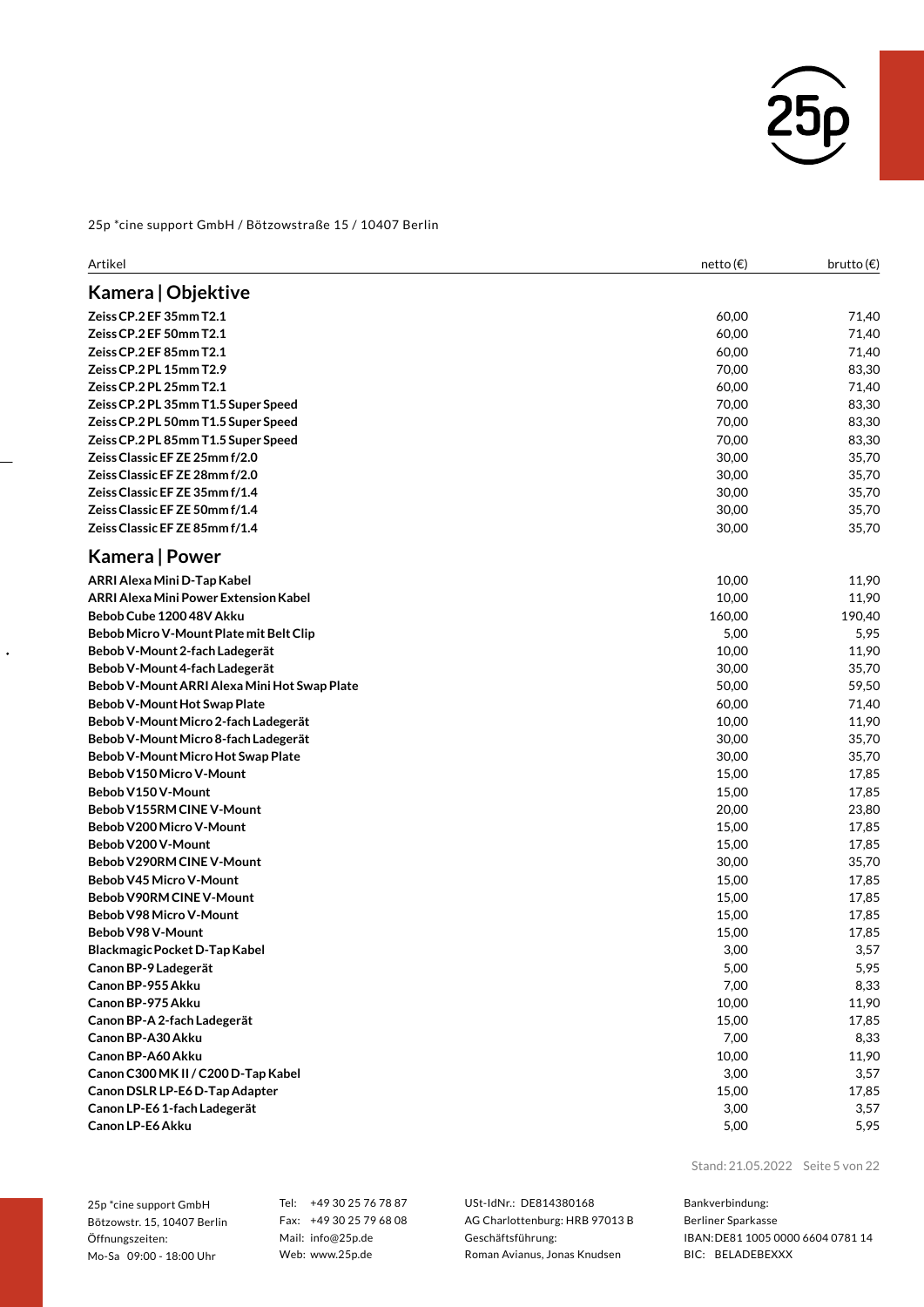

| Artikel                                     | netto (€) | brutto(€) |
|---------------------------------------------|-----------|-----------|
| Kamera   Power                              |           |           |
| Core SWX Nano-C98 BP-A Akku mit D-Tap       | 10,00     | 11,90     |
| D-Tap Extension 100cm                       | 2,00      | 2,38      |
| DJI Mavic 2 / FB2 Akku                      | 5,00      | 5,95      |
| Fujifilm NP-W126S1-fach Ladegerät           | 5,00      | 5,95      |
| Fujifilm NP-W126S Akku                      | 5,00      | 5,95      |
| GoPro Hero 7 / Hero 8 Akku                  | 3,00      | 3,57      |
| GoPro Hero 9 / Hero 10 Akku                 | 3,00      | 3,57      |
| <b>GoPro MAX Akku</b>                       | 5,00      | 5,95      |
| Hawk-Woods 4-pol 90° XLR > D-Tap Kabel      | 3,00      | 3,57      |
| IDX SL-F70 Sony NP-F Akku                   | 5,00      | 5,95      |
| Insta360 Pro Akku                           | 5,00      | 5,95      |
| Leica BP-SCL4 Akku                          | 5,00      | 5,95      |
| Panasonic DMW-BLF19ED-Tap Adapter           | 15,00     | 17,85     |
| Panasonic DMW-BLJ31D-Tap Adapter            | 15,00     | 17,85     |
| Panasonic GH5 / DMW-BLF19E 1-fach Ladegerät | 5,00      | 5,95      |
| Panasonic GH5 / DMW-BLF19E2-fach Ladegerät  | 5,00      | 5,95      |
| Panasonic GH5 / DMW-BLF19E Akku             | 5,00      | 5,95      |
| Panasonic GH5 / DMW-DCC12 Netzteil          | 10,00     | 11,90     |
| Panasonic S1 / DMW-BLJ31 Akku               | 5,00      | 5,95      |
| Panasonic S1 / DMW-BLJ31 Ladegerät          | 5,00      | 5,95      |
| Panasonic V727 / VW-VBT190 Akku             | 3,00      | 3,57      |
| RED REDVOLT BP-955 Akku                     | 10,00     | 11,90     |
| SWIT S-8U63 Blau BP-U Akku                  | 7,00      | 8,33      |
| SWIT S-8U93 Gold BP-U Akku                  | 10,00     | 11,90     |
| SmallHD / Canon LP-E6 D-Tap Adapter         | 15,00     | 17,85     |
| Sony BP-U 1-fach Ladegerät                  | 5,00      | 5,95      |
| Sony BP-U 2-fach Ladegerät                  | 7,00      | 8,33      |
| Sony BP-U30 Akku                            | 5,00      | 5,95      |
| Sony BP-U60 Akku                            | 7,00      | 8,33      |
| Sony L-Series NP-F 1-fach Ladegerät         | 5,00      | 5,95      |
| Sony L-Series NP-F 2-fach Ladegerät         | 5,00      | 5,95      |
| Sony NP-F D-Tap Adapter                     | 15,00     | 17,85     |
| Sony NP-FW50 1-fach Ladegerät               | 5,00      | 5,95      |
| Sony NP-FW502-fach Ladegerät                | 5,00      | 5,95      |
| Sony NP-FW50 Akku                           | 5,00      | 5,95      |
| Sony NP-FW50 D-Tap Adapter                  | 15,00     | 17,85     |
| Sony NP-FW50 Netzteil                       | 10,00     | 11,90     |
| Sony NP-FZ100 Akku                          | 5,00      | 5,95      |
| Sony NP-FZ100D-Tap Adapter                  | 15,00     | 17,85     |
| Wooden Camera RED Komodo D-Tap Kabel        | 5,00      | 5,95      |
| Wooden Camera Sony FX9/FX6D-Tap Kabel       | 15,00     | 17,85     |
| Kamera   Speicher                           |           |           |
| Atomos Shogun 240GB SSD                     | 10,00     | 11,90     |
| RED CFexpress Typ B 660GB 1700MB/s          | 45,00     | 53,55     |
| Samsung 850 Pro 256GB SSD                   | 10,00     | 11,90     |

**SamsungT5 1TB SSD USB-C** PortableSSD 20,00 23,80

Stand: 21.05.2022 Seite 6 von 22

25p \*cine support GmbH Bötzowstr. 15, 10407 Berlin Öffnungszeiten: Mo-Sa 09:00 - 18:00 Uhr

 $\ddot{\phantom{0}}$ 

Tel: +49 30 25 76 78 87 Fax: +49 30 25 79 68 08 Mail: info@25p.de Web: www.25p.de

USt-IdNr.: DE814380168 AG Charlottenburg: HRB 97013 B Geschäftsführung: Roman Avianus, Jonas Knudsen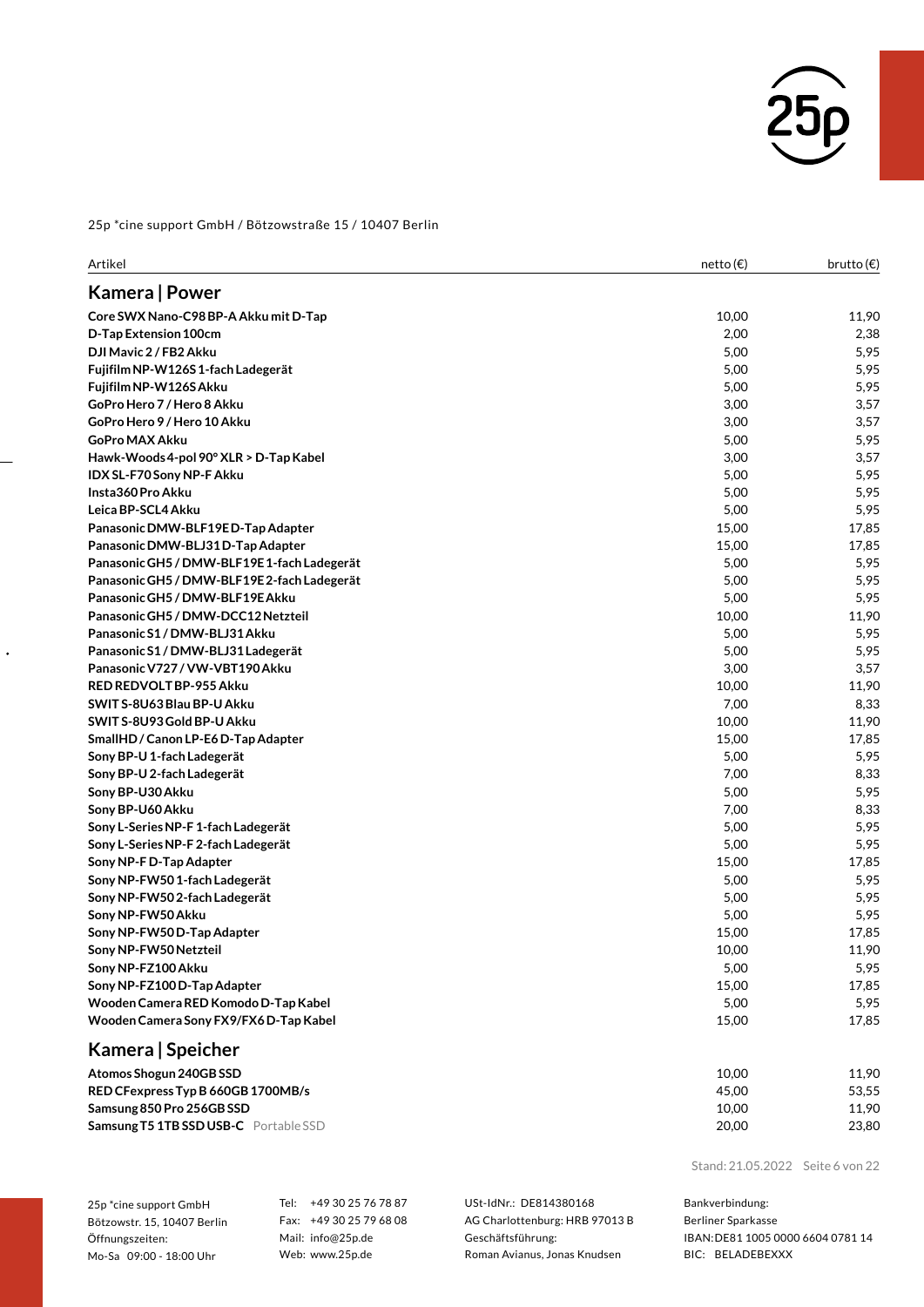

| Artikel                                                    | netto (€) | brutto $(\epsilon)$ |
|------------------------------------------------------------|-----------|---------------------|
| Kamera   Speicher                                          |           |                     |
| SanDisk CF 32GB 160MB/s                                    | 5,00      | 5,95                |
| SanDisk CF 64GB 160MB/s                                    | 5,00      | 5,95                |
| SanDisk CFast 2.0 128GB 515MB/s                            | 15,00     | 17,85               |
| SanDisk CFast 2.0 256GB 525MB/s                            | 25,00     | 29,75               |
| SanDisk CFast 2.0 512GB 525MB/s                            | 40,00     | 47,60               |
| SanDisk CFexpress Typ B 512GB 1700MB/s                     | 40,00     | 47,60               |
| SanDisk MicroSDXC 64GB                                     | 3,00      | 3,57                |
| SanDisk SDXC 64GB 95/170MB/sV30                            | 3,00      | 3,57                |
| Sony CFexpress Typ A 160GB 800MB/s Tough                   | 25,00     | 29,75               |
| Sony CFexpress Typ A USB-C Lesegerät                       | 5,00      | 5,95                |
| Sony SXS Adapter für SD                                    | 5,00      | 5,95                |
| Sony SXS Pro+ Karte 256GB                                  | 59,00     | 70,21               |
| Sony SXS-1 128GB                                           | 35,00     | 41,65               |
| Sony XQD-G 128GB                                           | 25,00     | 29,75               |
| TransferMedia FDX Film Data Box                            | 200,00    | 238,00              |
| <b>Kamera Support   Follow Focus</b>                       |           |                     |
| ARRI CAM > D-Tap Kabel                                     | 10,00     | 11,90               |
| ARRI CAM > LANC & D-Tap Kabel                              | 10,00     | 11,90               |
| ARRI CAM > RED CTRL & D-Tap Kabel                          | 10,00     | 11,90               |
| ARRI CAM > RS Kabel 30cm                                   | 3,00      | 3,57                |
| ARRI HI-5 Hand Unit                                        | 220,00    | 261,80              |
| <b>ARRI MFF-2 Follow Focus</b>                             | 29,00     | 34,51               |
| ARRI cForce Mini 25mm M0.8 Gear                            | 5,00      | 5,95                |
| <b>ARRI cForce Mini Motor</b>                              | 70,00     | 83,30               |
| <b>ARRI cForce Mini RF Motor</b>                           | 100,00    | 119,00              |
| <b>Chrosziel Flex Gear Ring</b>                            | 3,00      | 3,57                |
| NiceDice Aluminium LensGear Large                          | 5,00      | 5,95                |
| NiceDice Aluminium LensGear Medium                         | 5,00      | 5,95                |
| NiceDice Aluminium LensGear Micro                          | 5,00      | 5,95                |
| NiceDice Aluminium LensGear Mini                           | 5,00      | 5,95                |
| NiceDice Aluminium LensGear Small                          | 5,00      | 5,95                |
| <b>Sachtler ACE Follow Focus</b>                           | 19,00     | 22,61               |
| Tilta Nucleus Nano 1-Kanal Funkschärfe                     | 40,00     | 47,60               |
| Tilta Nucleus-M 3-Kanal Funkschärfe                        | 119,00    | 141,61              |
| Kamera Support   Sync                                      |           |                     |
| Ambient Lockit ACL 203                                     | 19,00     | 22,61               |
| Ambient Masterslate ACD 301 Mark III Timecode Clapperboard | 19,00     | 22,61               |
| Filmklappe Classic B/W                                     | 5,00      | 5,95                |
| Tentacle Sync E Single Set                                 | 15,00     | 17,85               |
| Kamera Support   Regenschutz                               |           |                     |
| Petrol DSLR Regenschutz                                    | 5,00      | 5,95                |
| camRade weSuit URSA Mini Pro Regenschutz                   | 10,00     | 11,90               |
| camRade wetSuit Alexa Mini LF Regenschutz                  | 10,00     | 11,90               |
| camRade wetSuit Alexa Mini Regenschutz                     | 10,00     | 11,90               |
|                                                            |           |                     |

25p \*cine support GmbH Bötzowstr. 15, 10407 Berlin Öffnungszeiten: Mo-Sa 09:00 - 18:00 Uhr

 $\ddot{\phantom{0}}$ 

Tel: +49 30 25 76 78 87 Fax: +49 30 25 79 68 08 Mail: info@25p.de Web: www.25p.de

USt-IdNr.: DE814380168 AG Charlottenburg: HRB 97013 B Geschäftsführung: Roman Avianus, Jonas Knudsen

Stand: 21.05.2022 Seite 7 von 22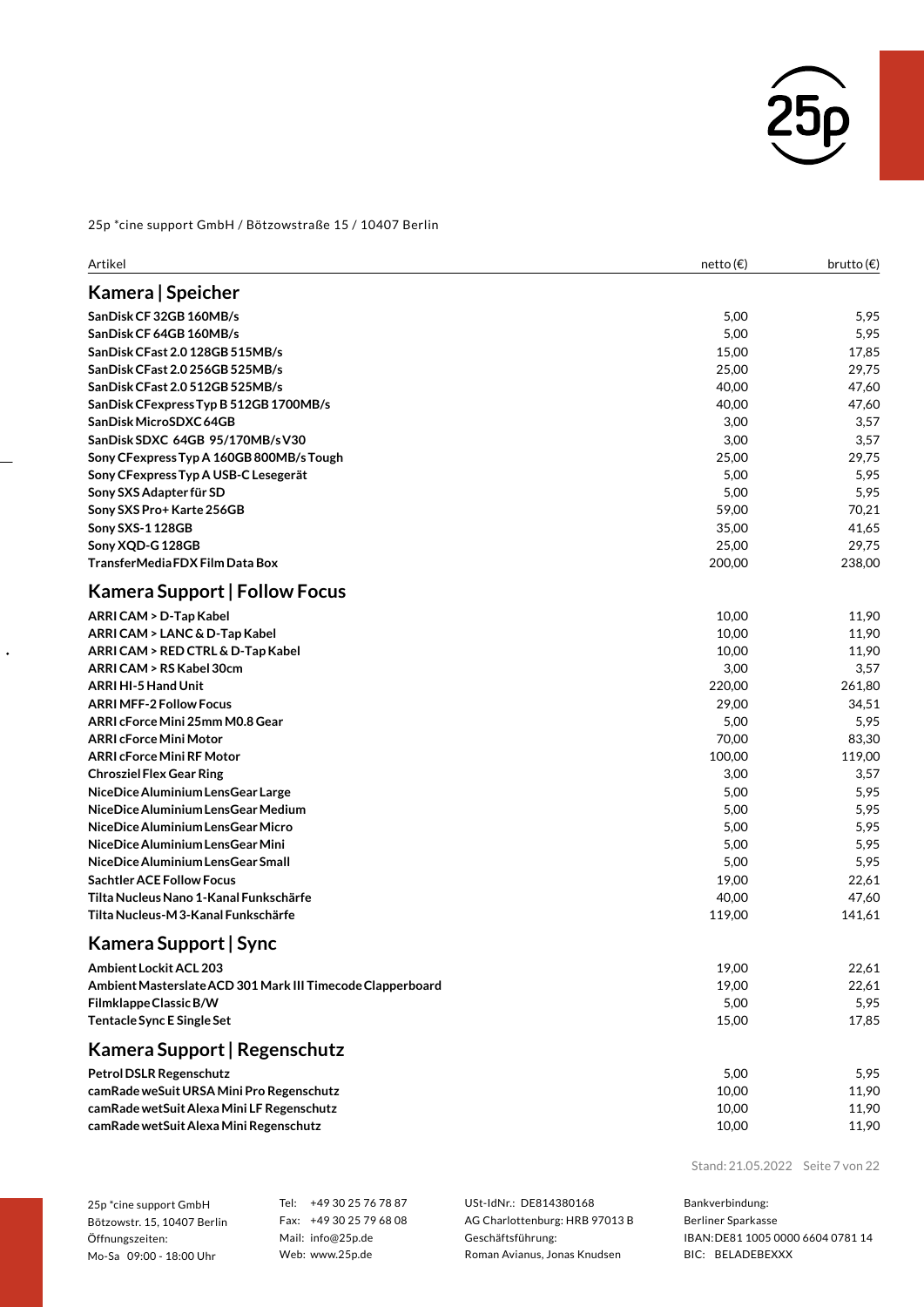

| Artikel                                              | netto (€) | brutto $(\epsilon)$ |
|------------------------------------------------------|-----------|---------------------|
| Kamera Support   Regenschutz                         |           |                     |
| camRade wetSuit C500 MK II Regenschutz               | 10,00     | 11,90               |
| camRade wetSuit FX6 Regenschutz                      | 10,00     | 11,90               |
| camRade wetSuit PXW-FS7 Regenschutz                  | 10,00     | 11,90               |
| camRade wetSuit Z190/Z280 Regenschutz                | 10,00     | 11,90               |
| Kamera Support   Unterwasser                         |           |                     |
| <b>Goby Tauchlampen-Set</b>                          | 25,00     | 29,75               |
| Kamera Support   Rigging                             |           |                     |
| 2EyeTec Teradek ARRI Accessory Bracket               | 3,00      | 3,57                |
| ARRI BPA-4 Bridge Plate Adapter                      | 10,00     | 11,90               |
| ARRI HEB-1 Handle Extension Block                    | 5,00      | 5,95                |
| ARRI HEB-3 Handle Extension Block                    | 8,00      | 9,52                |
| ARRI MAP-1 Mini Adapter Plate                        | 10,00     | 11,90               |
| <b>ARRI RAB-1 Rear Accessory Bracket</b>             | 20,00     | 23,80               |
| ARRI RMB-3 Rod Mounting Bracket 15/19mm              | 5,00      | 5,95                |
| ARRI SAM-2 Stabilizer Adapter Mount                  | 10,00     | 11,90               |
| <b>Backpackrig Proton Pack V2</b>                    | 150,00    | 178,50              |
| Bebob COCO-15V 15mm Micro V-Mount Plate              | 10,00     | 11,90               |
| Bebob COCO-15V III 15mm V-Mount Plate                | 10,00     | 11,90               |
| Blackmagic URSA Mini Shoulder Plate                  | 15,00     | 17,85               |
| <b>Bright Tangerine 1/4" Top Handle</b>              | 10,00     | 11,90               |
| Bright Tangerine ARRI 3/8" Accessory Rosette Adapter | 3,00      | 3,57                |
| Bright Tangerine ARRI Standard Dovetaile Plate 300mm | 10,00     | 11,90               |
| Bright Tangerine Drumstix 15mm Rods 15cm             | 3,00      | 3,57                |
| Bright Tangerine Komodo Side Cheese Plate            | 5,00      | 5,95                |
| Bright Tangerine Left Field C70 Base Plate           | 20,00     | 23,80               |
| Bright Tangerine Left Field URSA Mini Top Plate      | 15,00     | 17,85               |
| Bright Tangerine NATO Top Handle (F/B)               | 10,00     | 11,90               |
| Bright Tangerine NATO Top Handle (S)                 | 10,00     | 11,90               |
| Gewindeadapter / 1/4" Verbinder                      | 0,50      | 0,60                |
| <b>IDEA VISION C3 VacuMount Car Rig</b>              | 95,00     | 113,05              |
| LanParte 15mm V-Mount Plate                          | 5,00      | 5,95                |
| Lenzcameratools Quick Release Adapter                | 3,00      | 3,57                |
| <b>Manfrotto Micro Arm</b>                           | 5,00      | 5,95                |
| Manfrotto Nano Clamp                                 | 2,00      | 2,38                |
| Manfrotto Smartphone Clamp mit 1/4"                  | 3,00      | 3,57                |
| Panther Multi Mount 100mm Car Rig                    | 45,00     | 53,55               |
| Ratworks 15mm Cube Bar                               | 5,00      | 5,95                |
| Ratworks Alexa Mini Side Plate                       | 15,00     | 17,85               |
| Ratworks Handle Extension 90° Adapter                | 5,00      | 5,95                |
| Ratworks Handle Extension Block Long                 | 8,00      | 9,52                |
| Sachtler ACE DSLR Base Plate                         | 10,00     | 11,90               |
| SmallRig Monitor ARRI 3/8" Accessory Tilt Mount      | 3,00      | 3,57                |
| SmallRig Monitor Hot Shoe Tilt Mount                 | 3,00      | 3,57                |
| SmallRig Monitor NATO Tilt Mount                     | 3,00      | 3,57                |
| Swedish Chameleon SC3: large Rig                     | 29,00     | 34,51               |

25p \*cine support GmbH Bötzowstr. 15, 10407 Berlin Öffnungszeiten: Mo-Sa 09:00 - 18:00 Uhr

 $\ddot{\phantom{0}}$ 

Tel: +49 30 25 76 78 87 Fax: +49 30 25 79 68 08 Mail: info@25p.de Web: www.25p.de

USt-IdNr.: DE814380168 AG Charlottenburg: HRB 97013 B Geschäftsführung: Roman Avianus, Jonas Knudsen

Stand: 21.05.2022 Seite 8 von 22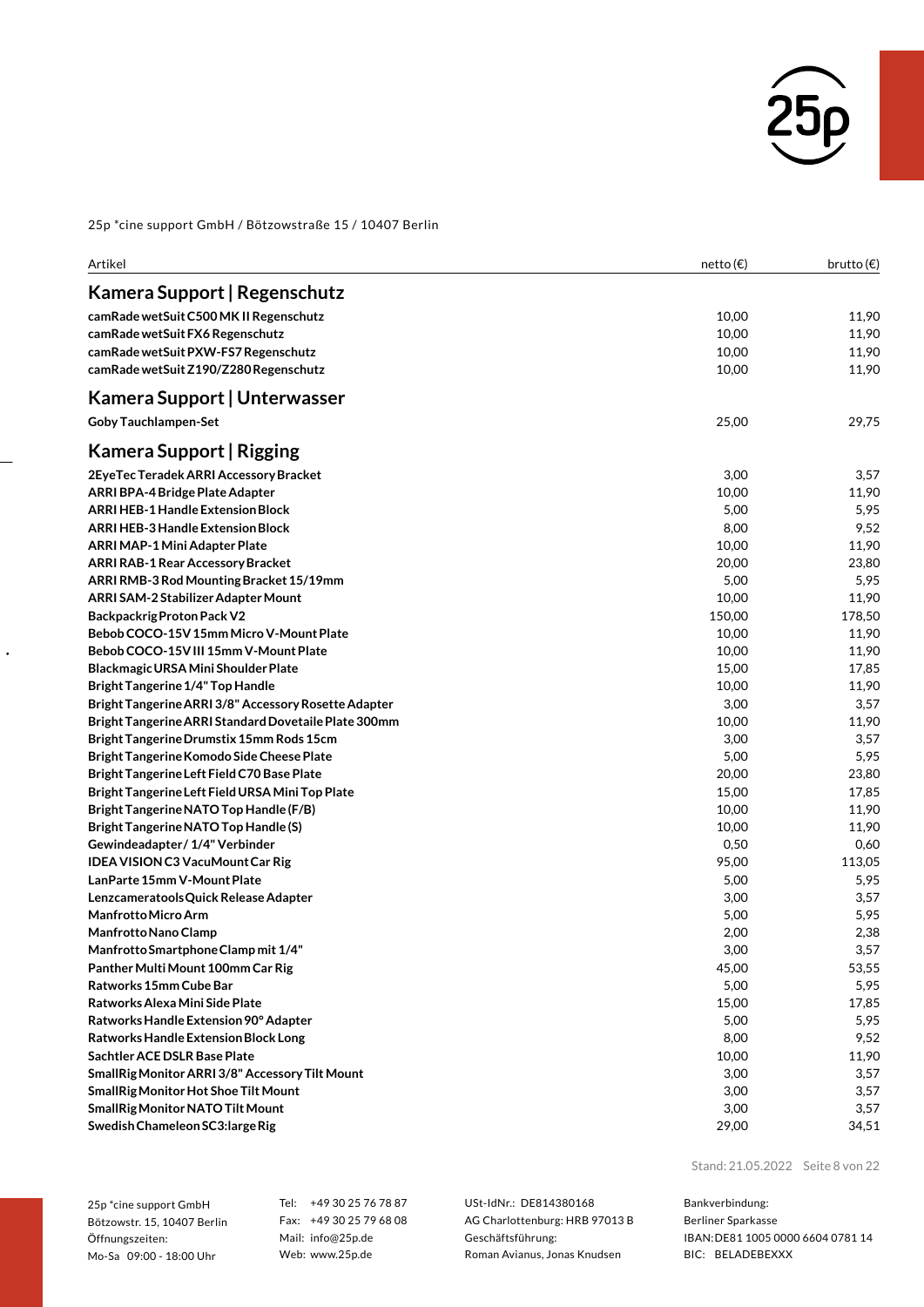

| Artikel                                              | netto (€) | brutto $(\epsilon)$ |
|------------------------------------------------------|-----------|---------------------|
| Kamera Support   Rigging                             |           |                     |
| Tilta BMPCC6K Pro EVF Extension Bracket              | 15,00     | 17,85               |
| Tilta Cage Blackmagic Pocket                         | 30,00     | 35,70               |
| Tilta Cage Panasonic S1H                             | 30,00     | 35,70               |
| Tilta Cage Sony Alpha 7 III                          | 30,00     | 35,70               |
| Tilta Cage Sony Alpha 7S III                         | 30,00     | 35,70               |
| Tilta Hermit POV Support System                      | 120,00    | 142,80              |
| Tilta Wooden Right Side Handle                       | 5,00      | 5,95                |
| Triad VCT-14 Quick Release Plate                     | 10,00     | 11,90               |
| <b>ULCS Arm</b>                                      | 5,00      | 5,95                |
| Vocas 15mm Accessory Mount                           | 3,00      | 3,57                |
| Vocas 15mm General Lens Support                      | 3,00      | 3,57                |
| <b>Vocas 15mm Offset Bracket Flat</b>                | 5,00      | 5,95                |
| Vocas Hand Grip Extender Long                        | 5,00      | 5,95                |
| Walimex Aptaris Universal Cage                       | 19,00     | 22,61               |
| Wooden Camera 15mm Unified Base Plate                | 20,00     | 23,80               |
| Wooden Camera 8" Safety Dovetail Plate               | 5,00      | 5,95                |
| Wooden Camera C500 MK II / C300 MK III Top Plate     | 15,00     | 17,85               |
| Wooden Camera C500 MK II / C300 MK III V-Mount Plate | 15,00     | 17,85               |
| Wooden Camera C70 Top Plate / Handle Set             | 20,00     | 23,80               |
| Wooden Camera FX6 Top Plate                          | 10,00     | 11,90               |
| Wooden Camera FX6 V-Mount Plate                      | 15,00     | 17,85               |
| Wooden Camera FX9 Top Plate                          | 15,00     | 17,85               |
| Wooden Camera FX9 V-Mount Plate                      | 15,00     | 17,85               |
| <b>Wooden Camera LW Base Plate</b>                   | 20,00     | 23,80               |
| Wooden Camera NATO Lock Kit                          | 3,00      | 3,57                |
| Wooden Camera NATO Top Handle                        | 5,00      | 5,95                |
| Wooden Camera Shoulder Rig V3                        | 35,00     | 41,65               |
| Wooden Camera URSA Mini Side Plate                   | 5,00      | 5,95                |
| Wooden Camera Unified Base Plate Mount Support       | 3,00      | 3,57                |
| Wooden Camera Unified DSLR Cage Small                | 30,00     | 35,70               |
| Wooden Camera VCT-14 Quick Release Plate             | 10,00     | 11,90               |
| Zacuto Canon 5D MKIII Z Finder                       | 15,00     | 17,85               |
| Kamera Support   Stabilisierung                      |           |                     |
| Cinekinetik Cine Saddle                              | 10,00     | 11,90               |
| DJI RS2 Expansion Base Kit                           | 30,00     | 35,70               |
| DJI RS2 mit RavenEye                                 | 90,00     | 107,10              |
| <b>DJI Ronin 2</b> 3-Achsen Gimbal                   | 269,00    | 320,11              |
| DJI Ronin 2 ARRI Power Kabel                         | 5,00      | 5,95                |
| DJI Ronin 2 ARRI Start/Stop Kabel                    | 5,00      | 5,95                |
| <b>DJI Ronin 2 Force Pro</b> da                      | 50,00     | 59,50               |
| DJI Ronin 2 LANC Kabel                               | 5,00      | 5,95                |
| DJI Ronin 2 RED CTRL Kabel                           | 5,00      | 5,95                |
| DJI Ronin 2 RED DSMC2 Power Kabel                    | 5,00      | 5,95                |
| DJI Ronin 2 Universal Tripod Adapter                 | 5,00      | 5,95                |
| Easyrig Camera Hook mit Ball Mount                   | 3,00      | 3,57                |

25p \*cine support GmbH Bötzowstr. 15, 10407 Berlin Öffnungszeiten: Mo-Sa 09:00 - 18:00 Uhr

 $\ddot{\phantom{0}}$ 

Tel: +49 30 25 76 78 87 Fax: +49 30 25 79 68 08 Mail: info@25p.de Web: www.25p.de

USt-IdNr.: DE814380168 AG Charlottenburg: HRB 97013 B Geschäftsführung: Roman Avianus, Jonas Knudsen

**EasyrigCinema 3 / Vario 5 Umbrella** 10,00 11,90

Stand: 21.05.2022 Seite 9 von 22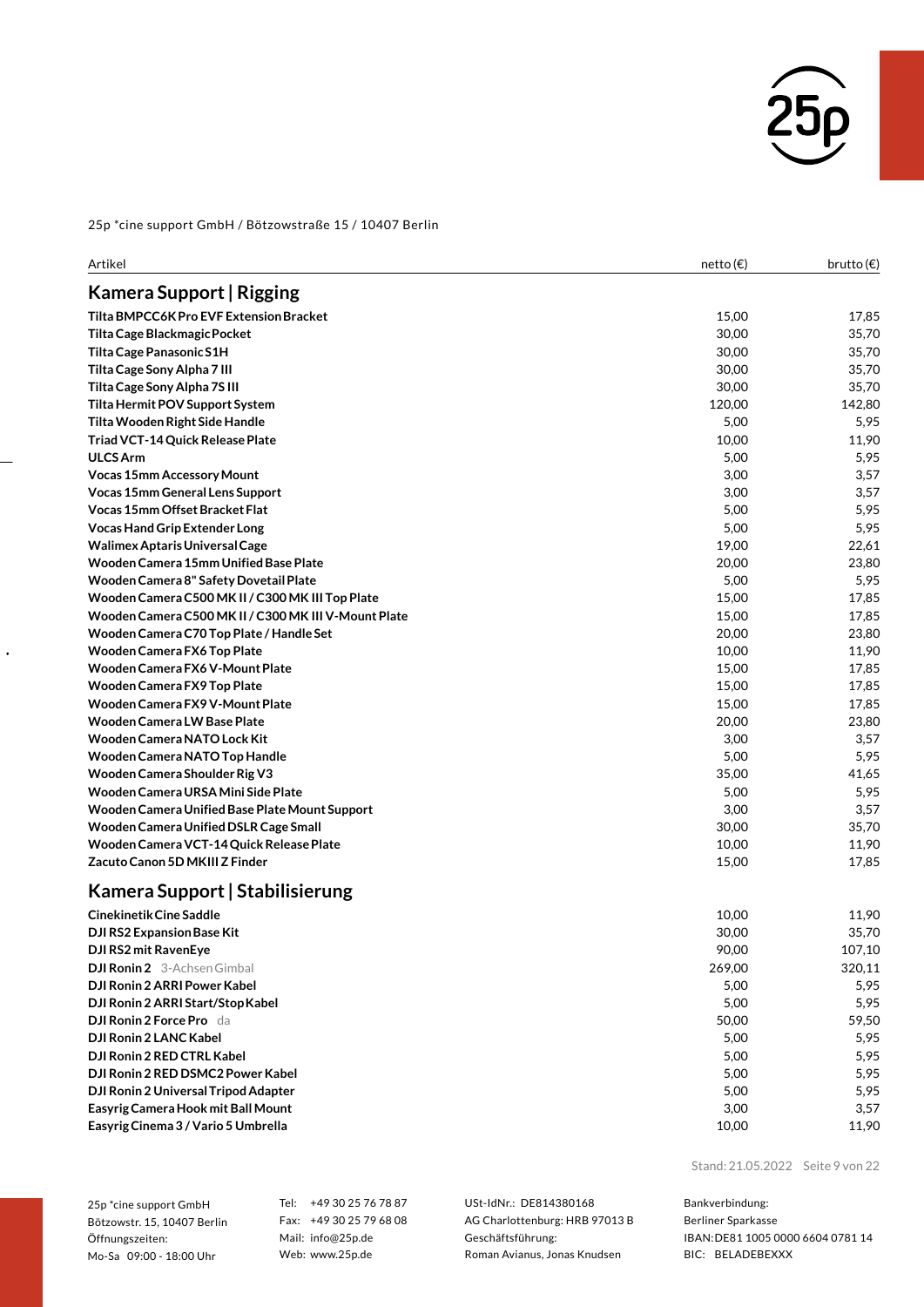

| Artikel                                                    | netto (€) | brutto $(\epsilon)$ |
|------------------------------------------------------------|-----------|---------------------|
| Kamera Support   Stabilisierung                            |           |                     |
| Easyrig Cinema 3 5-8kg mit Cinema Vest & Quick Release     | 120,00    | 142,80              |
| Easyrig Cinema 3 5-8kg mit Gimbal Vest & Quick Release     | 120,00    | 142,80              |
| Easyrig MINIMAX 2-7kg mit Flex Vest & Quick Release        | 80,00     | 95,20               |
| Easyrig MINIMAX 2-7kg mit Quick Release                    | 80,00     | 95,20               |
| Easyrig MINIMAX Umbrella                                   | 10,00     | 11,90               |
| Easyrig Vario 5 5-17kg mit Flex Vest & Quick Release       | 130,00    | 154,70              |
| Easyrig Vario 5 5-17kg mit Flowcine Serene & Quick Release | 175,00    | 208,25              |
| Easyrig Vario 5 5-17kg mit Stabil G2 Arm & Quick Release   | 185,00    | 220,15              |
| <b>Fig Rig</b>                                             | 9,00      | 10,71               |
| <b>Freefly MOVI Pro</b> 3-Achsen Gimbal                    | 269,00    | 320,11              |
| Glidecam HD 4000 Schwebestativ                             | 29,00     | 34,51               |
| Glidecam Smooth Shooter Weste & Arm                        | 29,00     | 34,51               |
| Ready Rig Gimbal Support ProArm Kit                        | 99,00     | 117,81              |
| <b>SteadyBag</b>                                           | 5,00      | 5,95                |
| Tilta Float RS2 Gimbal Support System                      | 160,00    | 190,40              |
| Tilta Hydra Alien RS2 Car Mounting Arm                     | 85,00     | 101,15              |
| Tilta RS2 Advanced Ring Grip                               | 50,00     | 59,50               |
| TiltaMax Armor Man 2                                       | 120,00    | 142,80              |
| Kamera Support   Kamera-Stative                            |           |                     |
| Manfrotto 100mm Mini Tripod                                | 10,00     | 11,90               |
| Reduzierring 100/150mm Bowl Adapter                        | 3,00      | 3,57                |
| Reduzierring 75/100mm Bowl Adapter                         | 3,00      | 3,57                |
| Sachtler 7x7 Horizone 150mm Stativkopf                     | 45,00     | 53,55               |
| Sachtler ACE M GS                                          | 15,00     | 17,85               |
| Sachtler ACE XL GS                                         | 20,00     | 23,80               |
| Sachtler Aktiv Slider 100mm Head Adapter                   | 5,00      | 5,95                |
| Sachtler Aktiv Slider 100mm Tripod Adapter                 | 15,00     | 17,85               |
| Sachtler Aktiv 10 Sideload MS Flowtech                     | 50,00     | 59,50               |
| Sachtler Cine Tripod 150mm Long                            | 30,00     | 35,70               |
| Sachtler Cine Tripod 150mm Medium                          | 25,00     | 29,75               |
| Sachtler Cine Tripod 150mm Short                           | 20,00     | 23,80               |
| Sachtler Dolly 100mm Rollspinne                            | 25,00     | 29,75               |
| Sachtler Dolly Flowtech 75mm Rollspinne                    | 20,00     | 23,80               |
| Sachtler FSB6 Sideload MS Flowtech                         | 35,00     | 41,65               |
| Sachtler FSB6 Touch&Go Flat Base Stativkopf                | 19,00     | 22,61               |
| Sachtler FSB8 Sideload MS Flowtech                         | 35,00     | 41,65               |
| Sachtler FSB8 Sideload SL MCF                              | 30,00     | 35,70               |
| Sachtler FSB8 Touch&Go SL MCF                              | 30,00     | 35,70               |
| Sachtler Studio 80 II 150mm Stativkopf                     | 59,00     | 70,21               |
| Sachtler Touch&Go 1/4" Schraube                            | 0,50      | 0,60                |
| Sachtler Video 18 S1 / S2 SL CF                            | 50,00     | 59,50               |
| Sachtler Video 20 S1 SL HD CF                              | 59,00     | 70,21               |
| Wooden Camera Vertical Camera Bracket                      | 25,00     | 29,75               |
| Wooden Camera Vertical Camera Bracket Mini                 | 20,00     | 23,80               |
|                                                            |           |                     |

25p \*cine support GmbH Bötzowstr. 15, 10407 Berlin Öffnungszeiten: Mo-Sa 09:00 - 18:00 Uhr

 $\ddot{\phantom{0}}$ 

Tel: +49 30 25 76 78 87 Fax: +49 30 25 79 68 08 Mail: info@25p.de Web: www.25p.de

USt-IdNr.: DE814380168 AG Charlottenburg: HRB 97013 B Geschäftsführung: Roman Avianus, Jonas Knudsen

Stand: 21.05.2022 Seite 10 von 22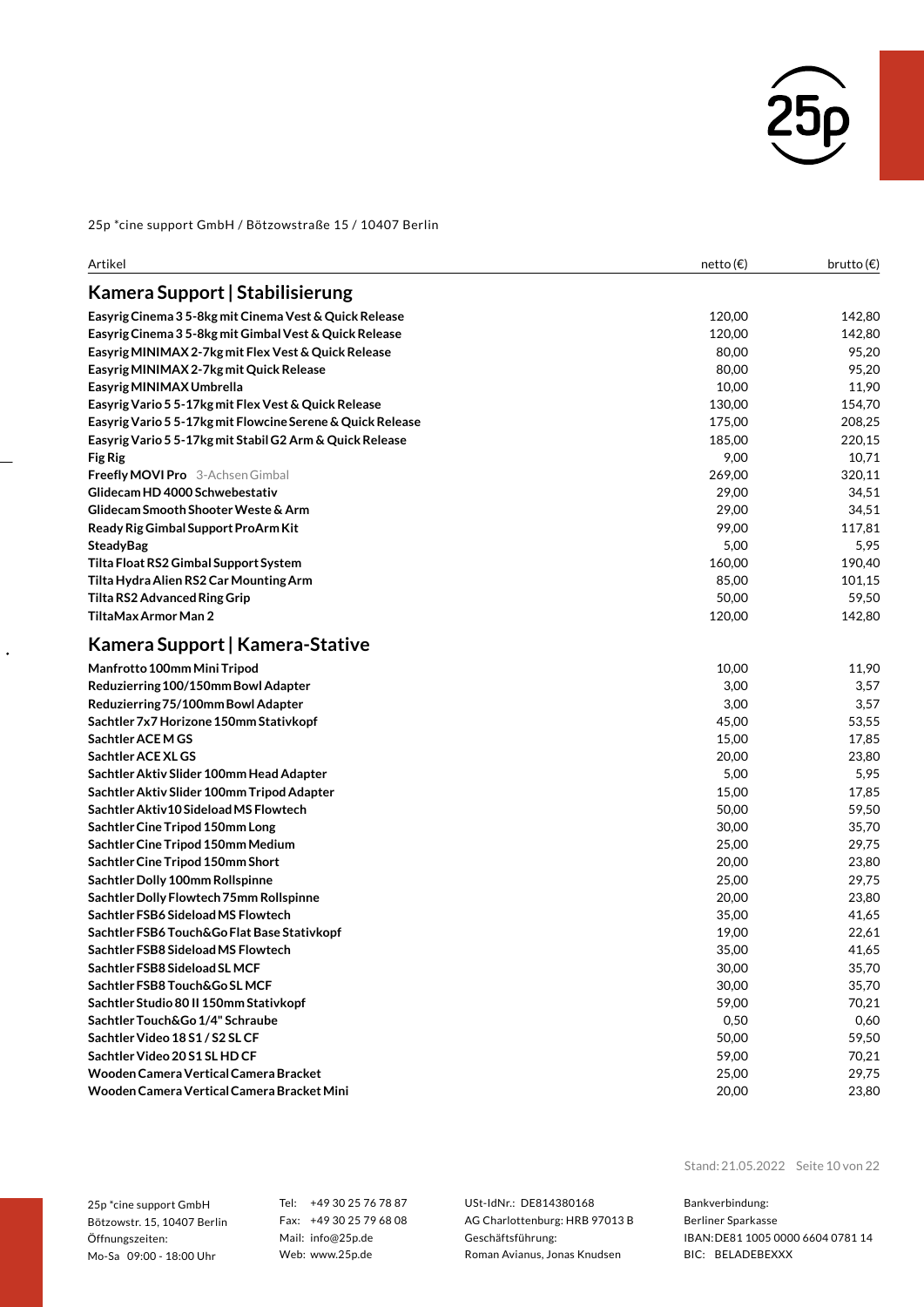

| Artikel                                                     | netto (€) | brutto $(\epsilon)$ |
|-------------------------------------------------------------|-----------|---------------------|
| Kamera Support   Matte Box                                  |           |                     |
| Bright Tangerine Misfit Atom 4x5.65 2-Stage Clamp Matte Box | 35,00     | 41,65               |
| Bright Tangerine Misfit Kick 4x5.65 3-Stage Clamp Matte Box | 45,00     | 53,55               |
| Bright Tangerine Misfit Kick 4x5.65 ONE Tray                | 10,00     | 11,90               |
| Bright Tangerine Misfit Kick Clamp Adapter 104mm            | 5,00      | 5,95                |
| Bright Tangerine Misfit Kick Clamp Adapter 110mm            | 5,00      | 5,95                |
| Bright Tangerine Misfit Kick Clamp Adapter 114mm            | 5,00      | 5,95                |
| Bright Tangerine Misfit Kick Clamp Adapter 80mm             | 5,00      | 5,95                |
| Bright Tangerine Misfit Kick Clamp Adapter 95mm             | 5,00      | 5,95                |
| Bright Tangerine Misfit Kick Swing-Away Bracket             | 10,00     | 11,90               |
| Flex Flag Kit / Gegenlicht Fahne                            | 9,00      | 10,71               |
| Tilta 4x5.653-Stage Clamp Matte Box                         | 30,00     | 35,70               |
| Tilta 4x5.65 Mini Clamp Matte Box                           | 15,00     | 17,85               |
| Tilta MB-T12 Clamp Adapter 104mm                            | 5,00      | 5,95                |
| Tilta MB-T12 Clamp Adapter 110mm                            | 5,00      | 5,95                |
| Tilta MB-T12 Clamp Adapter 114mm                            | 5,00      | 5,95                |
| Tilta MB-T12 Clamp Adapter 134mm                            | 5,00      | 5,95                |
| Tilta MB-T12 Clamp Adapter 80mm                             | 5,00      | 5,95                |
| Tilta MB-T12 Clamp Adapter 85mm                             | 5,00      | 5,95                |
| Tilta MB-T12 Clamp Adapter 95mm                             | 5,00      | 5,95                |
| <b>Vocas 114mm Donut Set</b>                                | 5,00      | 5,95                |
| Vocas 114mm Flexible Cuff Donut                             | 5,00      | 5,95                |
| Kamera Support   Filter                                     |           |                     |
| Cine Prism FX Handheld Flare Kit mit Prisma & Prismball     | 15,00     | 17,85               |
| Cine Prism FX Handheld Kaleidoscope Style                   | 15,00     | 17,85               |
| Cine Prism FX Handheld Split Diopter                        | 15,00     | 17,85               |
| NiSi 4x5.65 IRND 0.3                                        | 15,00     | 17,85               |
| NiSi 4x5.65 IRND 0.6                                        | 15,00     | 17,85               |
| NiSi 4x5.65 IRND 0.9                                        | 15,00     | 17,85               |
| NiSi 4x5.65 IRND 1.2                                        | 15,00     | 17,85               |
| NiSi 4x5.65 IRND 1.5                                        | 15,00     | 17,85               |
| NiSi 4x5.65 IRND 1.8                                        | 15,00     | 17,85               |
| Schneider 4x5.65 Hollywood Black Magic 1/2                  | 20,00     | 23,80               |
| Schneider 4x5.65 Hollywood Black Magic 1/4                  | 20,00     | 23,80               |
| Schneider 4x5.65 Hollywood Black Magic 1/8                  | 20,00     | 23,80               |
| Tiffen 4x4 ND 0.3 Hard Edge                                 | 15,00     | 17,85               |
| Tiffen 4x4  ND 0.3 Soft Edge                                | 15,00     | 17,85               |
| Tiffen 4x4 ND 0.6 Hard Edge                                 | 15,00     | 17,85               |
| Tiffen 4x4 ND 0.6 Soft Edge                                 | 15,00     | 17,85               |
| Tiffen 4x4 ND 0.9 Hard Edge                                 | 15,00     | 17,85               |
| Tiffen 4x4 ND 0.9 Soft Edge                                 | 15,00     | 17,85               |
| Tiffen 4x4 Black Pro Mist 1/1                               | 15,00     | 17,85               |
| Tiffen 4x4 Black Pro Mist 1/2                               | 15,00     | 17,85               |
| Tiffen 4x4 Black Pro Mist 1/4                               | 15,00     | 17,85               |
| Tiffen 4x4 Black Pro Mist 1/8                               | 15,00     | 17,85               |
| Tiffen 4x4 Blue 3 Soft-Edge                                 | 15,00     | 17,85               |
| Tiffen 4x4 Clear                                            | 15,00     | 17,85               |

25p \*cine support GmbH Bötzowstr. 15, 10407 Berlin Öffnungszeiten: Mo-Sa 09:00 - 18:00 Uhr

 $\ddot{\phantom{0}}$ 

Tel: +49 30 25 76 78 87 Fax: +49 30 25 79 68 08 Mail: info@25p.de Web: www.25p.de

USt-IdNr.: DE814380168 AG Charlottenburg: HRB 97013 B Geschäftsführung: Roman Avianus, Jonas Knudsen

Stand: 21.05.2022 Seite 11 von 22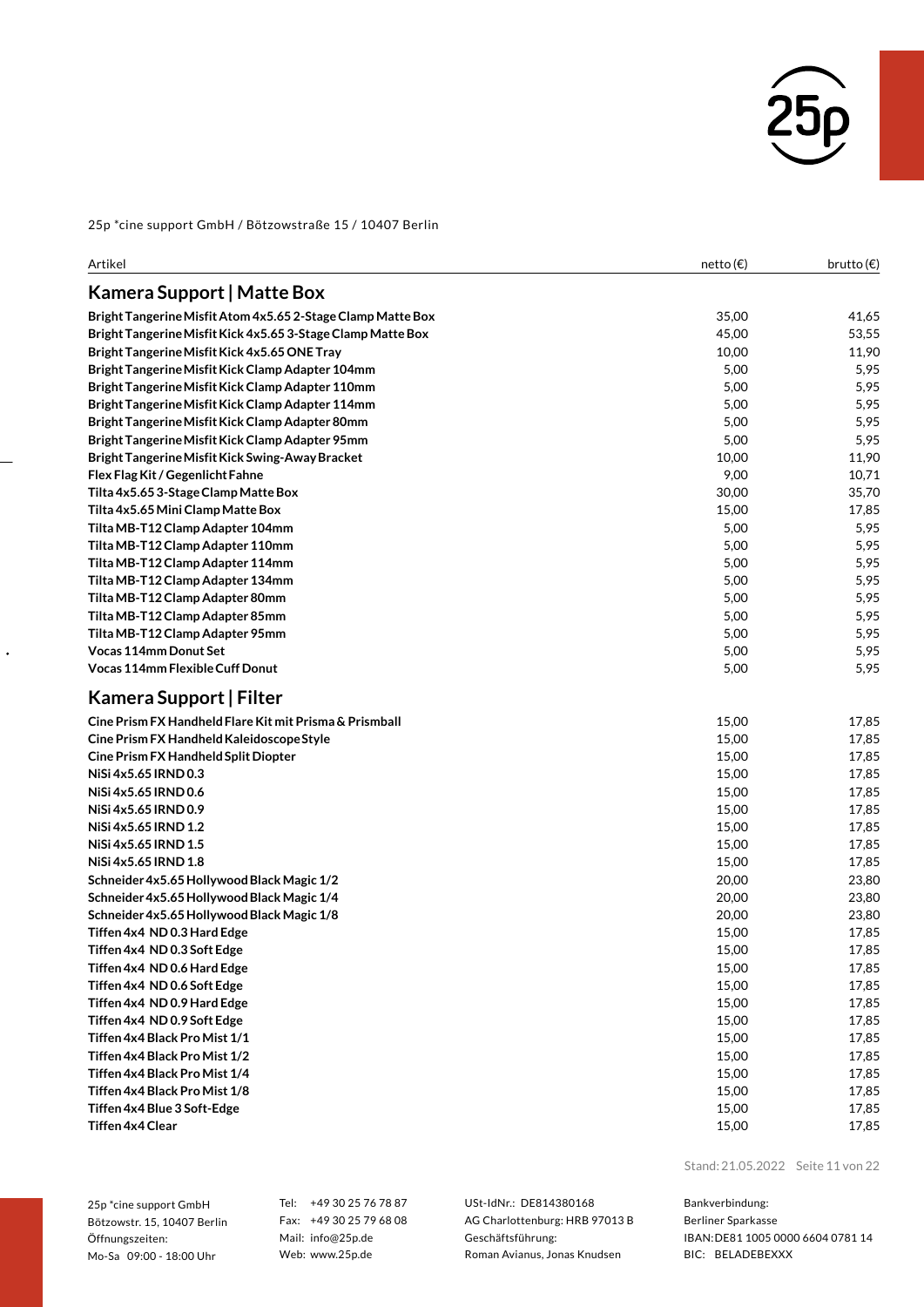

| Artikel                                          | netto (€) | brutto $(\epsilon)$ |
|--------------------------------------------------|-----------|---------------------|
| Kamera Support   Filter                          |           |                     |
| Tiffen 4x4 ND 0.3                                | 15,00     | 17,85               |
| Tiffen 4x4 ND 0.6                                | 15,00     | 17,85               |
| Tiffen 4x4 ND 0.9                                | 15,00     | 17,85               |
| Tiffen 4x4 ND 1.2                                | 15,00     | 17,85               |
| Tiffen 4x4 ND 1.5                                | 15,00     | 17,85               |
| Tiffen 4x4 ND 1.8                                | 15,00     | 17,85               |
| Tiffen 4x4 ND 2.1                                | 15,00     | 17,85               |
| Tiffen 4x4 Polarizer                             | 15,00     | 17,85               |
| Tiffen 4x4 Polarizer Warm                        | 15,00     | 17,85               |
| Tiffen 4x4 Pro Mist 1/1                          | 15,00     | 17,85               |
| Tiffen 4x4 Pro Mist 1/2                          | 15,00     | 17,85               |
| Tiffen 4x4 Pro Mist 1/4                          | 15,00     | 17,85               |
| Tiffen 4x4 Pro Mist 1/8                          | 15,00     | 17,85               |
| Tiffen 4x4 Straw 1 Soft Edge                     | 15,00     | 17,85               |
| Tiffen 4x4 True Cut IR Filter                    | 15,00     | 17,85               |
| Tiffen 4x5.65 Black Pro Mist 1                   | 15,00     | 17,85               |
| Tiffen 4x5.65 Black Pro Mist 1/2                 | 15,00     | 17,85               |
| Tiffen 4x5.65 Black Pro Mist 1/4                 | 15,00     | 17,85               |
| Tiffen 4x5.65 Black Pro Mist 1/8                 | 15,00     | 17,85               |
| Tiffen 4x5.65 Black Pro Mist 2                   | 15,00     | 17,85               |
| Tiffen 4x5.65 Circular Ultra Polarizer           | 20,00     | 23,80               |
| Tiffen 4x5.65 Clear                              | 15,00     | 17,85               |
| Tiffen 4x5.65 Glimmerglass 1                     | 15,00     | 17,85               |
| Tiffen 4x5.65 Glimmerglass 1/2                   | 15,00     | 17,85               |
| Tiffen 4x5.65 Glimmerglass 1/4                   | 15,00     | 17,85               |
| Tiffen 4x5.65 Glimmerglass 1/8                   | 15,00     | 17,85               |
| Tiffen 4x5.65 Glimmerglass 2                     | 15,00     | 17,85               |
| Tiffen 4x5.65 ND 0.6 Soft Edge Horizontal        | 15,00     | 17,85               |
| Tiffen 4x5.65 ND 0.9 Soft Edge Horizontal        | 15,00     | 17,85               |
| Tiffen 4x5.65 Pro Mist 1/2                       | 20,00     | 23,80               |
| Tiffen 4x5.65 Pro Mist 1/4                       | 20,00     | 23,80               |
| Tiffen 4x5.65 Pro Mist 1/8                       | 20,00     | 23,80               |
| Tiffen 4x5.65 Rota Tray Circular Polarizer & VND | 50,00     | 59,50               |
| Tiffen 4x5.65 Soft FX 1                          | 20,00     | 23,80               |
| Tiffen 4x5.65 Soft FX 1/2                        | 20,00     | 23,80               |
| Tiffen 4x5.65 Soft FX 2                          | 20,00     | 23,80               |
| Kamera Support   Schraubfilter                   |           |                     |
| Calumet 67mm VariableND                          | 15,00     | 17,85               |
| Calumet 72mm VariableND                          | 15,00     | 17,85               |
| Calumet 77mm VariableND                          | 15,00     | 17,85               |
| Calumet 82mm VariableND                          | 15,00     | 17,85               |
| Cine Prism FX 77mm Kaleidoscope 8X FX            | 10,00     | 11,90               |
| Cine Prism FX 77mm Kaleidoscope FX               | 10,00     | 11,90               |

**Cine Prism FX 77mm LinearPrism** 10,00 11,90 **Cine Prism FX 77mm SplitKaleidoscopeFX** 10,00 11,90 **Hoya 67mm CircularPolarizer** 15,00 17,85

25p \*cine support GmbH Bötzowstr. 15, 10407 Berlin Öffnungszeiten: Mo-Sa 09:00 - 18:00 Uhr

 $\ddot{\phantom{0}}$ 

Tel: +49 30 25 76 78 87 Fax: +49 30 25 79 68 08 Mail: info@25p.de Web: www.25p.de

USt-IdNr.: DE814380168 AG Charlottenburg: HRB 97013 B Geschäftsführung: Roman Avianus, Jonas Knudsen

Stand: 21.05.2022 Seite 12 von 22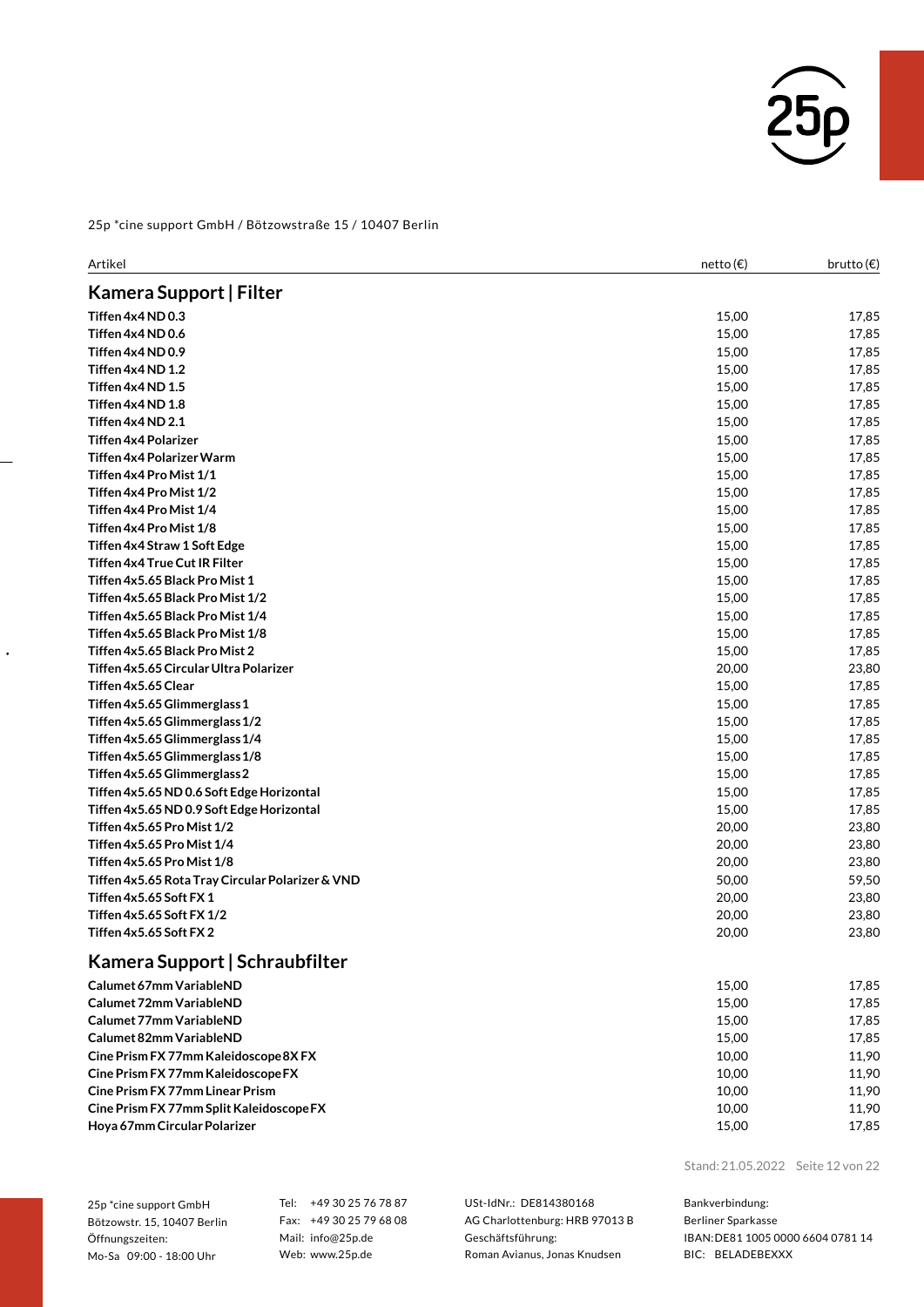

| Artikel                                  | netto (€) | brutto $(\epsilon)$ |
|------------------------------------------|-----------|---------------------|
| Kamera Support   Schraubfilter           |           |                     |
| Hoya 77mm Circular Polarizer             | 15,00     | 17,85               |
| Hoya 82mm Circular Polarizer             | 15,00     | 17,85               |
| ND Filter Set 77mm                       | 15,00     | 17,85               |
| ND Filter Set 82mm                       | 15,00     | 17,85               |
| Schneider 82mm Hollywood Black Magic 1/4 | 15,00     | 17,85               |
| Schneider 82mm Hollywood Black Magic 1/8 | 15,00     | 17,85               |
| Step Down Ring 55mm - 52mm               | 0,50      | 0,60                |
| Step Down Ring 67mm - 62mm               | 0,50      | 0,60                |
| Step Down Ring 77mm - 72mm               | 0,50      | 0,60                |
| Step Down Ring 82mm - 77mm               | 0,50      | 0,60                |
| Step Up Ring 30mm - 37mm                 | 0,50      | 0,60                |
| Step Up Ring 34mm - 52mm                 | 0,50      | 0,60                |
| Step Up Ring 37mm - 52mm                 | 0,50      | 0,60                |
| Step Up Ring 43mm - 52mm                 | 0,50      | 0,60                |
| Step Up Ring 46mm - 67mm                 | 0,50      | 0,60                |
| Step Up Ring 49mm - 52mm                 | 0,50      | 0,60                |
| Step Up Ring 52mm - 58mm                 | 0,50      | 0,60                |
| Step Up Ring 52mm - 77mm                 | 0,50      | 0,60                |
| Step Up Ring 54mm - 77mm                 | 0,00      | 0,00                |
| Step Up Ring 55mm - 72mm                 | 0,00      | 0,00                |
| Step Up Ring 58mm - 62mm                 | 0,50      | 0,60                |
| Step Up Ring 58mm - 67mm                 | 0,50      | 0,60                |
| Step Up Ring 58mm - 72mm                 | 0,50      | 0,60                |
| Step Up Ring 58mm - 77mm                 | 0,50      | 0,60                |
| Step Up Ring 58mm - 82mm                 | 0,50      | 0,60                |
| Step Up Ring 62mm - 67mm                 | 0,50      | 0,60                |
| Step Up Ring 62mm - 72mm                 | 0,00      | 0,00                |
| Step Up Ring 62mm - 77mm                 | 0,50      | 0,60                |
| Step Up Ring 62mm - 82mm                 | 0,50      | 0,60                |
| Step Up Ring 67mm - 72mm                 | 0,50      | 0,60                |
| Step Up Ring 67mm - 77mm                 | 0,50      | 0,60                |
| Step Up Ring 67mm - 82mm                 | 0,50      | 0,60                |
| Step Up Ring 72mm - 77mm                 | 0,50      | 0,60                |
| Step Up Ring 72mm - 82mm                 | 0,50      | 0,60                |
| Step Up Ring 77mm - 82mm                 | 0,50      | 0,60                |
| Syrp 82mm Super Dark VariableND          | 15,00     | 17,85               |
| Tiffen 77mm Black Pro Mist 1             | 15,00     | 17,85               |
| Tiffen 77mm Black Pro Mist 1/2           | 15,00     | 17,85               |
| Tiffen 77mm Black Pro Mist 1/4           | 15,00     | 17,85               |
| Tiffen 77mm Black Pro Mist 1/8           | 15,00     | 17,85               |
| Tiffen 82mm Black Pro Mist 1/2           | 15,00     | 17,85               |
| Tiffen 82mm Black Pro Mist 1/4           | 15,00     | 17,85               |
| Tiffen 82mm Black Pro Mist 1/8           | 15,00     | 17,85               |
| Tiffen 82mm Circular Polarizer           | 15,00     | 17,85               |
| Tiffen 82mm Pro Mist 1/2                 | 15,00     | 17,85               |
| Tiffen 82mm Pro Mist 1/4                 | 15,00     | 17,85               |
| Tiffen 82mm Pro Mist 1/8                 | 15,00     | 17,85               |

25p \*cine support GmbH Bötzowstr. 15, 10407 Berlin Öffnungszeiten: Mo-Sa 09:00 - 18:00 Uhr

 $\ddot{\phantom{0}}$ 

Tel: +49 30 25 76 78 87 Fax: +49 30 25 79 68 08 Mail: info@25p.de Web: www.25p.de

USt-IdNr.: DE814380168 AG Charlottenburg: HRB 97013 B Geschäftsführung: Roman Avianus, Jonas Knudsen

Stand: 21.05.2022 Seite 13 von 22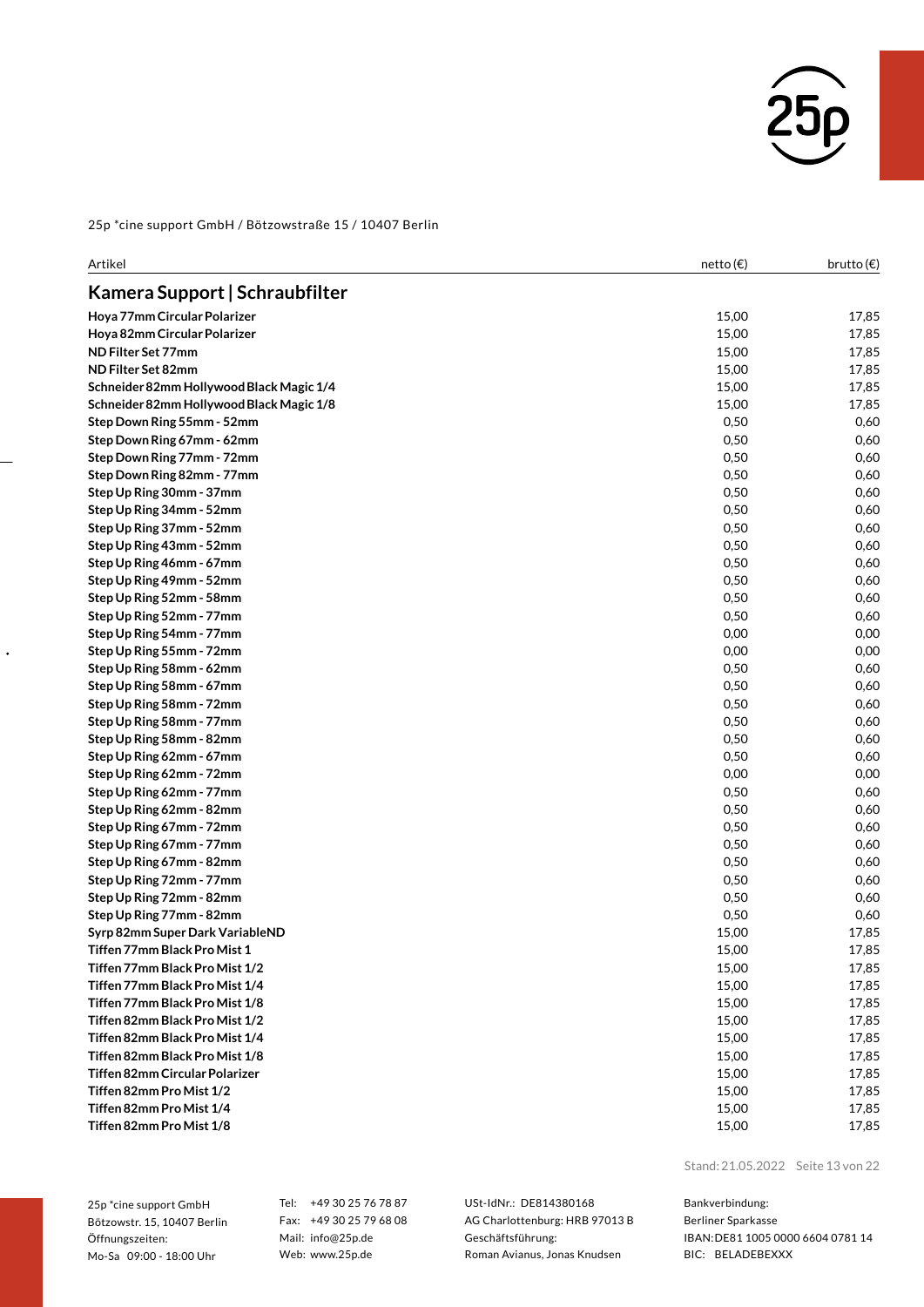

| Kamera Support   Schraubfilter<br><b>Tiffen 82mm VariableND</b><br>15,00<br>17,85<br>Monitoring   Monitore<br>Atomos Shinobi SDI & HDMI 5" Monitor<br>30,00<br>Blackmagic Smart View 4K 15.6" Monitor<br>49,00<br>58,31<br>Blackmagic URSA Studio 7" Viewfinder<br>65,00<br>77,35<br>95,20<br>DataVideo TP500 Teleprompter mit iPad<br>80,00<br>SmallHD 502<br>40,00<br>47,60<br>50,00<br>59,50<br><b>SmallHD 502 Bright</b> 5" Monitor<br>80,00<br><b>SmallHD 503 UltraBright</b> 5" Monitor<br>95,20<br>SmallHD 702 Bright 7" Monitor<br>55,00<br>65,45<br>SmallHD 703 UltraBright 7" Field Monitor<br>90,00<br>107,10<br>220,00<br><b>SmallHD Cine 24 HighBright</b> 24" 4K Monitor<br>SmallHD Cine 7 Bolt 4K 750 RX<br>170,00<br>202,30<br>SmallHD Cine 7 Bolt 500 RX<br>145,00<br>172,55<br>SmallHD Cine 7 mit ARRI & RED DSMC2 Control<br>85,00<br>101,15<br>SmallHD Indie 7 mit RED Komodo Control<br>75,00<br>89,25<br>TVLogic LVM-095W 9" Monitor<br>69,00<br>82,11<br>TVLogic VFM-058W 5.5" Monitor<br>49,00<br>58,31<br>Wooden Camera Monitor Cage V3<br>30,00<br>X-Rite Passport Color Checker<br>10,00<br>Monitoring   Rekorder<br>Atomos Ninja V 500GB AtomX SSD<br>20,00<br>Atomos Ninja V mit AtomX SDI Module 5" Rekorder / Monitor<br>55,00<br>65,45<br>99,00<br><b>Atomos Shogun 7</b> 7" Rekorder / Monitor mit Switching-Funktion<br>117,81<br>Atomos Shogun Inferno 7.1" Rekorder / Monitor<br>89,00<br>105,91<br>Atomos Sumo 19 19" Rekorder / Monitor mit Switching-Funktion<br>89,00<br>105,91<br>70,00<br>Blackmagic Hyperdeck Studio 12G<br>Convergent Design Odyssey 7Q+<br>89,00<br>105,91<br>Monitoring   Viewfinder<br>Canon EVF-V70 OLED-Viewfinder mit Bright Tangerine AXL EVF Mount<br>165,00<br>196,35<br>Monitoring   Wandler / Verteiler<br>5,95<br>Atomos Connect 4K HDMI-USB Converter<br>5,00<br>Blackmagic ATEM Mini Extreme ISO<br>90,00<br>55,00<br><b>Blackmagic ATEM Mini Pro</b> Live-Produktionsmischer<br>70,00<br>Blackmagic ATEM Mini Pro ISO<br>Blackmagic ATEM Television Studio Pro 4K Live-Produktionsmischer<br>150,00<br>Blackmagic HDMI > SDI 4K Mini Converter<br>25,00<br>Blackmagic HDMI > SDI Micro Converter<br>10,00<br>Blackmagic SDI > HDMI Micro Converter<br>10,00<br>Blackmagic SDI/HDMI BiDirect Micro Converter<br>10,00<br>Blackmagic UltraStudio Mini Recorder<br>15,00<br>Blackmagic Web Presenter mit Smart Panel<br>39,00<br>Decimator Design MD-Cross V2<br>19,00 | Artikel | netto(E) | brutto $(\epsilon)$ |
|------------------------------------------------------------------------------------------------------------------------------------------------------------------------------------------------------------------------------------------------------------------------------------------------------------------------------------------------------------------------------------------------------------------------------------------------------------------------------------------------------------------------------------------------------------------------------------------------------------------------------------------------------------------------------------------------------------------------------------------------------------------------------------------------------------------------------------------------------------------------------------------------------------------------------------------------------------------------------------------------------------------------------------------------------------------------------------------------------------------------------------------------------------------------------------------------------------------------------------------------------------------------------------------------------------------------------------------------------------------------------------------------------------------------------------------------------------------------------------------------------------------------------------------------------------------------------------------------------------------------------------------------------------------------------------------------------------------------------------------------------------------------------------------------------------------------------------------------------------------------------------------------------------------------------------------------------------------------------------------------------------------------------------------------------------------------------------------------------------------------------------------------------------------------------------------------------------------------------------------------------------------------------------------------------------------------------------------------------------------------------------------------------------------------------------------------|---------|----------|---------------------|
| 35,70<br>261,80<br>23,80<br>107,10<br>65,45<br>83,30<br>178,50<br>11,90<br>17,85                                                                                                                                                                                                                                                                                                                                                                                                                                                                                                                                                                                                                                                                                                                                                                                                                                                                                                                                                                                                                                                                                                                                                                                                                                                                                                                                                                                                                                                                                                                                                                                                                                                                                                                                                                                                                                                                                                                                                                                                                                                                                                                                                                                                                                                                                                                                                               |         |          |                     |
|                                                                                                                                                                                                                                                                                                                                                                                                                                                                                                                                                                                                                                                                                                                                                                                                                                                                                                                                                                                                                                                                                                                                                                                                                                                                                                                                                                                                                                                                                                                                                                                                                                                                                                                                                                                                                                                                                                                                                                                                                                                                                                                                                                                                                                                                                                                                                                                                                                                |         |          |                     |
|                                                                                                                                                                                                                                                                                                                                                                                                                                                                                                                                                                                                                                                                                                                                                                                                                                                                                                                                                                                                                                                                                                                                                                                                                                                                                                                                                                                                                                                                                                                                                                                                                                                                                                                                                                                                                                                                                                                                                                                                                                                                                                                                                                                                                                                                                                                                                                                                                                                |         |          |                     |
|                                                                                                                                                                                                                                                                                                                                                                                                                                                                                                                                                                                                                                                                                                                                                                                                                                                                                                                                                                                                                                                                                                                                                                                                                                                                                                                                                                                                                                                                                                                                                                                                                                                                                                                                                                                                                                                                                                                                                                                                                                                                                                                                                                                                                                                                                                                                                                                                                                                |         |          |                     |
|                                                                                                                                                                                                                                                                                                                                                                                                                                                                                                                                                                                                                                                                                                                                                                                                                                                                                                                                                                                                                                                                                                                                                                                                                                                                                                                                                                                                                                                                                                                                                                                                                                                                                                                                                                                                                                                                                                                                                                                                                                                                                                                                                                                                                                                                                                                                                                                                                                                |         |          |                     |
|                                                                                                                                                                                                                                                                                                                                                                                                                                                                                                                                                                                                                                                                                                                                                                                                                                                                                                                                                                                                                                                                                                                                                                                                                                                                                                                                                                                                                                                                                                                                                                                                                                                                                                                                                                                                                                                                                                                                                                                                                                                                                                                                                                                                                                                                                                                                                                                                                                                |         |          |                     |
|                                                                                                                                                                                                                                                                                                                                                                                                                                                                                                                                                                                                                                                                                                                                                                                                                                                                                                                                                                                                                                                                                                                                                                                                                                                                                                                                                                                                                                                                                                                                                                                                                                                                                                                                                                                                                                                                                                                                                                                                                                                                                                                                                                                                                                                                                                                                                                                                                                                |         |          |                     |
|                                                                                                                                                                                                                                                                                                                                                                                                                                                                                                                                                                                                                                                                                                                                                                                                                                                                                                                                                                                                                                                                                                                                                                                                                                                                                                                                                                                                                                                                                                                                                                                                                                                                                                                                                                                                                                                                                                                                                                                                                                                                                                                                                                                                                                                                                                                                                                                                                                                |         |          |                     |
|                                                                                                                                                                                                                                                                                                                                                                                                                                                                                                                                                                                                                                                                                                                                                                                                                                                                                                                                                                                                                                                                                                                                                                                                                                                                                                                                                                                                                                                                                                                                                                                                                                                                                                                                                                                                                                                                                                                                                                                                                                                                                                                                                                                                                                                                                                                                                                                                                                                |         |          |                     |
|                                                                                                                                                                                                                                                                                                                                                                                                                                                                                                                                                                                                                                                                                                                                                                                                                                                                                                                                                                                                                                                                                                                                                                                                                                                                                                                                                                                                                                                                                                                                                                                                                                                                                                                                                                                                                                                                                                                                                                                                                                                                                                                                                                                                                                                                                                                                                                                                                                                |         |          |                     |
|                                                                                                                                                                                                                                                                                                                                                                                                                                                                                                                                                                                                                                                                                                                                                                                                                                                                                                                                                                                                                                                                                                                                                                                                                                                                                                                                                                                                                                                                                                                                                                                                                                                                                                                                                                                                                                                                                                                                                                                                                                                                                                                                                                                                                                                                                                                                                                                                                                                |         |          |                     |
|                                                                                                                                                                                                                                                                                                                                                                                                                                                                                                                                                                                                                                                                                                                                                                                                                                                                                                                                                                                                                                                                                                                                                                                                                                                                                                                                                                                                                                                                                                                                                                                                                                                                                                                                                                                                                                                                                                                                                                                                                                                                                                                                                                                                                                                                                                                                                                                                                                                |         |          |                     |
|                                                                                                                                                                                                                                                                                                                                                                                                                                                                                                                                                                                                                                                                                                                                                                                                                                                                                                                                                                                                                                                                                                                                                                                                                                                                                                                                                                                                                                                                                                                                                                                                                                                                                                                                                                                                                                                                                                                                                                                                                                                                                                                                                                                                                                                                                                                                                                                                                                                |         |          |                     |
|                                                                                                                                                                                                                                                                                                                                                                                                                                                                                                                                                                                                                                                                                                                                                                                                                                                                                                                                                                                                                                                                                                                                                                                                                                                                                                                                                                                                                                                                                                                                                                                                                                                                                                                                                                                                                                                                                                                                                                                                                                                                                                                                                                                                                                                                                                                                                                                                                                                |         |          |                     |
|                                                                                                                                                                                                                                                                                                                                                                                                                                                                                                                                                                                                                                                                                                                                                                                                                                                                                                                                                                                                                                                                                                                                                                                                                                                                                                                                                                                                                                                                                                                                                                                                                                                                                                                                                                                                                                                                                                                                                                                                                                                                                                                                                                                                                                                                                                                                                                                                                                                |         |          |                     |
|                                                                                                                                                                                                                                                                                                                                                                                                                                                                                                                                                                                                                                                                                                                                                                                                                                                                                                                                                                                                                                                                                                                                                                                                                                                                                                                                                                                                                                                                                                                                                                                                                                                                                                                                                                                                                                                                                                                                                                                                                                                                                                                                                                                                                                                                                                                                                                                                                                                |         |          |                     |
|                                                                                                                                                                                                                                                                                                                                                                                                                                                                                                                                                                                                                                                                                                                                                                                                                                                                                                                                                                                                                                                                                                                                                                                                                                                                                                                                                                                                                                                                                                                                                                                                                                                                                                                                                                                                                                                                                                                                                                                                                                                                                                                                                                                                                                                                                                                                                                                                                                                |         |          |                     |
|                                                                                                                                                                                                                                                                                                                                                                                                                                                                                                                                                                                                                                                                                                                                                                                                                                                                                                                                                                                                                                                                                                                                                                                                                                                                                                                                                                                                                                                                                                                                                                                                                                                                                                                                                                                                                                                                                                                                                                                                                                                                                                                                                                                                                                                                                                                                                                                                                                                |         |          |                     |
|                                                                                                                                                                                                                                                                                                                                                                                                                                                                                                                                                                                                                                                                                                                                                                                                                                                                                                                                                                                                                                                                                                                                                                                                                                                                                                                                                                                                                                                                                                                                                                                                                                                                                                                                                                                                                                                                                                                                                                                                                                                                                                                                                                                                                                                                                                                                                                                                                                                |         |          |                     |
|                                                                                                                                                                                                                                                                                                                                                                                                                                                                                                                                                                                                                                                                                                                                                                                                                                                                                                                                                                                                                                                                                                                                                                                                                                                                                                                                                                                                                                                                                                                                                                                                                                                                                                                                                                                                                                                                                                                                                                                                                                                                                                                                                                                                                                                                                                                                                                                                                                                |         |          | 35,70               |
|                                                                                                                                                                                                                                                                                                                                                                                                                                                                                                                                                                                                                                                                                                                                                                                                                                                                                                                                                                                                                                                                                                                                                                                                                                                                                                                                                                                                                                                                                                                                                                                                                                                                                                                                                                                                                                                                                                                                                                                                                                                                                                                                                                                                                                                                                                                                                                                                                                                |         |          | 11,90               |
|                                                                                                                                                                                                                                                                                                                                                                                                                                                                                                                                                                                                                                                                                                                                                                                                                                                                                                                                                                                                                                                                                                                                                                                                                                                                                                                                                                                                                                                                                                                                                                                                                                                                                                                                                                                                                                                                                                                                                                                                                                                                                                                                                                                                                                                                                                                                                                                                                                                |         |          |                     |
|                                                                                                                                                                                                                                                                                                                                                                                                                                                                                                                                                                                                                                                                                                                                                                                                                                                                                                                                                                                                                                                                                                                                                                                                                                                                                                                                                                                                                                                                                                                                                                                                                                                                                                                                                                                                                                                                                                                                                                                                                                                                                                                                                                                                                                                                                                                                                                                                                                                |         |          |                     |
|                                                                                                                                                                                                                                                                                                                                                                                                                                                                                                                                                                                                                                                                                                                                                                                                                                                                                                                                                                                                                                                                                                                                                                                                                                                                                                                                                                                                                                                                                                                                                                                                                                                                                                                                                                                                                                                                                                                                                                                                                                                                                                                                                                                                                                                                                                                                                                                                                                                |         |          |                     |
|                                                                                                                                                                                                                                                                                                                                                                                                                                                                                                                                                                                                                                                                                                                                                                                                                                                                                                                                                                                                                                                                                                                                                                                                                                                                                                                                                                                                                                                                                                                                                                                                                                                                                                                                                                                                                                                                                                                                                                                                                                                                                                                                                                                                                                                                                                                                                                                                                                                |         |          |                     |
|                                                                                                                                                                                                                                                                                                                                                                                                                                                                                                                                                                                                                                                                                                                                                                                                                                                                                                                                                                                                                                                                                                                                                                                                                                                                                                                                                                                                                                                                                                                                                                                                                                                                                                                                                                                                                                                                                                                                                                                                                                                                                                                                                                                                                                                                                                                                                                                                                                                |         |          |                     |
|                                                                                                                                                                                                                                                                                                                                                                                                                                                                                                                                                                                                                                                                                                                                                                                                                                                                                                                                                                                                                                                                                                                                                                                                                                                                                                                                                                                                                                                                                                                                                                                                                                                                                                                                                                                                                                                                                                                                                                                                                                                                                                                                                                                                                                                                                                                                                                                                                                                |         |          |                     |
|                                                                                                                                                                                                                                                                                                                                                                                                                                                                                                                                                                                                                                                                                                                                                                                                                                                                                                                                                                                                                                                                                                                                                                                                                                                                                                                                                                                                                                                                                                                                                                                                                                                                                                                                                                                                                                                                                                                                                                                                                                                                                                                                                                                                                                                                                                                                                                                                                                                |         |          | 83,30               |
|                                                                                                                                                                                                                                                                                                                                                                                                                                                                                                                                                                                                                                                                                                                                                                                                                                                                                                                                                                                                                                                                                                                                                                                                                                                                                                                                                                                                                                                                                                                                                                                                                                                                                                                                                                                                                                                                                                                                                                                                                                                                                                                                                                                                                                                                                                                                                                                                                                                |         |          |                     |
|                                                                                                                                                                                                                                                                                                                                                                                                                                                                                                                                                                                                                                                                                                                                                                                                                                                                                                                                                                                                                                                                                                                                                                                                                                                                                                                                                                                                                                                                                                                                                                                                                                                                                                                                                                                                                                                                                                                                                                                                                                                                                                                                                                                                                                                                                                                                                                                                                                                |         |          |                     |
|                                                                                                                                                                                                                                                                                                                                                                                                                                                                                                                                                                                                                                                                                                                                                                                                                                                                                                                                                                                                                                                                                                                                                                                                                                                                                                                                                                                                                                                                                                                                                                                                                                                                                                                                                                                                                                                                                                                                                                                                                                                                                                                                                                                                                                                                                                                                                                                                                                                |         |          |                     |
|                                                                                                                                                                                                                                                                                                                                                                                                                                                                                                                                                                                                                                                                                                                                                                                                                                                                                                                                                                                                                                                                                                                                                                                                                                                                                                                                                                                                                                                                                                                                                                                                                                                                                                                                                                                                                                                                                                                                                                                                                                                                                                                                                                                                                                                                                                                                                                                                                                                |         |          |                     |
|                                                                                                                                                                                                                                                                                                                                                                                                                                                                                                                                                                                                                                                                                                                                                                                                                                                                                                                                                                                                                                                                                                                                                                                                                                                                                                                                                                                                                                                                                                                                                                                                                                                                                                                                                                                                                                                                                                                                                                                                                                                                                                                                                                                                                                                                                                                                                                                                                                                |         |          |                     |
|                                                                                                                                                                                                                                                                                                                                                                                                                                                                                                                                                                                                                                                                                                                                                                                                                                                                                                                                                                                                                                                                                                                                                                                                                                                                                                                                                                                                                                                                                                                                                                                                                                                                                                                                                                                                                                                                                                                                                                                                                                                                                                                                                                                                                                                                                                                                                                                                                                                |         |          |                     |
|                                                                                                                                                                                                                                                                                                                                                                                                                                                                                                                                                                                                                                                                                                                                                                                                                                                                                                                                                                                                                                                                                                                                                                                                                                                                                                                                                                                                                                                                                                                                                                                                                                                                                                                                                                                                                                                                                                                                                                                                                                                                                                                                                                                                                                                                                                                                                                                                                                                |         |          |                     |
|                                                                                                                                                                                                                                                                                                                                                                                                                                                                                                                                                                                                                                                                                                                                                                                                                                                                                                                                                                                                                                                                                                                                                                                                                                                                                                                                                                                                                                                                                                                                                                                                                                                                                                                                                                                                                                                                                                                                                                                                                                                                                                                                                                                                                                                                                                                                                                                                                                                |         |          |                     |
|                                                                                                                                                                                                                                                                                                                                                                                                                                                                                                                                                                                                                                                                                                                                                                                                                                                                                                                                                                                                                                                                                                                                                                                                                                                                                                                                                                                                                                                                                                                                                                                                                                                                                                                                                                                                                                                                                                                                                                                                                                                                                                                                                                                                                                                                                                                                                                                                                                                |         |          |                     |
|                                                                                                                                                                                                                                                                                                                                                                                                                                                                                                                                                                                                                                                                                                                                                                                                                                                                                                                                                                                                                                                                                                                                                                                                                                                                                                                                                                                                                                                                                                                                                                                                                                                                                                                                                                                                                                                                                                                                                                                                                                                                                                                                                                                                                                                                                                                                                                                                                                                |         |          | 29,75               |
|                                                                                                                                                                                                                                                                                                                                                                                                                                                                                                                                                                                                                                                                                                                                                                                                                                                                                                                                                                                                                                                                                                                                                                                                                                                                                                                                                                                                                                                                                                                                                                                                                                                                                                                                                                                                                                                                                                                                                                                                                                                                                                                                                                                                                                                                                                                                                                                                                                                |         |          | 11,90               |
|                                                                                                                                                                                                                                                                                                                                                                                                                                                                                                                                                                                                                                                                                                                                                                                                                                                                                                                                                                                                                                                                                                                                                                                                                                                                                                                                                                                                                                                                                                                                                                                                                                                                                                                                                                                                                                                                                                                                                                                                                                                                                                                                                                                                                                                                                                                                                                                                                                                |         |          | 11,90               |
|                                                                                                                                                                                                                                                                                                                                                                                                                                                                                                                                                                                                                                                                                                                                                                                                                                                                                                                                                                                                                                                                                                                                                                                                                                                                                                                                                                                                                                                                                                                                                                                                                                                                                                                                                                                                                                                                                                                                                                                                                                                                                                                                                                                                                                                                                                                                                                                                                                                |         |          |                     |
|                                                                                                                                                                                                                                                                                                                                                                                                                                                                                                                                                                                                                                                                                                                                                                                                                                                                                                                                                                                                                                                                                                                                                                                                                                                                                                                                                                                                                                                                                                                                                                                                                                                                                                                                                                                                                                                                                                                                                                                                                                                                                                                                                                                                                                                                                                                                                                                                                                                |         |          |                     |
|                                                                                                                                                                                                                                                                                                                                                                                                                                                                                                                                                                                                                                                                                                                                                                                                                                                                                                                                                                                                                                                                                                                                                                                                                                                                                                                                                                                                                                                                                                                                                                                                                                                                                                                                                                                                                                                                                                                                                                                                                                                                                                                                                                                                                                                                                                                                                                                                                                                |         |          | 46,41               |
|                                                                                                                                                                                                                                                                                                                                                                                                                                                                                                                                                                                                                                                                                                                                                                                                                                                                                                                                                                                                                                                                                                                                                                                                                                                                                                                                                                                                                                                                                                                                                                                                                                                                                                                                                                                                                                                                                                                                                                                                                                                                                                                                                                                                                                                                                                                                                                                                                                                |         |          | 22,61               |

Stand: 21.05.2022 Seite 14 von 22

25p \*cine support GmbH Bötzowstr. 15, 10407 Berlin Öffnungszeiten: Mo-Sa 09:00 - 18:00 Uhr

 $\ddot{\phantom{0}}$ 

Tel: +49 30 25 76 78 87 Fax: +49 30 25 79 68 08 Mail: info@25p.de Web: www.25p.de

USt-IdNr.: DE814380168 AG Charlottenburg: HRB 97013 B Geschäftsführung: Roman Avianus, Jonas Knudsen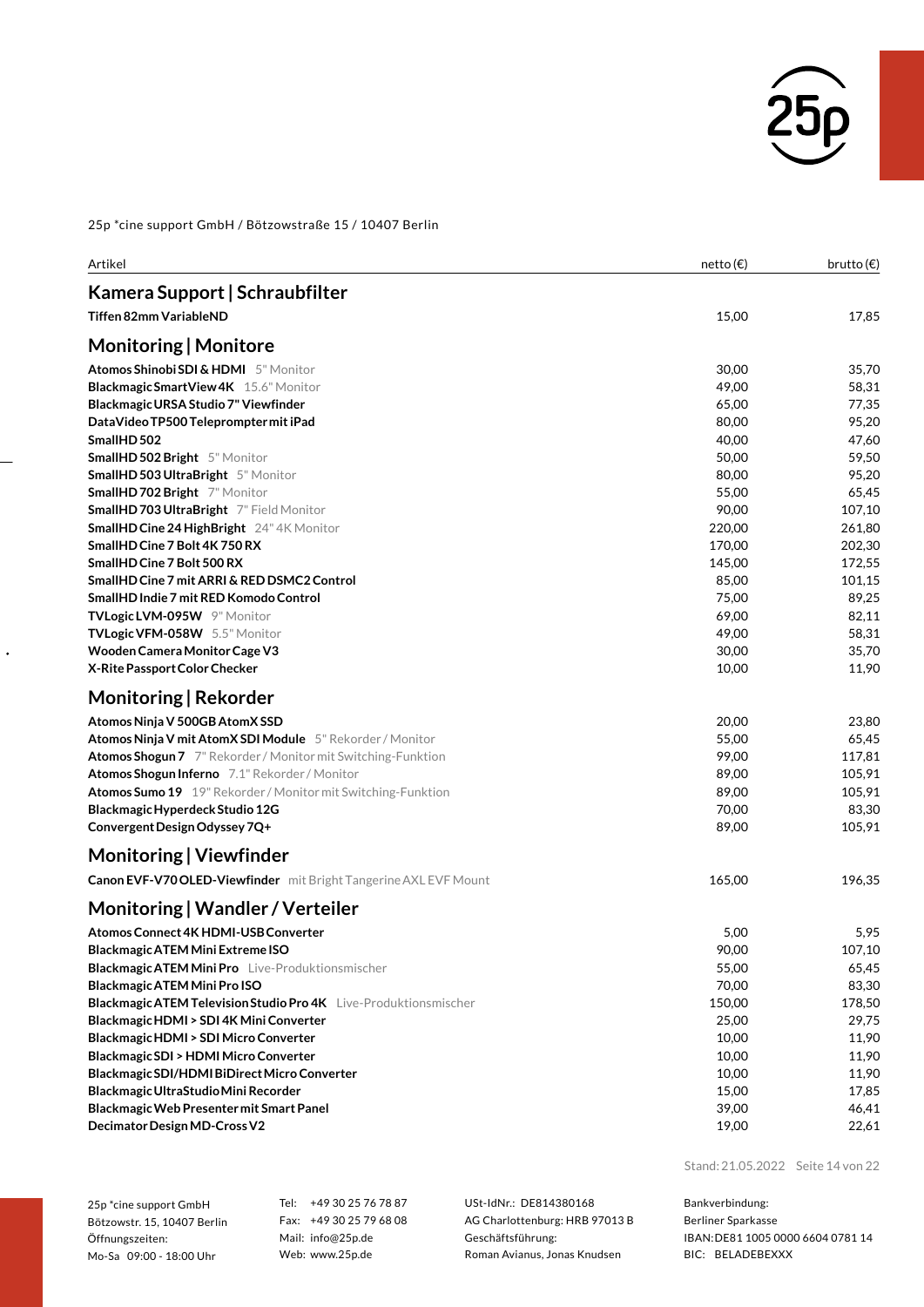

| Artikel                                                                                                                                                                                                                                                                                                                                                                                                                                                                                                                                                                         | netto (€)                                                                                                                                             | brutto $(\epsilon)$                                                                                                                                      |
|---------------------------------------------------------------------------------------------------------------------------------------------------------------------------------------------------------------------------------------------------------------------------------------------------------------------------------------------------------------------------------------------------------------------------------------------------------------------------------------------------------------------------------------------------------------------------------|-------------------------------------------------------------------------------------------------------------------------------------------------------|----------------------------------------------------------------------------------------------------------------------------------------------------------|
| Monitoring   Wandler / Verteiler                                                                                                                                                                                                                                                                                                                                                                                                                                                                                                                                                |                                                                                                                                                       |                                                                                                                                                          |
| Decimator Design MD-HX                                                                                                                                                                                                                                                                                                                                                                                                                                                                                                                                                          | 19,00                                                                                                                                                 | 22,61                                                                                                                                                    |
| Monitoring   Bildfunkstrecken                                                                                                                                                                                                                                                                                                                                                                                                                                                                                                                                                   |                                                                                                                                                       |                                                                                                                                                          |
| Teradek Bolt 4K 750 HDMI/SDI 1x12G-RX-Set<br>Teradek Bolt 4K 750 LT HDMI/SDI 1xRX-Set<br>Teradek Bolt 500 LT SDI 1xRX-Set<br>Teradek Bolt 500 XT HDMI/SDI 1xRX-Set<br>Teradek Bolt 500 XT HDMI/SDI 2xRX-Set<br><b>Teradek Serv Pro</b>                                                                                                                                                                                                                                                                                                                                          | 200,00<br>200,00<br>150,00<br>150,00<br>250,00<br>80,00                                                                                               | 238,00<br>238,00<br>178,50<br>178,50<br>297,50<br>95,20                                                                                                  |
| Monitoring   Bildkabel                                                                                                                                                                                                                                                                                                                                                                                                                                                                                                                                                          |                                                                                                                                                       |                                                                                                                                                          |
| BNC 12G-SDI Kabel 5m<br>BNC 12G-SDI Kabel 0,5m - 1m<br>BNC 12G-SDI Kabel 10m<br>BNC 12G-SDI Kabel 20m<br><b>BNC 12G-SDI Kabeltrommel 50m</b><br>BNC 6G-SDI Flex-Kabel 90cm<br>BNC 6G-SDI Kabel 5m<br>BNC 6G-SDI Kabel 10m<br>BNC 6G-SDI Kabel 20m<br>BNC 6G-SDI Kabeltrommel 50m<br><b>BNC F/F Verbinder</b><br><b>BNC T-Stück</b><br><b>BNC Winkelstück</b><br>Mini Display Port > HDMI Adapter                                                                                                                                                                                | 3,00<br>2,00<br>5,00<br>8,00<br>15,00<br>3,00<br>3,00<br>5,00<br>5,00<br>12,00<br>0,50<br>0,50<br>0,50<br>3,00                                        | 3,57<br>2,38<br>5,95<br>9,52<br>17,85<br>3,57<br>3,57<br>5,95<br>5,95<br>14,28<br>0,60<br>0,60<br>0,60<br>3,57                                           |
| Dolly & Slider   Dolly & Slider                                                                                                                                                                                                                                                                                                                                                                                                                                                                                                                                                 |                                                                                                                                                       |                                                                                                                                                          |
| <b>ABC Speedy Crane 9</b><br>Edelkrone HeadONE 2-Axis Set Remote Head<br>Edelkrone Slide Module V2<br>Edelkrone SliderPLUS Pro Long<br><b>Floatcam DollyCrane</b><br>Holzkeile / Unterbaukiste<br>Manfrotto Kranstativ 528XB<br><b>Panther Husky Dolly</b><br>Panther Husky Dolly Bazooka Set<br>Panther Husky Schiene 200cm<br>Panther Husky Schienen Set 900cm<br>Panther Mini Jib Arm<br>Pro Sup Tango Roller<br>Rhino Motion Control Slider Bundle 120/60cm<br>Slidekamera ATLAS Modular Slider 200cm<br>Slidekamera ATLAS Mono Head<br>Slidekamera ATLAS Slider Rail 120cm | 149,00<br>45,00<br>35,00<br>39,00<br>99,00<br>5,00<br>9,00<br>80,00<br>20,00<br>19,00<br>69,00<br>49,00<br>80,00<br>165,00<br>90,00<br>50,00<br>35,00 | 177,31<br>53,55<br>41,65<br>46,41<br>117,81<br>5,95<br>10,71<br>95,20<br>23,80<br>22,61<br>82,11<br>58,31<br>95,20<br>196,35<br>107,10<br>59,50<br>41,65 |
| <b>Syrp Genie</b><br>Willi Go                                                                                                                                                                                                                                                                                                                                                                                                                                                                                                                                                   | 49,00<br>39,00                                                                                                                                        | 58,31<br>46,41                                                                                                                                           |

25p \*cine support GmbH Bötzowstr. 15, 10407 Berlin Öffnungszeiten: Mo-Sa 09:00 - 18:00 Uhr

 $\ddot{\phantom{0}}$ 

Tel: +49 30 25 76 78 87 Fax: +49 30 25 79 68 08 Mail: info@25p.de Web: www.25p.de

USt-IdNr.: DE814380168 AG Charlottenburg: HRB 97013 B Geschäftsführung: Roman Avianus, Jonas Knudsen

Stand: 21.05.2022 Seite 15 von 22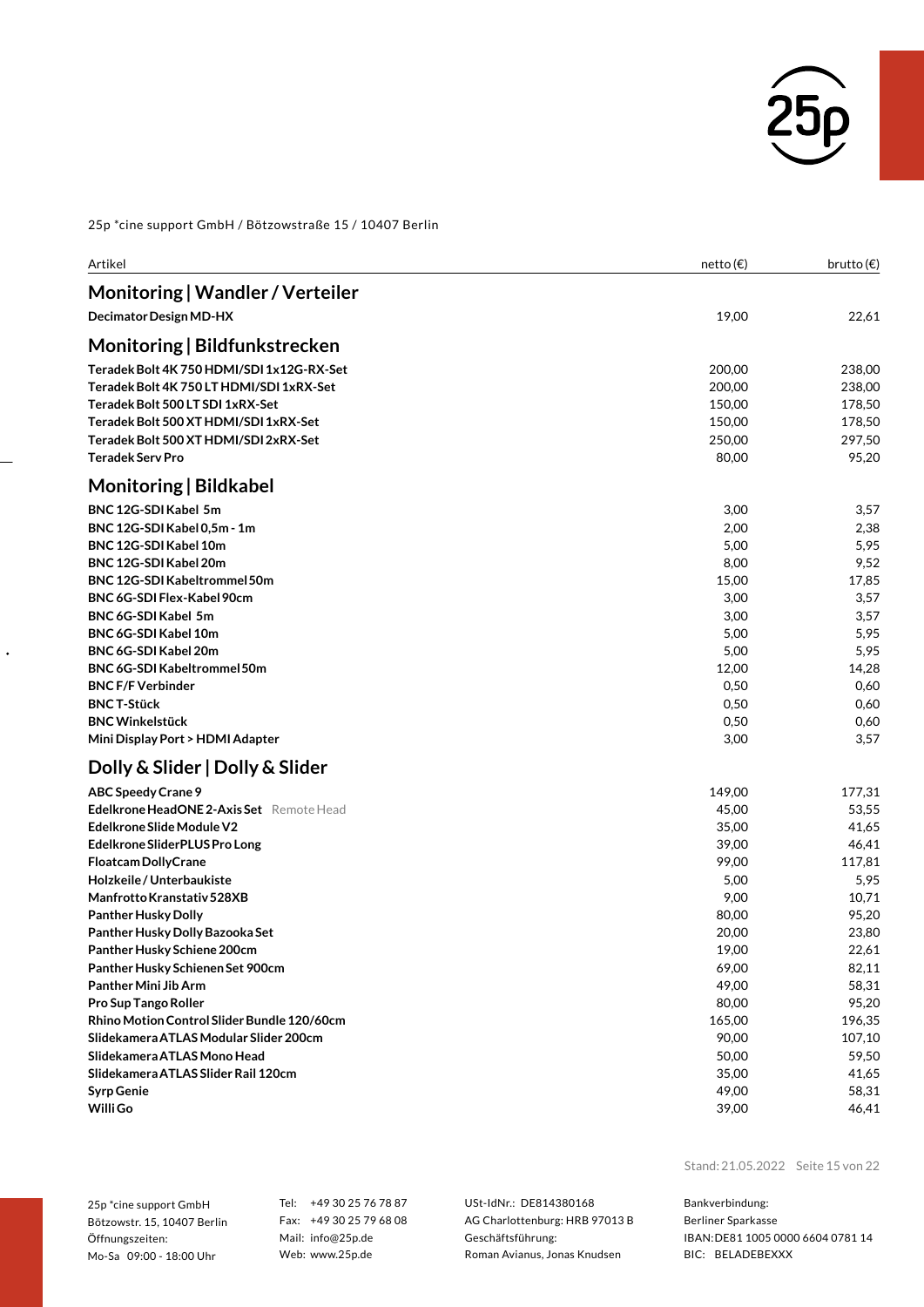

| Artikel                                                                                    | netto (€) | brutto $(\epsilon)$ |
|--------------------------------------------------------------------------------------------|-----------|---------------------|
| Licht   LED                                                                                |           |                     |
| Aladdin A-Lite AMS-08T/D Mini LED                                                          | 25,00     | 29,75               |
| Aladdin BI-FLEX 1 AMS-FL50 LED                                                             | 65,00     | 77,35               |
| Aladdin BI-FLEX 2 AMS-FL100 LED                                                            | 95,00     | 113,05              |
| Aputure AL-MC RGBWW Pocket LED RGB-Kopflicht                                               | 10,00     | 11,90               |
| Aputure Accent B7C LED Bulb 4x Set                                                         | 40,00     | 47,60               |
| Aputure Accent B7C LED Bulb 8x Set                                                         | 90,00     | 107,10              |
| Aputure LS-1200D Pro                                                                       | 220,00    | 261,80              |
| Aputure LS-600D Pro                                                                        | 140,00    | 166,60              |
| Aputure LS-600X Pro                                                                        | 150,00    | 178,50              |
| Aputure LS-C120D II                                                                        | 40,00     | 47,60               |
| Aputure LS-C300D II                                                                        | 80,00     | 95,20               |
| Aputure LS-C300X                                                                           | 90,00     | 107,10              |
| Aputure LS-C60D                                                                            | 25,00     | 29,75               |
| Aputure LS-C60X                                                                            | 25,00     | 29,75               |
| Aputure Nova P300C RGBWW LED Panel                                                         | 120,00    | 142,80              |
| Astera AX1 LED Pixeltube 4x Set                                                            | 130,00    | 154,70              |
| Astera AX1LED Pixeltube 8x Set                                                             | 240,00    | 285,60              |
| Astera FP1 TITAN LED Pixeltube 4x Set                                                      | 155,00    | 184,45              |
| Astera FP1 TITAN LED Pixeltube 8x Set                                                      | 280,00    | 333,20              |
| DMG Lumière SL1 Switch LED Light                                                           | 79,00     | 94,01               |
| F&V Z720S Ultra Bi-Color Ring-Licht                                                        | 45,00     | 53,55               |
| Fomex RollLite RL33 90X90 LED Kit 300                                                      | 165,00    | 196,35              |
| KinoFlo 2ft 4Bank                                                                          | 50,00     | 59,50               |
| KinoFlo 4ft 4Bank                                                                          | 60,00     | 71,40               |
| Rosco DMG DASH Omnicolor Pocket LED                                                        | 15,00     | 17,85               |
| Rosco DMG DASH Omnicolor Pocket LED 4x-Set                                                 | 60,00     | 71,40               |
| Rosco DMG MAXI MIX Omnicolor LED                                                           | 200,00    | 238,00              |
| Rosco DMG MINI MIX Omnicolor LED                                                           | 120,00    | 142,80              |
| Rosco DMG MIXBOOK Omnicolor LED Digital Swatchbook<br><b>SWIT BiColor LED Panel 3x Set</b> | 5,00      | 5,95                |
|                                                                                            | 79,00     | 94,01               |
| Licht   Tageslicht                                                                         |           |                     |
| ARRI D5 575W HMI Tageslichtscheinwerfer                                                    | 65,00     | 77,35               |
| ARRIM18 1800/1200WHMI Tageslichtscheinwerfer                                               | 120,00    | 142,80              |
| ARRIM402500WHMI Tageslichtscheinwerfer                                                     | 150,00    | 178,50              |
| ARRIM404000WHMI Tageslichtscheinwerfer                                                     | 150,00    | 178,50              |
| Licht   Kunstlicht                                                                         |           |                     |
| 1000W PAR 64                                                                               | 9,00      | 10,71               |
| ARRI Junior 650W Kunstlicht Stufe                                                          | 10,00     | 11,90               |
| ARRI LITE 800W Kunstlicht 3x Fläche-Set                                                    | 29,00     | 34,51               |
| ARRI LITE 800W Kunstlicht Fläche                                                           | 9,00      | 10,71               |
| ARRIT1 1000W Kunstlicht Stufe                                                              | 15,00     | 17,85               |
| ARRIT2 2000W Kunstlicht Stufe                                                              | 20,00     | 23,80               |
| Dedolight 100W Kunstlicht 3x Spot-Set                                                      | 39,00     | 46,41               |
| Dedolight 150W Kunstlicht Portable Studio Kit                                              | 49,00     | 58,31               |
| Ianiro 2000W Blondie Kunstlicht Fläche                                                     | 19,00     | 22,61               |

Stand: 21.05.2022 Seite 16 von 22

25p \*cine support GmbH Bötzowstr. 15, 10407 Berlin Öffnungszeiten: Mo-Sa 09:00 - 18:00 Uhr

 $\ddot{\phantom{0}}$ 

Tel: +49 30 25 76 78 87 Fax: +49 30 25 79 68 08 Mail: info@25p.de Web: www.25p.de

USt-IdNr.: DE814380168 AG Charlottenburg: HRB 97013 B Geschäftsführung: Roman Avianus, Jonas Knudsen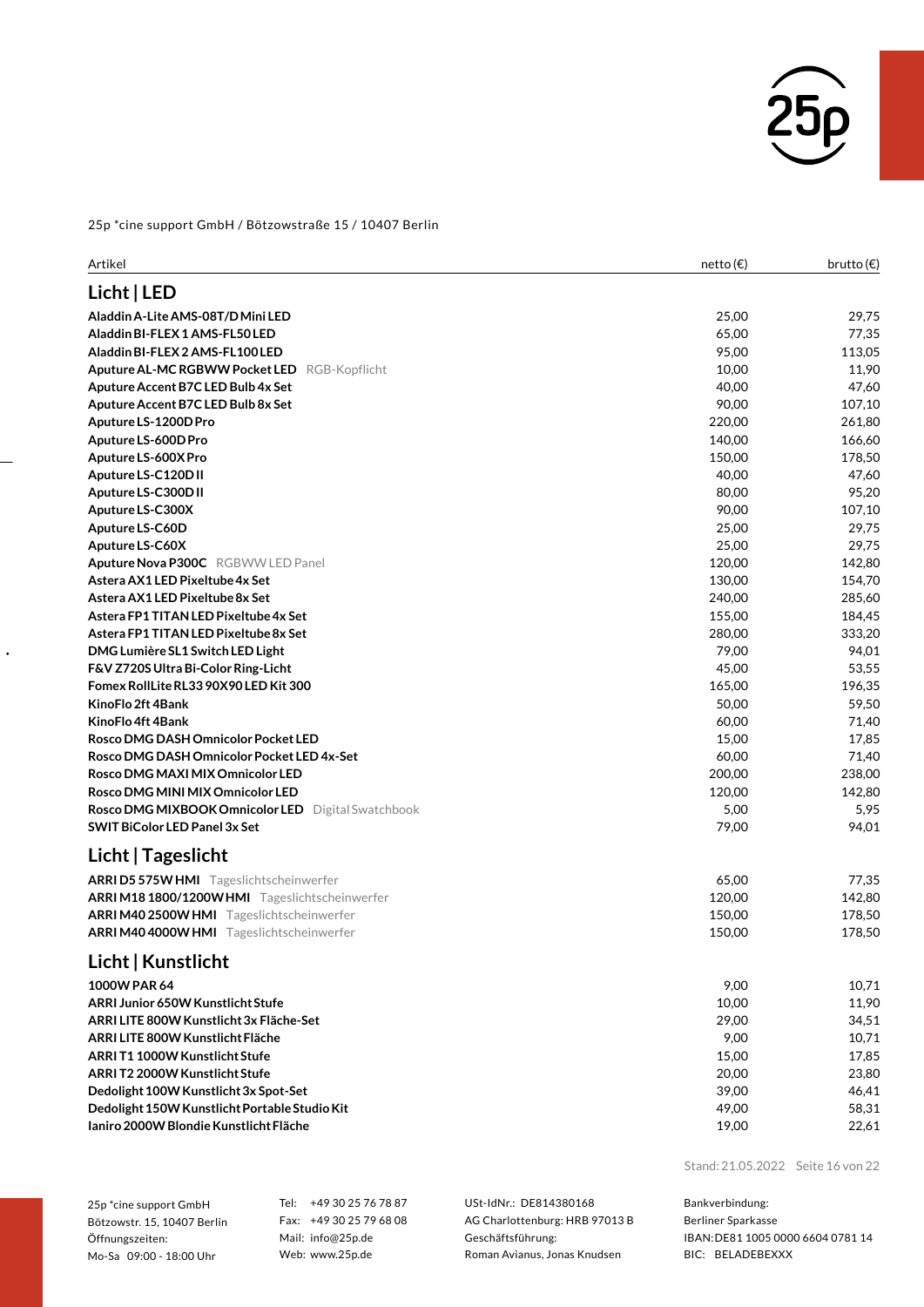

| Artikel                                               | netto (€) | brutto $(\epsilon)$ |
|-------------------------------------------------------|-----------|---------------------|
| Licht   Kunstlicht                                    |           |                     |
| Janiro 800W Kunstlicht Fläche                         | 15,00     | 17,85               |
| Lowel Rifa-Lite 1000W LC88EX                          | 29,00     | 34,51               |
| Licht   Lichtformer / -zubehör                        |           |                     |
| <b>Aputure 2X Fresnel</b>                             | 10,00     | 11,90               |
| Aputure F10 Fresnel Barndoor Set                      | 30,00     | 35,70               |
| Aputure Lantern                                       | 20,00     | 23,80               |
| Aputure Lantern 90                                    | 20,00     | 23,80               |
| Aputure Light Dome II                                 | 20,00     | 23,80               |
| Aputure Light Dome Mini II                            | 10,00     | 11,90               |
| Aputure Nova P300C Softbox                            | 15,00     | 17,85               |
| Aputure Spotlight 19° Kit                             | 25,00     | 29,75               |
| Aputure Spotlight 26° Kit                             | 25,00     | 29,75               |
| Aputure Spotlight 36° Kit                             | 25,00     | 29,75               |
| <b>Aputure Spotlight Iris</b>                         | 10,00     | 11,90               |
| Chimera M Quartz Plus                                 | 35,00     | 41,65               |
| DoPChoice Double MAXI MIX Snapbag                     | 30,00     | 35,70               |
| DoPChoice Double MAXI MIX Snapgrid für Snapbag        | 30,00     | 35,70               |
| DoPChoice MAXI MIX Snapbag                            | 20,00     | 23,80               |
| DoPChoice MAXI MIX Snapgrid für Snapbag               | 20,00     | 23,80               |
| DoPChoice MINI MIX Snapbag                            | 20,00     | 23,80               |
| DoPChoice MINI MIX Snapgrid für Snapbag               | 20,00     | 23,80               |
| DoPChoice Octa 3 Snapbag für Rabbit-Ears              | 50,00     | 59,50               |
| DoPChoice Octa 3 Snapgrid                             | 30,00     | 35,70               |
| DoPChoice Octa 5 Snapbag für Rabbit-Ears              | 50,00     | 59,50               |
| DoPChoice Octa 5 Snapbag mit Bowens-Mount             | 50,00     | 59,50               |
| DoPChoice Octa 5 Snapgrid                             | 30,00     | 35,70               |
| DoPChoice Octa 7 Snapbag für Rabbit-Ears              | 50,00     | 59,50               |
| DoPChoice Rabbit-Ears Rectangular mit Multi-Connector | 20,00     | 23,80               |
| DoPChoice TITAN 1 Snapbag                             | 15,00     | 17,85               |
| Lightbridge CRLS 2.0 25 Set                           | 70,00     | 83,30               |
| Lightbridge CRLS 2.0 50 Set                           | 105,00    | 124,95              |
| Rosco DMG DOT Diffusor für DASH                       | 5,00      | 5,95                |
| Rosco DMG Double MAXI MIX Yoke                        | 35,00     | 41,65               |
| Grip   Grip                                           |           |                     |
| 16mm Stahl-Zapfen mit Gewinde                         | 0,50      | 0,60                |
| 7inch Gewichtssack 12kg                               | 2,00      | 2,38                |
| 7inch Gewichtssack 5kg                                | 1,00      | 1,19                |
| Abels FZK 16/28mm Grip Extension 45/90°               | 5,00      | 5,95                |
| Abels FZK Shiny Board Reflektor 100x 100cm            | 12,00     | 14,28               |
| Alu- / Mannesmann-Rohr 250cm                          | 5,00      | 5,95                |
| Alu- / Mannesmann-Rohr 300cm                          | 5,00      | 5,95                |
| Astera AX1 / FP1 Mounting Kit                         | 10,00     | 11,90               |

**Avenger16/28mmStahl-Zapfen** 0,50 0,60 **Avenger 16mm Stahl-Zapfen** 1,19 **Avenger 16mm Wall Plate** 3,57

 $\ddot{\phantom{0}}$ 

Stand: 21.05.2022 Seite 17 von 22

25p \*cine support GmbH Bötzowstr. 15, 10407 Berlin Öffnungszeiten: Mo-Sa 09:00 - 18:00 Uhr

Tel: +49 30 25 76 78 87 Fax: +49 30 25 79 68 08 Mail: info@25p.de Web: www.25p.de

USt-IdNr.: DE814380168 AG Charlottenburg: HRB 97013 B Geschäftsführung: Roman Avianus, Jonas Knudsen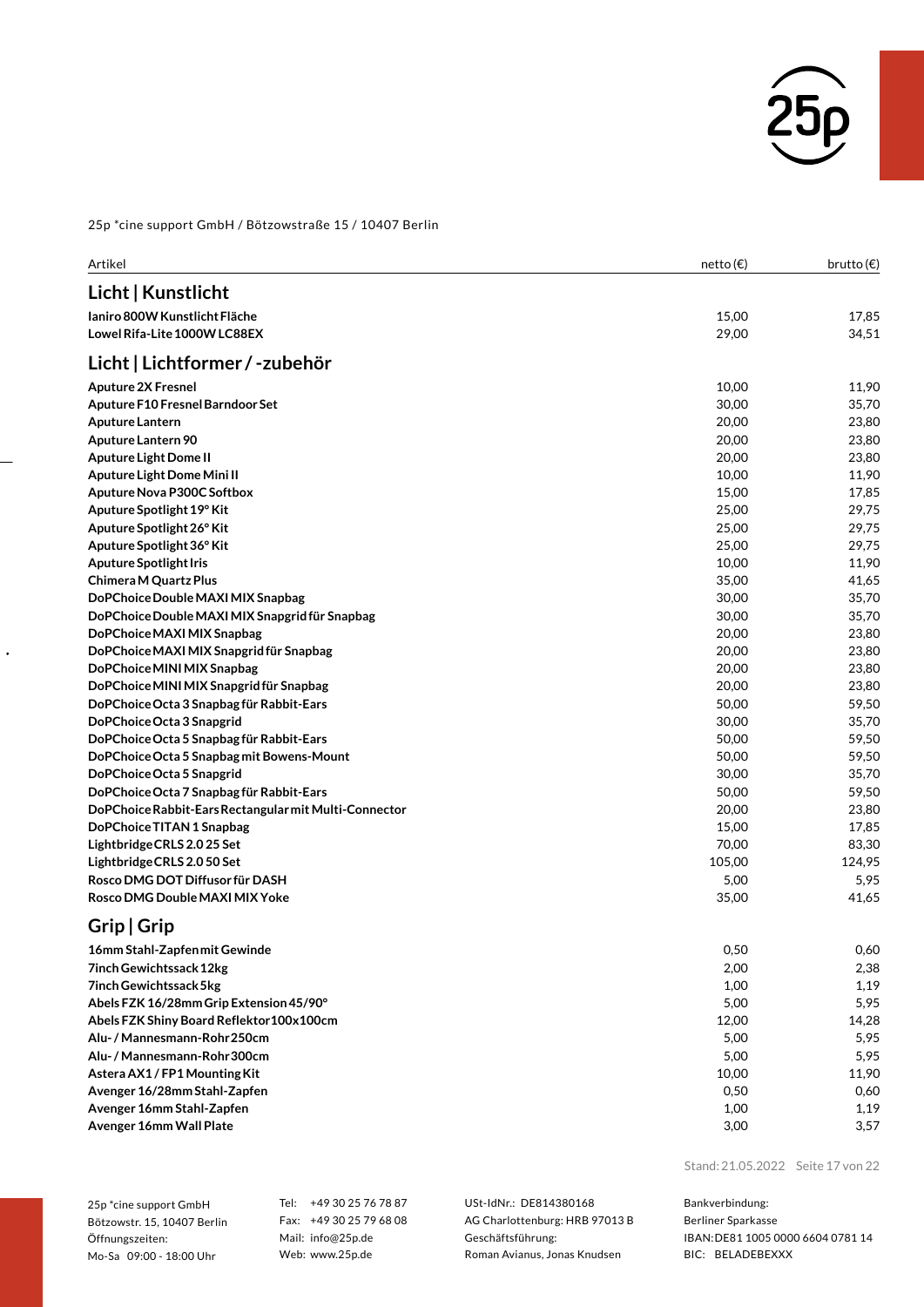

| Artikel                                            | netto (€) | brutto (€) |
|----------------------------------------------------|-----------|------------|
| Grip   Grip                                        |           |            |
| Avenger 8'X8' Butterfly-Bespannung Bleached Muslin | 16,00     | 19,04      |
| Avenger 8'X8' Butterfly-Bespannung Chromakey Green | 16,00     | 19,04      |
| Avenger 8'X8' Butterfly-Bespannung Grid Cloth 1/1  | 16,00     | 19,04      |
| Avenger 8'X8' Butterfly-Bespannung Grid Cloth 1/2  | 16,00     | 19,04      |
| Avenger 8'X8' Butterfly-Bespannung Grid Cloth 1/4  | 16,00     | 19,04      |
| Avenger 8'X8' Butterfly-Bespannung Silk 1/1        | 16,00     | 19,04      |
| Avenger 8'X8' Butterfly-Bespannung Silk 1/2        | 16,00     | 19,04      |
| Avenger 8'X8' Butterfly-Bespannung Silk 1/4        | 16,00     | 19,04      |
| Avenger 8'X8' Butterfly-Bespannung Silver-Lame     | 16,00     | 19,04      |
| Avenger 8'X8' Butterfly-Bespannung Ultrabounce B/W | 16,00     | 19,04      |
| Avenger 8'X8' Butterfly-Rahmen Compact             | 20,00     | 23,80      |
| Avenger 8'X8' Butterfly-Rahmen Standard            | 20,00     | 23,80      |
| <b>Avenger Baby Stand</b>                          | 3,00      | 3,57       |
| Avenger Barrel Clamp                               | 2,00      | 2,38       |
| Avenger C-Boom - 117-212cm                         | 5,00      | 5,95       |
| <b>Avenger Grip Head</b>                           | 1,00      | 1,19       |
| Avenger Grip Head Extension Arm 20"                | 1,00      | 1,19       |
| Avenger Grip Head Extension Arm 40"                | 2,00      | 2,38       |
| Avenger Grip Head Jumbo                            | 3,00      | 3,57       |
| Avenger High Roller Stand 360cm                    | 8,00      | 9,52       |
| Avenger High Roller Stand 420cm                    | 8,00      | 9,52       |
| Avenger Junior Boom Arm                            | 10,00     | 11,90      |
| Avenger Low Boy Roller Stand                       | 8,00      | 9,52       |
| <b>Avenger Low Boy Stand</b>                       | 5,00      | 5,95       |
| Avenger Low Boy Stand Mini                         | 3,00      | 3,57       |
| C-Stand 20" / 175cm                                | 3,00      | 3,57       |
| C-Stand 20" / 175cm mit Sliding Leg                | 3,00      | 3,57       |
| C-Stand 20" / 175cm mit Turtle Base                | 3,00      | 3,57       |
| C-Stand 30" / 253cm                                | 3,00      | 3,57       |
| C-Stand 30" / 253cm mit Sliding Leg                | 3,00      | 3,57       |
| C-Stand 40" / 328cm                                | 3,00      | 3,57       |
| C-Stand 40" / 328cm mit Sliding Leg                | 3,00      | 3,57       |
| C-Stand 40" / 328cm mit Turtle Base                | 3,00      | 3,57       |
| California Sunbounce Pro                           | 10,00     | 11,90      |
| Cardellini Center Jaw Clamp                        | 1,00      | 1,19       |
| DoPChoice 8'X8' Butterfly Grid 40°                 | 100,00    | 119,00     |
| Falt-Reflektor-Armmit 16mm Mount                   | 1,00      | 1,19       |
| Flag / Top Cutter 60 x 182cm                       | 5,00      | 5,95       |
| Flag 102 x 102cm                                   | 5,00      | 5,95       |
| Flag 120 x 60cm                                    | 5,00      | 5,95       |
| Flag 25 x 106cm                                    | 5,00      | 5,95       |
| Flag 30 x 45cm                                     | 5,00      | 5,95       |
| Flag 45 x 60cm                                     | 5,00      | 5,95       |
| Flag 60 x 75cm                                     | 5,00      | 5,95       |
| Flag 60 x 90cm                                     | 5,00      | 5,95       |
| Floppy 102 x 102/204cm                             | 5,00      | 5,95       |
| Floppy 120 x 120/240cm                             | 5,00      | 5,95       |

25p \*cine support GmbH Bötzowstr. 15, 10407 Berlin Öffnungszeiten: Mo-Sa 09:00 - 18:00 Uhr

 $\ddot{\phantom{0}}$ 

Tel: +49 30 25 76 78 87 Fax: +49 30 25 79 68 08 Mail: info@25p.de Web: www.25p.de

USt-IdNr.: DE814380168 AG Charlottenburg: HRB 97013 B Geschäftsführung: Roman Avianus, Jonas Knudsen

Stand: 21.05.2022 Seite 18 von 22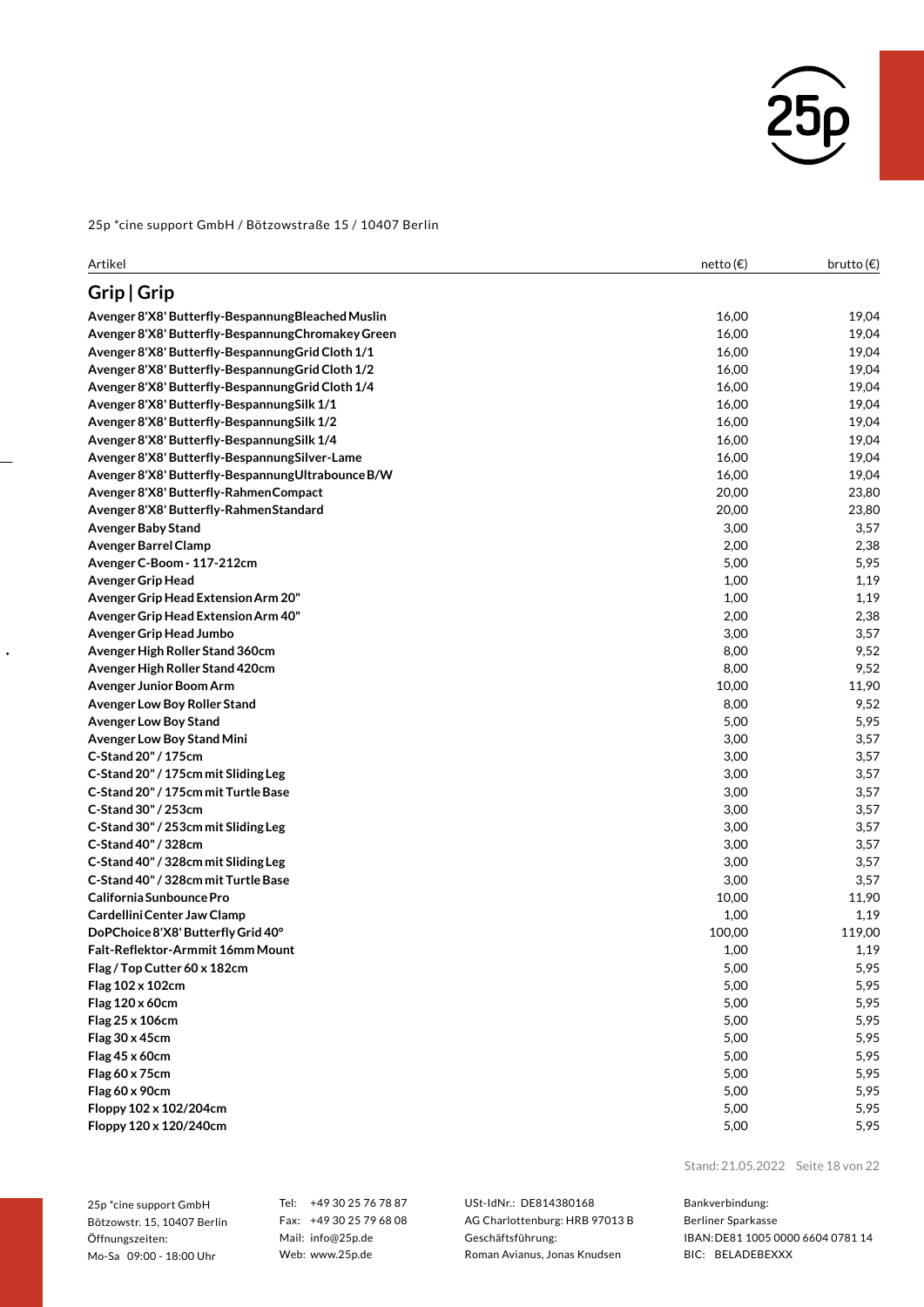

| Grip   Grip<br>5,00<br>5,95<br>Floppy Cutter 60 x 182cm<br>Lastolite Greenscreen 180 x 275cm<br>25,00<br>29,75<br>Lastolite Greenscreen Panorama Hintergrund 400cm<br>35,00<br>41,65<br>Lastolite Rundreflektor 30cm Sunlite/Soft Silber<br>3,00<br>3,57<br>Lastolite Rundreflektor 50cm 5in1<br>5,00<br>5,95<br>5,95<br>Lastolite Rundreflektor 95cm 5in1<br>5,00<br>Look Power-Tiny Akku Nebelmaschine<br>55,00<br>65,45<br>Look Unique 2.1 Hazer<br>50,00<br>59,50<br>Look Viper NT Nebelmaschine<br>40,00<br>47,60<br><b>Manfrotto 16mm Bodenstativ</b><br>3,00<br>Manfrotto Aluminium Lichtstativ 190cm Nano<br>3,00<br>Manfrotto Aluminium Lichtstativ 211cm Mini<br>3,00<br>3,57<br>Manfrotto Aluminium Lichtstativ 237cm Small<br>3,00<br>Manfrotto Aluminium Lichtstativ 315cm Senior<br>3,00<br>Manfrotto Aluminium Lichtstativ 366cm Master<br>3,00<br>Manfrotto Autopole / Polecat 100-170cm<br>8,00<br>10,00<br>11,90<br>Manfrotto Autopole / Polecat 150-270cm<br>Manfrotto Autopole / Polecat 210-370cm<br>12,00<br>14,28<br>Manfrotto Autopole / Polecat Extension 150cm<br>3,57<br>3,00<br>Manfrotto Autopole / Polecat Extension 200cm<br>3,00<br>3,57<br>Manfrotto Backdrop Teleskop-Stange<br>5,00<br>5,95<br>2,00<br>2,38<br>Manfrotto Coupler mit 28mm Zapfen<br><b>Manfrotto Heavy Duty Extension</b><br>3,00<br>3,57<br>5,95<br>Manfrotto Heavy Duty Roller Stand<br>5,00<br>Manfrotto Heavy Duty Stand 333cm<br>3,00<br>Manfrotto Kroko Klemme mit Hülse<br>1,19<br>1,00<br>Manfrotto Magic Arm<br>3,00<br>3,57<br>1,19<br><b>Manfrotto Super Clamp</b><br>1,00<br>1,19<br><b>Manfrotto Universal Gelenk</b><br>1,00<br>Manfrotto Wind-Up Roller Stand 380cm<br>10,00<br>11,90<br>1,00<br>1,19<br>Safety<br>0,50<br>Spanngurt mit Ratsche (blau)<br>0,60<br>1,00<br>Styro-Gabel mit 16mm<br>1,19<br>Verläufer / Open End Set 60x75 cm<br>25,00<br>29,75<br>White Diffusion 1/1 Rahmen 120x120cm<br>10,00<br>11,90<br>White Diffusion 1/2 Rahmen 100x100cm<br>10,00<br>11,90<br>White Diffusion 1/2 Rahmen 120x120cm<br>10,00<br>11,90<br>White Diffusion 1/2 Rahmen 70x70cm<br>10,00<br>11,90<br>White Diffusion 1/4 Rahmen 100x100 cm<br>10,00<br>11,90<br>White Diffusion 1/4 Rahmen 120x120cm<br>10,00<br>Audio   Mikrofone<br>3DIO FS XLR ASMR / Binaurales 3D Mikrofon<br>49,00<br>58,31<br>BeyerdynamicMCE 72 PV - Stereomikrofon<br>9,00<br>10,71<br>BeyerdynamicMCE 72 mit Speiseadapter<br>9,00<br>10,71<br>Deity V-Mic D3 Pro<br>10,00<br>11,90<br>Neumann KM 140<br>25,00<br>29,75 | Artikel | netto (€) | brutto $(\epsilon)$ |
|------------------------------------------------------------------------------------------------------------------------------------------------------------------------------------------------------------------------------------------------------------------------------------------------------------------------------------------------------------------------------------------------------------------------------------------------------------------------------------------------------------------------------------------------------------------------------------------------------------------------------------------------------------------------------------------------------------------------------------------------------------------------------------------------------------------------------------------------------------------------------------------------------------------------------------------------------------------------------------------------------------------------------------------------------------------------------------------------------------------------------------------------------------------------------------------------------------------------------------------------------------------------------------------------------------------------------------------------------------------------------------------------------------------------------------------------------------------------------------------------------------------------------------------------------------------------------------------------------------------------------------------------------------------------------------------------------------------------------------------------------------------------------------------------------------------------------------------------------------------------------------------------------------------------------------------------------------------------------------------------------------------------------------------------------------------------------------------------------------------------------------------------------------------------------------------------------------------------------------------------------------------------------------------------------------------------------------------------------------------------------------------------------------------------------------------------------------------------------------------------------------------------|---------|-----------|---------------------|
|                                                                                                                                                                                                                                                                                                                                                                                                                                                                                                                                                                                                                                                                                                                                                                                                                                                                                                                                                                                                                                                                                                                                                                                                                                                                                                                                                                                                                                                                                                                                                                                                                                                                                                                                                                                                                                                                                                                                                                                                                                                                                                                                                                                                                                                                                                                                                                                                                                                                                                                        |         |           |                     |
|                                                                                                                                                                                                                                                                                                                                                                                                                                                                                                                                                                                                                                                                                                                                                                                                                                                                                                                                                                                                                                                                                                                                                                                                                                                                                                                                                                                                                                                                                                                                                                                                                                                                                                                                                                                                                                                                                                                                                                                                                                                                                                                                                                                                                                                                                                                                                                                                                                                                                                                        |         |           |                     |
|                                                                                                                                                                                                                                                                                                                                                                                                                                                                                                                                                                                                                                                                                                                                                                                                                                                                                                                                                                                                                                                                                                                                                                                                                                                                                                                                                                                                                                                                                                                                                                                                                                                                                                                                                                                                                                                                                                                                                                                                                                                                                                                                                                                                                                                                                                                                                                                                                                                                                                                        |         |           |                     |
|                                                                                                                                                                                                                                                                                                                                                                                                                                                                                                                                                                                                                                                                                                                                                                                                                                                                                                                                                                                                                                                                                                                                                                                                                                                                                                                                                                                                                                                                                                                                                                                                                                                                                                                                                                                                                                                                                                                                                                                                                                                                                                                                                                                                                                                                                                                                                                                                                                                                                                                        |         |           |                     |
|                                                                                                                                                                                                                                                                                                                                                                                                                                                                                                                                                                                                                                                                                                                                                                                                                                                                                                                                                                                                                                                                                                                                                                                                                                                                                                                                                                                                                                                                                                                                                                                                                                                                                                                                                                                                                                                                                                                                                                                                                                                                                                                                                                                                                                                                                                                                                                                                                                                                                                                        |         |           |                     |
|                                                                                                                                                                                                                                                                                                                                                                                                                                                                                                                                                                                                                                                                                                                                                                                                                                                                                                                                                                                                                                                                                                                                                                                                                                                                                                                                                                                                                                                                                                                                                                                                                                                                                                                                                                                                                                                                                                                                                                                                                                                                                                                                                                                                                                                                                                                                                                                                                                                                                                                        |         |           |                     |
|                                                                                                                                                                                                                                                                                                                                                                                                                                                                                                                                                                                                                                                                                                                                                                                                                                                                                                                                                                                                                                                                                                                                                                                                                                                                                                                                                                                                                                                                                                                                                                                                                                                                                                                                                                                                                                                                                                                                                                                                                                                                                                                                                                                                                                                                                                                                                                                                                                                                                                                        |         |           |                     |
|                                                                                                                                                                                                                                                                                                                                                                                                                                                                                                                                                                                                                                                                                                                                                                                                                                                                                                                                                                                                                                                                                                                                                                                                                                                                                                                                                                                                                                                                                                                                                                                                                                                                                                                                                                                                                                                                                                                                                                                                                                                                                                                                                                                                                                                                                                                                                                                                                                                                                                                        |         |           |                     |
|                                                                                                                                                                                                                                                                                                                                                                                                                                                                                                                                                                                                                                                                                                                                                                                                                                                                                                                                                                                                                                                                                                                                                                                                                                                                                                                                                                                                                                                                                                                                                                                                                                                                                                                                                                                                                                                                                                                                                                                                                                                                                                                                                                                                                                                                                                                                                                                                                                                                                                                        |         |           |                     |
|                                                                                                                                                                                                                                                                                                                                                                                                                                                                                                                                                                                                                                                                                                                                                                                                                                                                                                                                                                                                                                                                                                                                                                                                                                                                                                                                                                                                                                                                                                                                                                                                                                                                                                                                                                                                                                                                                                                                                                                                                                                                                                                                                                                                                                                                                                                                                                                                                                                                                                                        |         |           |                     |
|                                                                                                                                                                                                                                                                                                                                                                                                                                                                                                                                                                                                                                                                                                                                                                                                                                                                                                                                                                                                                                                                                                                                                                                                                                                                                                                                                                                                                                                                                                                                                                                                                                                                                                                                                                                                                                                                                                                                                                                                                                                                                                                                                                                                                                                                                                                                                                                                                                                                                                                        |         |           | 3,57                |
|                                                                                                                                                                                                                                                                                                                                                                                                                                                                                                                                                                                                                                                                                                                                                                                                                                                                                                                                                                                                                                                                                                                                                                                                                                                                                                                                                                                                                                                                                                                                                                                                                                                                                                                                                                                                                                                                                                                                                                                                                                                                                                                                                                                                                                                                                                                                                                                                                                                                                                                        |         |           | 3,57                |
|                                                                                                                                                                                                                                                                                                                                                                                                                                                                                                                                                                                                                                                                                                                                                                                                                                                                                                                                                                                                                                                                                                                                                                                                                                                                                                                                                                                                                                                                                                                                                                                                                                                                                                                                                                                                                                                                                                                                                                                                                                                                                                                                                                                                                                                                                                                                                                                                                                                                                                                        |         |           |                     |
|                                                                                                                                                                                                                                                                                                                                                                                                                                                                                                                                                                                                                                                                                                                                                                                                                                                                                                                                                                                                                                                                                                                                                                                                                                                                                                                                                                                                                                                                                                                                                                                                                                                                                                                                                                                                                                                                                                                                                                                                                                                                                                                                                                                                                                                                                                                                                                                                                                                                                                                        |         |           | 3,57                |
|                                                                                                                                                                                                                                                                                                                                                                                                                                                                                                                                                                                                                                                                                                                                                                                                                                                                                                                                                                                                                                                                                                                                                                                                                                                                                                                                                                                                                                                                                                                                                                                                                                                                                                                                                                                                                                                                                                                                                                                                                                                                                                                                                                                                                                                                                                                                                                                                                                                                                                                        |         |           | 3,57                |
|                                                                                                                                                                                                                                                                                                                                                                                                                                                                                                                                                                                                                                                                                                                                                                                                                                                                                                                                                                                                                                                                                                                                                                                                                                                                                                                                                                                                                                                                                                                                                                                                                                                                                                                                                                                                                                                                                                                                                                                                                                                                                                                                                                                                                                                                                                                                                                                                                                                                                                                        |         |           | 3,57                |
|                                                                                                                                                                                                                                                                                                                                                                                                                                                                                                                                                                                                                                                                                                                                                                                                                                                                                                                                                                                                                                                                                                                                                                                                                                                                                                                                                                                                                                                                                                                                                                                                                                                                                                                                                                                                                                                                                                                                                                                                                                                                                                                                                                                                                                                                                                                                                                                                                                                                                                                        |         |           | 9,52                |
|                                                                                                                                                                                                                                                                                                                                                                                                                                                                                                                                                                                                                                                                                                                                                                                                                                                                                                                                                                                                                                                                                                                                                                                                                                                                                                                                                                                                                                                                                                                                                                                                                                                                                                                                                                                                                                                                                                                                                                                                                                                                                                                                                                                                                                                                                                                                                                                                                                                                                                                        |         |           |                     |
|                                                                                                                                                                                                                                                                                                                                                                                                                                                                                                                                                                                                                                                                                                                                                                                                                                                                                                                                                                                                                                                                                                                                                                                                                                                                                                                                                                                                                                                                                                                                                                                                                                                                                                                                                                                                                                                                                                                                                                                                                                                                                                                                                                                                                                                                                                                                                                                                                                                                                                                        |         |           |                     |
|                                                                                                                                                                                                                                                                                                                                                                                                                                                                                                                                                                                                                                                                                                                                                                                                                                                                                                                                                                                                                                                                                                                                                                                                                                                                                                                                                                                                                                                                                                                                                                                                                                                                                                                                                                                                                                                                                                                                                                                                                                                                                                                                                                                                                                                                                                                                                                                                                                                                                                                        |         |           |                     |
|                                                                                                                                                                                                                                                                                                                                                                                                                                                                                                                                                                                                                                                                                                                                                                                                                                                                                                                                                                                                                                                                                                                                                                                                                                                                                                                                                                                                                                                                                                                                                                                                                                                                                                                                                                                                                                                                                                                                                                                                                                                                                                                                                                                                                                                                                                                                                                                                                                                                                                                        |         |           |                     |
|                                                                                                                                                                                                                                                                                                                                                                                                                                                                                                                                                                                                                                                                                                                                                                                                                                                                                                                                                                                                                                                                                                                                                                                                                                                                                                                                                                                                                                                                                                                                                                                                                                                                                                                                                                                                                                                                                                                                                                                                                                                                                                                                                                                                                                                                                                                                                                                                                                                                                                                        |         |           |                     |
|                                                                                                                                                                                                                                                                                                                                                                                                                                                                                                                                                                                                                                                                                                                                                                                                                                                                                                                                                                                                                                                                                                                                                                                                                                                                                                                                                                                                                                                                                                                                                                                                                                                                                                                                                                                                                                                                                                                                                                                                                                                                                                                                                                                                                                                                                                                                                                                                                                                                                                                        |         |           |                     |
|                                                                                                                                                                                                                                                                                                                                                                                                                                                                                                                                                                                                                                                                                                                                                                                                                                                                                                                                                                                                                                                                                                                                                                                                                                                                                                                                                                                                                                                                                                                                                                                                                                                                                                                                                                                                                                                                                                                                                                                                                                                                                                                                                                                                                                                                                                                                                                                                                                                                                                                        |         |           |                     |
|                                                                                                                                                                                                                                                                                                                                                                                                                                                                                                                                                                                                                                                                                                                                                                                                                                                                                                                                                                                                                                                                                                                                                                                                                                                                                                                                                                                                                                                                                                                                                                                                                                                                                                                                                                                                                                                                                                                                                                                                                                                                                                                                                                                                                                                                                                                                                                                                                                                                                                                        |         |           |                     |
|                                                                                                                                                                                                                                                                                                                                                                                                                                                                                                                                                                                                                                                                                                                                                                                                                                                                                                                                                                                                                                                                                                                                                                                                                                                                                                                                                                                                                                                                                                                                                                                                                                                                                                                                                                                                                                                                                                                                                                                                                                                                                                                                                                                                                                                                                                                                                                                                                                                                                                                        |         |           | 3,57                |
|                                                                                                                                                                                                                                                                                                                                                                                                                                                                                                                                                                                                                                                                                                                                                                                                                                                                                                                                                                                                                                                                                                                                                                                                                                                                                                                                                                                                                                                                                                                                                                                                                                                                                                                                                                                                                                                                                                                                                                                                                                                                                                                                                                                                                                                                                                                                                                                                                                                                                                                        |         |           |                     |
|                                                                                                                                                                                                                                                                                                                                                                                                                                                                                                                                                                                                                                                                                                                                                                                                                                                                                                                                                                                                                                                                                                                                                                                                                                                                                                                                                                                                                                                                                                                                                                                                                                                                                                                                                                                                                                                                                                                                                                                                                                                                                                                                                                                                                                                                                                                                                                                                                                                                                                                        |         |           |                     |
|                                                                                                                                                                                                                                                                                                                                                                                                                                                                                                                                                                                                                                                                                                                                                                                                                                                                                                                                                                                                                                                                                                                                                                                                                                                                                                                                                                                                                                                                                                                                                                                                                                                                                                                                                                                                                                                                                                                                                                                                                                                                                                                                                                                                                                                                                                                                                                                                                                                                                                                        |         |           |                     |
|                                                                                                                                                                                                                                                                                                                                                                                                                                                                                                                                                                                                                                                                                                                                                                                                                                                                                                                                                                                                                                                                                                                                                                                                                                                                                                                                                                                                                                                                                                                                                                                                                                                                                                                                                                                                                                                                                                                                                                                                                                                                                                                                                                                                                                                                                                                                                                                                                                                                                                                        |         |           |                     |
|                                                                                                                                                                                                                                                                                                                                                                                                                                                                                                                                                                                                                                                                                                                                                                                                                                                                                                                                                                                                                                                                                                                                                                                                                                                                                                                                                                                                                                                                                                                                                                                                                                                                                                                                                                                                                                                                                                                                                                                                                                                                                                                                                                                                                                                                                                                                                                                                                                                                                                                        |         |           |                     |
|                                                                                                                                                                                                                                                                                                                                                                                                                                                                                                                                                                                                                                                                                                                                                                                                                                                                                                                                                                                                                                                                                                                                                                                                                                                                                                                                                                                                                                                                                                                                                                                                                                                                                                                                                                                                                                                                                                                                                                                                                                                                                                                                                                                                                                                                                                                                                                                                                                                                                                                        |         |           |                     |
|                                                                                                                                                                                                                                                                                                                                                                                                                                                                                                                                                                                                                                                                                                                                                                                                                                                                                                                                                                                                                                                                                                                                                                                                                                                                                                                                                                                                                                                                                                                                                                                                                                                                                                                                                                                                                                                                                                                                                                                                                                                                                                                                                                                                                                                                                                                                                                                                                                                                                                                        |         |           |                     |
|                                                                                                                                                                                                                                                                                                                                                                                                                                                                                                                                                                                                                                                                                                                                                                                                                                                                                                                                                                                                                                                                                                                                                                                                                                                                                                                                                                                                                                                                                                                                                                                                                                                                                                                                                                                                                                                                                                                                                                                                                                                                                                                                                                                                                                                                                                                                                                                                                                                                                                                        |         |           |                     |
|                                                                                                                                                                                                                                                                                                                                                                                                                                                                                                                                                                                                                                                                                                                                                                                                                                                                                                                                                                                                                                                                                                                                                                                                                                                                                                                                                                                                                                                                                                                                                                                                                                                                                                                                                                                                                                                                                                                                                                                                                                                                                                                                                                                                                                                                                                                                                                                                                                                                                                                        |         |           |                     |
|                                                                                                                                                                                                                                                                                                                                                                                                                                                                                                                                                                                                                                                                                                                                                                                                                                                                                                                                                                                                                                                                                                                                                                                                                                                                                                                                                                                                                                                                                                                                                                                                                                                                                                                                                                                                                                                                                                                                                                                                                                                                                                                                                                                                                                                                                                                                                                                                                                                                                                                        |         |           |                     |
|                                                                                                                                                                                                                                                                                                                                                                                                                                                                                                                                                                                                                                                                                                                                                                                                                                                                                                                                                                                                                                                                                                                                                                                                                                                                                                                                                                                                                                                                                                                                                                                                                                                                                                                                                                                                                                                                                                                                                                                                                                                                                                                                                                                                                                                                                                                                                                                                                                                                                                                        |         |           |                     |
|                                                                                                                                                                                                                                                                                                                                                                                                                                                                                                                                                                                                                                                                                                                                                                                                                                                                                                                                                                                                                                                                                                                                                                                                                                                                                                                                                                                                                                                                                                                                                                                                                                                                                                                                                                                                                                                                                                                                                                                                                                                                                                                                                                                                                                                                                                                                                                                                                                                                                                                        |         |           |                     |
|                                                                                                                                                                                                                                                                                                                                                                                                                                                                                                                                                                                                                                                                                                                                                                                                                                                                                                                                                                                                                                                                                                                                                                                                                                                                                                                                                                                                                                                                                                                                                                                                                                                                                                                                                                                                                                                                                                                                                                                                                                                                                                                                                                                                                                                                                                                                                                                                                                                                                                                        |         |           |                     |
|                                                                                                                                                                                                                                                                                                                                                                                                                                                                                                                                                                                                                                                                                                                                                                                                                                                                                                                                                                                                                                                                                                                                                                                                                                                                                                                                                                                                                                                                                                                                                                                                                                                                                                                                                                                                                                                                                                                                                                                                                                                                                                                                                                                                                                                                                                                                                                                                                                                                                                                        |         |           |                     |
|                                                                                                                                                                                                                                                                                                                                                                                                                                                                                                                                                                                                                                                                                                                                                                                                                                                                                                                                                                                                                                                                                                                                                                                                                                                                                                                                                                                                                                                                                                                                                                                                                                                                                                                                                                                                                                                                                                                                                                                                                                                                                                                                                                                                                                                                                                                                                                                                                                                                                                                        |         |           | 11,90               |
|                                                                                                                                                                                                                                                                                                                                                                                                                                                                                                                                                                                                                                                                                                                                                                                                                                                                                                                                                                                                                                                                                                                                                                                                                                                                                                                                                                                                                                                                                                                                                                                                                                                                                                                                                                                                                                                                                                                                                                                                                                                                                                                                                                                                                                                                                                                                                                                                                                                                                                                        |         |           |                     |
|                                                                                                                                                                                                                                                                                                                                                                                                                                                                                                                                                                                                                                                                                                                                                                                                                                                                                                                                                                                                                                                                                                                                                                                                                                                                                                                                                                                                                                                                                                                                                                                                                                                                                                                                                                                                                                                                                                                                                                                                                                                                                                                                                                                                                                                                                                                                                                                                                                                                                                                        |         |           |                     |
|                                                                                                                                                                                                                                                                                                                                                                                                                                                                                                                                                                                                                                                                                                                                                                                                                                                                                                                                                                                                                                                                                                                                                                                                                                                                                                                                                                                                                                                                                                                                                                                                                                                                                                                                                                                                                                                                                                                                                                                                                                                                                                                                                                                                                                                                                                                                                                                                                                                                                                                        |         |           |                     |
|                                                                                                                                                                                                                                                                                                                                                                                                                                                                                                                                                                                                                                                                                                                                                                                                                                                                                                                                                                                                                                                                                                                                                                                                                                                                                                                                                                                                                                                                                                                                                                                                                                                                                                                                                                                                                                                                                                                                                                                                                                                                                                                                                                                                                                                                                                                                                                                                                                                                                                                        |         |           |                     |
|                                                                                                                                                                                                                                                                                                                                                                                                                                                                                                                                                                                                                                                                                                                                                                                                                                                                                                                                                                                                                                                                                                                                                                                                                                                                                                                                                                                                                                                                                                                                                                                                                                                                                                                                                                                                                                                                                                                                                                                                                                                                                                                                                                                                                                                                                                                                                                                                                                                                                                                        |         |           |                     |
|                                                                                                                                                                                                                                                                                                                                                                                                                                                                                                                                                                                                                                                                                                                                                                                                                                                                                                                                                                                                                                                                                                                                                                                                                                                                                                                                                                                                                                                                                                                                                                                                                                                                                                                                                                                                                                                                                                                                                                                                                                                                                                                                                                                                                                                                                                                                                                                                                                                                                                                        |         |           |                     |

25p \*cine support GmbH Bötzowstr. 15, 10407 Berlin Öffnungszeiten: Mo-Sa 09:00 - 18:00 Uhr

 $\ddot{\phantom{0}}$ 

Tel: +49 30 25 76 78 87 Fax: +49 30 25 79 68 08 Mail: info@25p.de Web: www.25p.de

USt-IdNr.: DE814380168 AG Charlottenburg: HRB 97013 B Geschäftsführung: Roman Avianus, Jonas Knudsen

Stand: 21.05.2022 Seite 19 von 22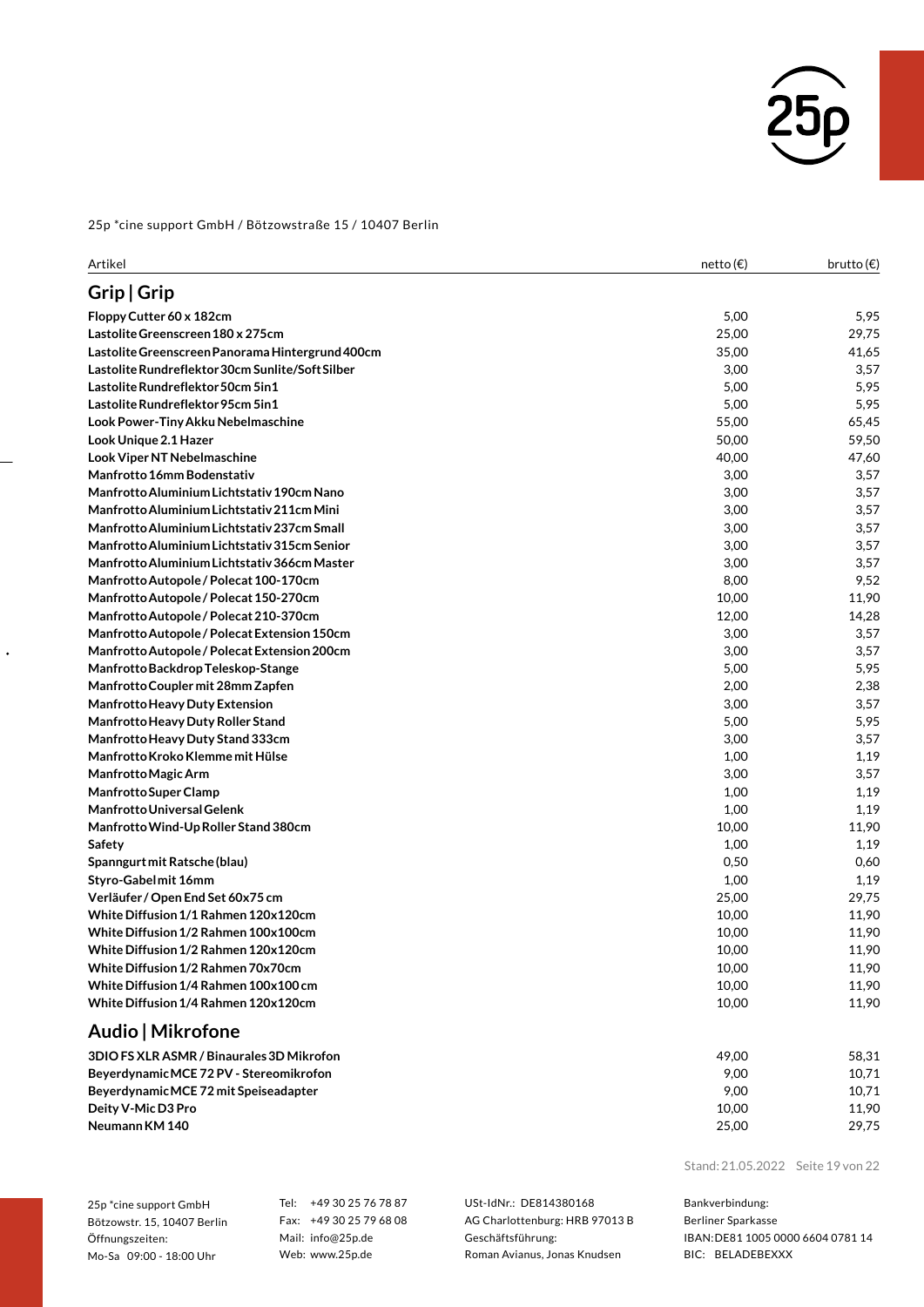

| Artikel                                        | netto(E) | brutto $(\epsilon)$ |
|------------------------------------------------|----------|---------------------|
| Audio   Mikrofone                              |          |                     |
| Sanken COS-11D Ansteckmikro                    | 10,00    | 11,90               |
| Sennheiser AVX-835 Funkkeule Set               | 40,00    | 47,60               |
| Sennheiser AVX-MKE2 Funkstrecke Set            | 35,00    | 41,65               |
| Sennheiser Ambeo VR MIC                        | 49,00    | 58,31               |
| Sennheiser EW 100 G3 Funkstrecke               | 25,00    | 29,75               |
| Sennheiser EW 135 G3 Funkkeule                 | 35,00    | 41,65               |
| Sennheiser MD46                                | 9,00     | 10,71               |
| Sennheiser ME64 mit K6-Modul                   | 10,00    | 11,90               |
| Sennheiser ME66 mit K6-Modul                   | 10,00    | 11,90               |
| Sennheiser MKE2 P Ansteckmikro                 | 9,00     | 10,71               |
| Sennheiser MKE400 Video-Mic                    | 10,00    | 11,90               |
| Sennheiser MKH416                              | 15,00    | 17,85               |
| Sennheiser MKH8060                             | 20,00    | 23,80               |
| Audio   Mischer / Rekorder                     |          |                     |
| Allen&HeathZED10 4-Kanal-Audiomischer          | 25,00    | 29,75               |
| Sony XLR-K2M                                   | 30,00    | 35,70               |
| Sony XLR-K3M                                   | 35,00    | 41,65               |
| <b>Sound Devices 302</b>                       | 29,00    | 34,51               |
| <b>Sound Devices MixPre-3</b> Audiorekorder    | 39,00    | 46,41               |
| <b>Sound Devices MixPre-6 II</b> Audiorekorder | 55,00    | 65,45               |
| Zoom F8                                        | 45,00    | 53,55               |
| Zoom F8N                                       | 50,00    | 59,50               |
| Zoom H6                                        | 25,00    | 29,75               |
| Audio   Audio Zubehör                          |          |                     |
| Ambient Quickpole QX 260cm Tonangel            | 15,00    | 17,85               |
| Ambient Quickpole S5 402cm Tonangel            | 25,00    | 29,75               |
| K&M Mikrofonstativ 160cm                       | 5,00     | 5,95                |
| Rycote Mikrofonaufhängung                      | 3,00     | 3,57                |
| <b>Rycote Softie Windfell</b>                  | 3,00     | 3,57                |
| <b>Rycote Windkorb Set</b>                     | 15,00    | 17,85               |
| Røde Tonangel                                  | 10,00    | 11,90               |
| Røde Windkorb Set                              | 15,00    | 17,85               |
| Sennheiser HD-25 II / Plus Kopfhörer           | 5,00     | 5,95                |
| Audio   Kabel / Adapter                        |          |                     |
| Hinterbandkabelmit Absetzung                   | 9,00     | 10,71               |
| XLR > 3.5mm Klinke Kabel                       | 0,50     | 0,60                |
| <b>XLR Gender Changer Female</b>               | 1,00     | 1,19                |
| <b>XLR Gender Changer Male</b>                 | 1,00     | 1,19                |
| XLR Kabeltrommel 50m                           | 19,00    | 22,61               |
| XLR Verlängerung 10m                           | 2,00     | 2,38                |
| XLR Verlängerung 1m                            | 1,00     | 1,19                |
| XLR Verlängerung 20m                           | 2,00     | 2,38                |
| XLR Verlängerung 2m                            | 1,00     | 1,19                |
| XLR Verlängerung 3m                            | 1,00     | 1,19                |

25p \*cine support GmbH Bötzowstr. 15, 10407 Berlin Öffnungszeiten: Mo-Sa 09:00 - 18:00 Uhr

 $\ddot{\phantom{0}}$ 

Tel: +49 30 25 76 78 87 Fax: +49 30 25 79 68 08 Mail: info@25p.de Web: www.25p.de

USt-IdNr.: DE814380168 AG Charlottenburg: HRB 97013 B Geschäftsführung: Roman Avianus, Jonas Knudsen

Stand: 21.05.2022 Seite 20 von 22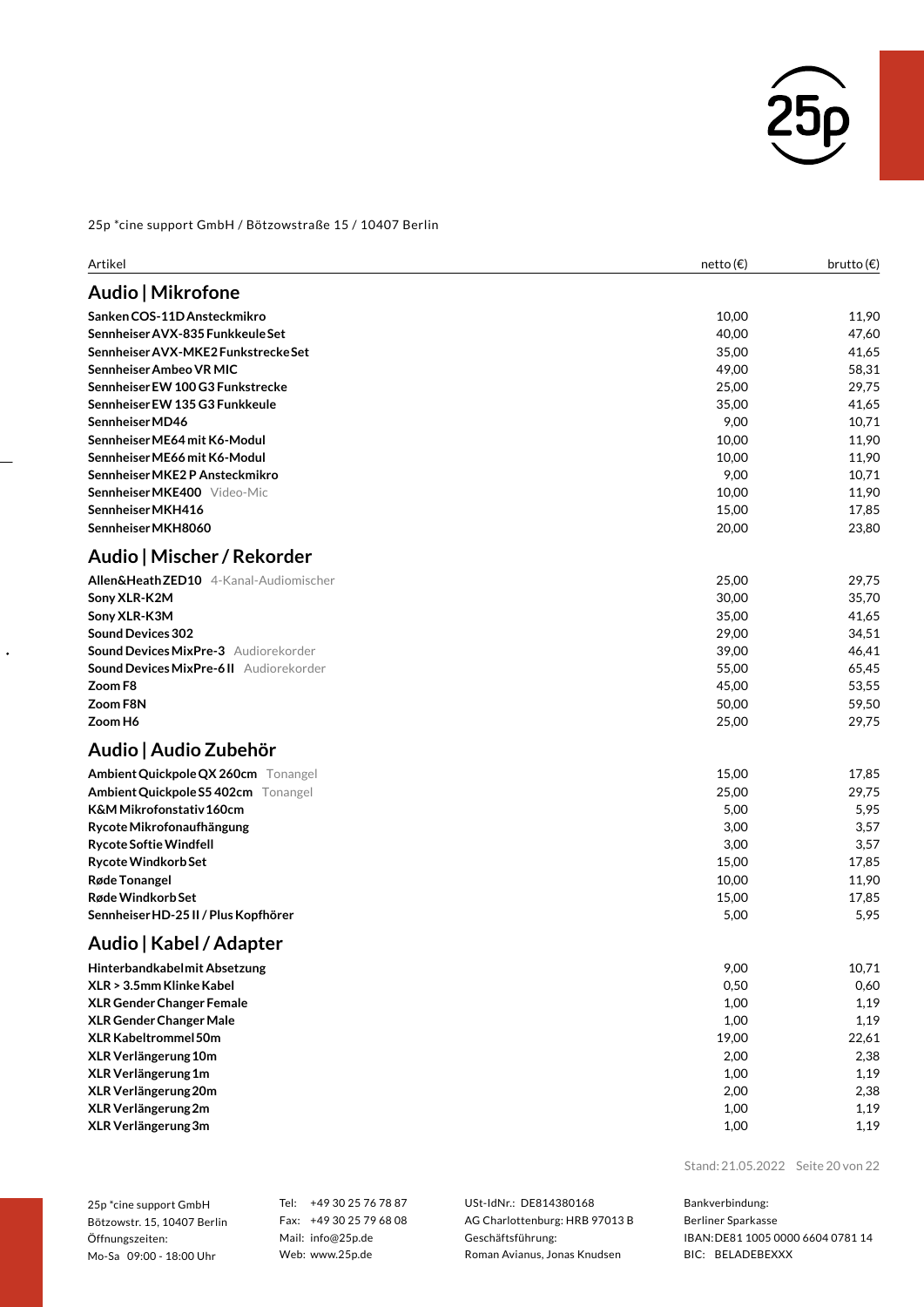

| Artikel                                                        | netto (€)       | brutto $(\epsilon)$ |
|----------------------------------------------------------------|-----------------|---------------------|
| Audio   Kabel / Adapter                                        |                 |                     |
| XLR Verlängerung 5m                                            | 1,00            | 1,19                |
| Strom   Strom                                                  |                 |                     |
| 230V Schuko 3-fach Verteiler                                   | 2,00            | 2,38                |
| 230V Schuko Kabel 10m                                          | 2,00            | 2,38                |
| 230V Schuko Kabel 20m                                          | 3,00            | 3,57                |
| 230V Schuko Kabel 5m                                           | 1,00            | 1,19                |
| Dimmer 3000W                                                   | 3,00            | 3,57                |
| <b>EcoFlow DELTA Max</b> Portable Power Station                | 100,00          | 119,00              |
| Honda EU10i 1000W Generator                                    | 29,00           | 34,51               |
| Honda EU22i 2200W Generator<br>Honda EU30i 3000W Generator     | 49,00<br>69,00  | 58,31<br>82,11      |
| <b>Portable Electric VOLTstack 2K</b> 2400W Power Station      | 149,00          | 177,31              |
| <b>Portable Electric VOLTstack 5K</b> 5000W Power Station      | 299,00          | 355,81              |
| Location   Beamer / Sound                                      |                 |                     |
|                                                                |                 |                     |
| Acer P5530 FullHD Beamer<br>JBL EON Aktiv-Lautsprecher-Set     | 49,00<br>30,00  | 58,31<br>35,70      |
|                                                                |                 |                     |
| Location   Leinwand                                            |                 |                     |
| <b>REFLECTALeinwand</b>                                        | 29,00           | 34,51               |
| Location   Location                                            |                 |                     |
| <b>Adicam Adi-Plate</b>                                        | 5,00            | 5,95                |
| Adicam MAX Plus mit 100mm Ball & Accessory Mount Kamerawagen   | 40,00           | 47,60               |
| Adicam MINI Plus mit Accessory Mount Kamerawagen               | 35,00           | 41,65               |
| Adicam STANDARD Plus mit Accessory Mount Kamerawagen           | 35,00           | 41,65               |
| Adicam STANDARD mit Accessory Mount Kamerawagen                | 30,00           | 35,70               |
| Bierbankgarnitur-Set                                           | 10,00           | 11,90               |
| Eartec UltraLITE HD UL532 Intercom 5x Set                      | 70,00           | 83,30               |
| <b>Fold-It Utility Cart</b>                                    | 20,00           | 23,80               |
| <b>K&amp;M Desinfektionsspender</b>                            | 10,00           | 11,90               |
| Regiestuhl<br>RockNRollerR12 Multi-Cart                        | 5,00            | 5,95                |
| <b>Sackkarre</b>                                               | 15,00<br>5,00   | 17,85<br>5,95       |
| Schminkspiegel                                                 | 25,00           | 29,75               |
|                                                                |                 |                     |
| Location   EZ-Up                                               |                 |                     |
| E-Z UP 3x3 Blau                                                | 35,00           | 41,65               |
| E-Z UP 3x3 Schwarz<br>E-Z UP 3x3 Seitenwände Schwarz           | 40,00<br>10,00  | 47,60<br>11,90      |
| E-Z UP Seitenwände Schwarz oder Blau                           | 10,00           | 11,90               |
|                                                                |                 |                     |
| Location   DIT                                                 |                 |                     |
| Blackmagic DaVinci Resolve Micro Panel<br>MacBook Pro 15" 2019 | 35,00<br>135,00 | 41,65<br>160,65     |
| TP-Link M7350 LTE-WLAN Router                                  | 49,00           | 58,31               |
|                                                                |                 |                     |

25p \*cine support GmbH Bötzowstr. 15, 10407 Berlin Öffnungszeiten: Mo-Sa 09:00 - 18:00 Uhr

 $\ddot{\phantom{0}}$ 

Tel: +49 30 25 76 78 87 Fax: +49 30 25 79 68 08 Mail: info@25p.de Web: www.25p.de

USt-IdNr.: DE814380168 AG Charlottenburg: HRB 97013 B Geschäftsführung: Roman Avianus, Jonas Knudsen

Stand: 21.05.2022 Seite 21 von 22